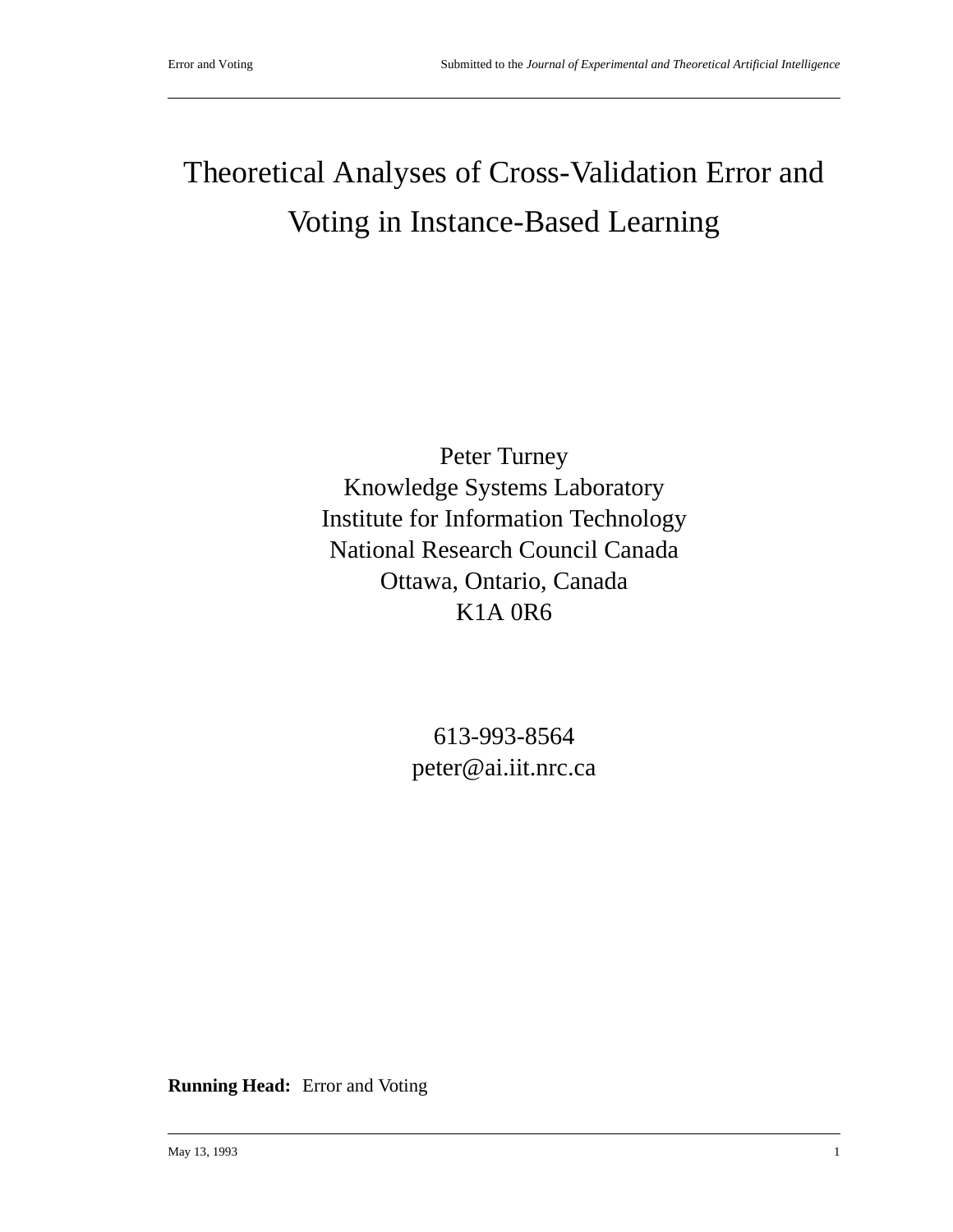# Theoretical Analyses of Cross-Validation Error and Voting in Instance-Based Learning

# **Abstract**

This paper begins with a general theory of error in cross-validation testing of algorithms for supervised learning from examples. It is assumed that the examples are described by attribute-value pairs, where the values are symbolic. Cross-validation requires a set of training examples and a set of testing examples. The value of the attribute that is to be predicted is known to the learner in the training set, but unknown in the testing set. The theory demonstrates that cross-validation error has two components: error on the training set (inaccuracy) and sensitivity to noise (instability).

This general theory is then applied to voting in instance-based learning. Given an example in the testing set, a typical instance-based learning algorithm predicts the designated attribute by voting among the *k* nearest neighbors (the *k* most similar examples) to the testing example in the training set. Voting is intended to increase the stability (resistance to noise) of instance-based learning, but a theoretical analysis shows that there are circumstances in which voting can be destabilizing. The theory suggests ways to minimize cross-validation error, by insuring that voting is stable and does not adversely affect accuracy.

# **1 Introduction**

This paper is concerned with cross-validation testing of algorithms for supervised learning from examples. It is assumed that the examples are described by attribute-value pairs, where the attributes can have a finite number of symbolic values. The learning task is to predict the value of one of the attributes, given the value of the remaining attributes. It is assumed that each example is described by the same set of attributes.

Without loss of generality, we may assume that the attributes are restricted to boolean values. Let us suppose that each example has  $r + 1$  attributes. We may think of an example as a boolean vector in the space  $\{0,1\}^{r+1}$ . The learning task is to construct a function from  $\{0,1\}^r$  to  $\{0,1\}$ , where  $\{0,1\}^r$  is the space of the predictor attributes and  $\{0,1\}$  is the space of the attribute that is to be predicted.

Cross-validation testing requires a set of training examples and a set of testing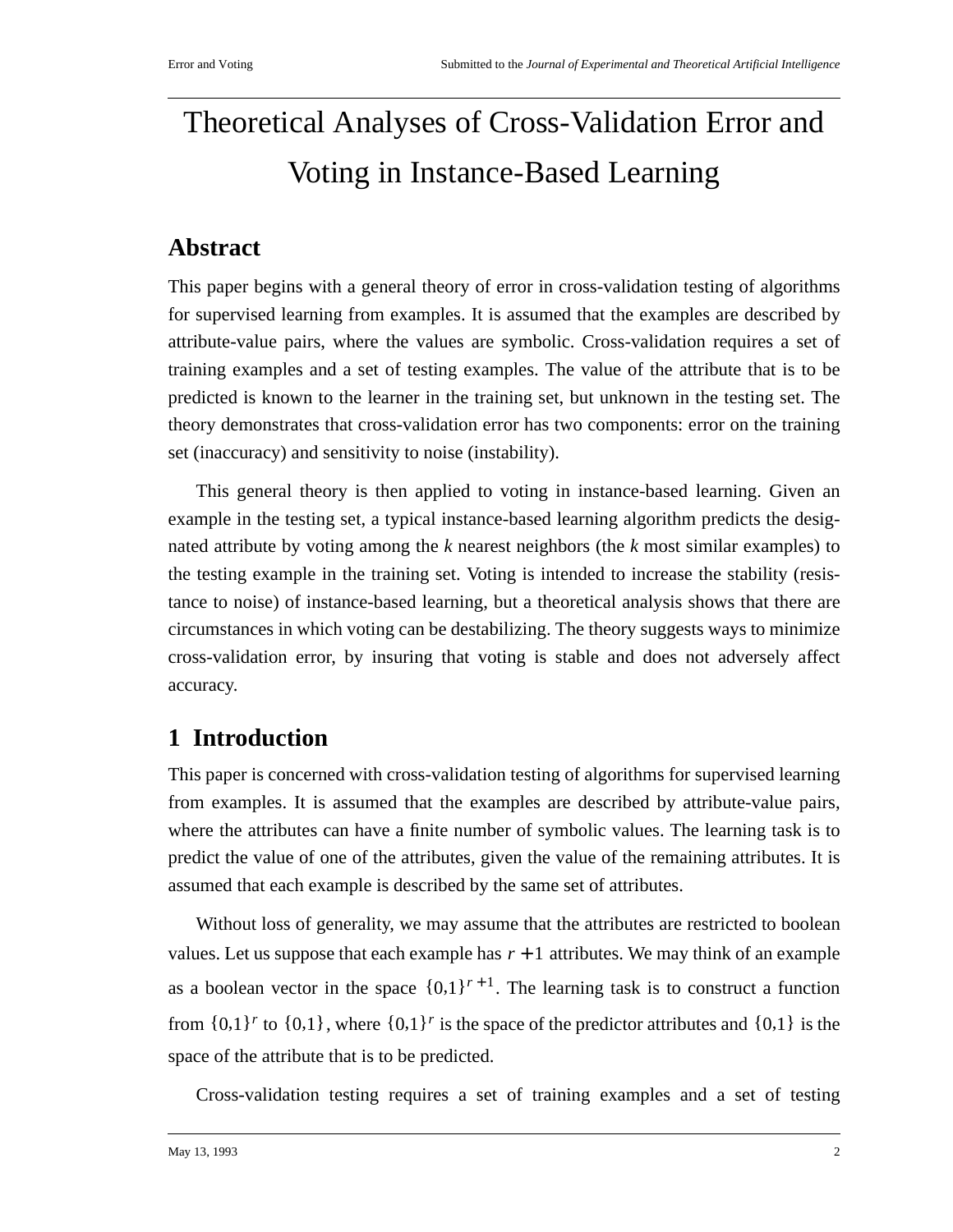examples. The learning algorithm (the *student*) is scored by a *teacher*, according to the student's performance on the testing set. The teacher knows the values of all of the attributes of all of the examples in the training set and the testing set. The student knows all of the values in the training set, but the student does not know the values of the attribute that is to be predicted in the testing set. The student uses the training set to develop a model of the data. The student then uses the model to make predictions for the testing set. The teacher compares the student's predictions with the actual values in the testing set. A mismatch between the student's prediction and the actual value is counted as an error. The student's goal is to minimize the number of errors that it makes on the testing set.

In a recent paper (Turney, 1993), a general theory of error in cross-validation testing of algorithms for predicting real-valued attributes is presented.  $\frac{1}{1}$  Section 2 of this paper extends the theory of Turney (1993) to algorithms for predicting boolean-valued attributes. This section shows that cross-validation error has two components: error on the training set and sensitivity to noise. Error on the training set is commonly used as a measure of *accuracy* (Fraser, 1976). Turney (1990) introduces a formal definition of *stability* as a measure of the sensitivity of algorithms to noise. Section 2 proves that crossvalidation error is bounded by the sum of the training set error and the instability. The optimal cross-validation error is established, and it is proven that the strategy of minimizing error on the training set (maximizing accuracy) is sub-optimal.

Section 3 examines the cross-validation error of a simple form of instance-based learning (Aha *et al*., 1991; Kibler *et al*., 1989). Instance-based learning is not a single learning algorithm; it is a paradigm for a class of learning algorithms. It is related to the nearest neighbor pattern classification paradigm (Dasarathy, 1991). In instance-based learning, the student's model of the data consists of simply storing the training set. Given an example from the testing set, the student makes a prediction by looking for similar examples in the training set. Section 3 proves that this simple form of instance-based learning produces sub-optimal cross-validation error.

Looking for the single most similar example is sub-optimal because it is overly sensitive to noise in the data. Section 4 deals with instance-based learning algorithms that look for the *k* most similar examples, where  $k \geq 1$ . In general, the *k* most similar examples will not all agree on the value of the attribute that is to be predicted. This section examines algorithms that resolve this conflict by *voting* (Dasarathy, 1991). For example, suppose  $k = 3$  and the value of the attribute that is to be predicted is 1 for two of the three examples and 0 for the remaining example. If the algorithm uses majority voting, then the prediction is that the value is 1.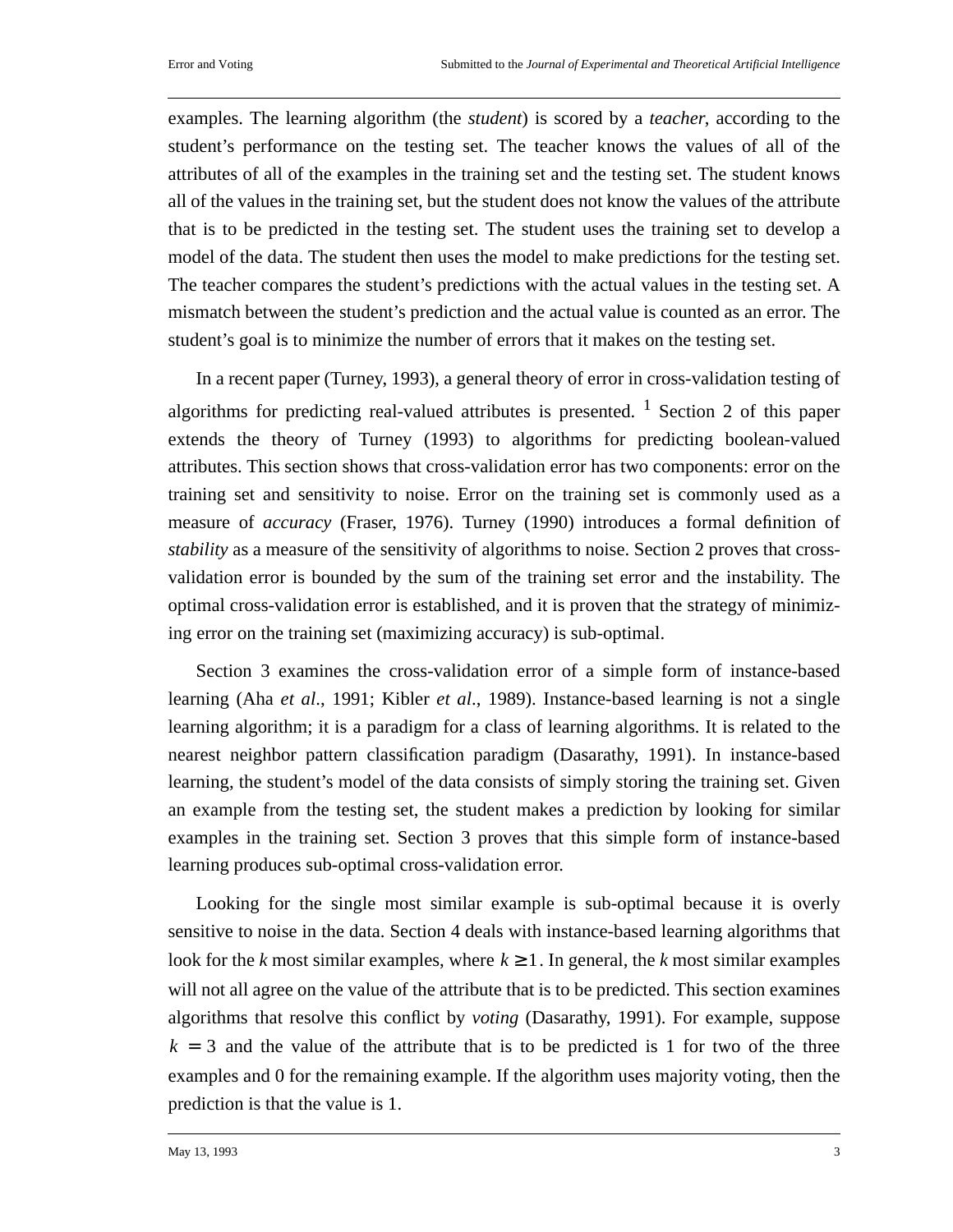Section 4 presents a detailed theoretical analysis of voting in instance-based learning. One motivation for voting is the desire to make instance-based learning more stable (more resistant to noise in the data). This section examines the stability of voting in the best case, the worst case, and the average case. It is shown that, in the worst case, voting can be *destabilizing*. That is, in certain circumstances, voting can actually increase the sensitivity to noise.

Section 5 discusses the practical application of this theory. It is shown how it is possible to estimate the expected cross-validation error from the training set. This section presents estimators that can indicate whether voting will increase or decrease stability for a particular set of data. This gives a method for choosing the value of *k* that will minimize the cross-validation error.

Section 6 compares the work presented here with related work. The most closely related work is Turney (1993), which first introduced many of the concepts used here. There are interesting differences, which arise because Turney (1993) involves real-valued attributes and classes, while this paper involves boolean-valued attributes and classes. This theory is closely related to Akaike Information Criterion statistics (Sakamoto *et al*., 1986), as is discussed elsewhere (Turney, 1993). There is also an interesting connection with some prior work in nearest neighbor pattern classification (Cover & Hart, 1967).

Finally, Section 7 considers future work. One weakness of this general theory of crossvalidation error is that it does not model interpolation and extrapolation. Another area for future research is applying the theory to problems other than voting in instance-based learning.

# **2 Cross-Validation Error**

This section presents a general theory of error in cross-validation testing of algorithms for predicting symbolic attributes. In order to make the exposition simpler, the discussion is restricted to boolean-valued attributes. It is not difficult to extend the results presented here to *n*-valued attributes, where *n* is any integer larger than one.

## **2.1 Exclusive-Or**

This paper makes extensive use of the boolean exclusive-or operator. Suppose *x* and *y* are boolean variables. That is, *x* and *y* range over the set  $\{0,1\}$ . We may write  $x \oplus y$  for "*x* exclusive-or *y*". The expression  $x \oplus y$  has the value 1 if and only if exactly one of *x* and *y* has the value 1. Here are some of the properties of exclusive-or: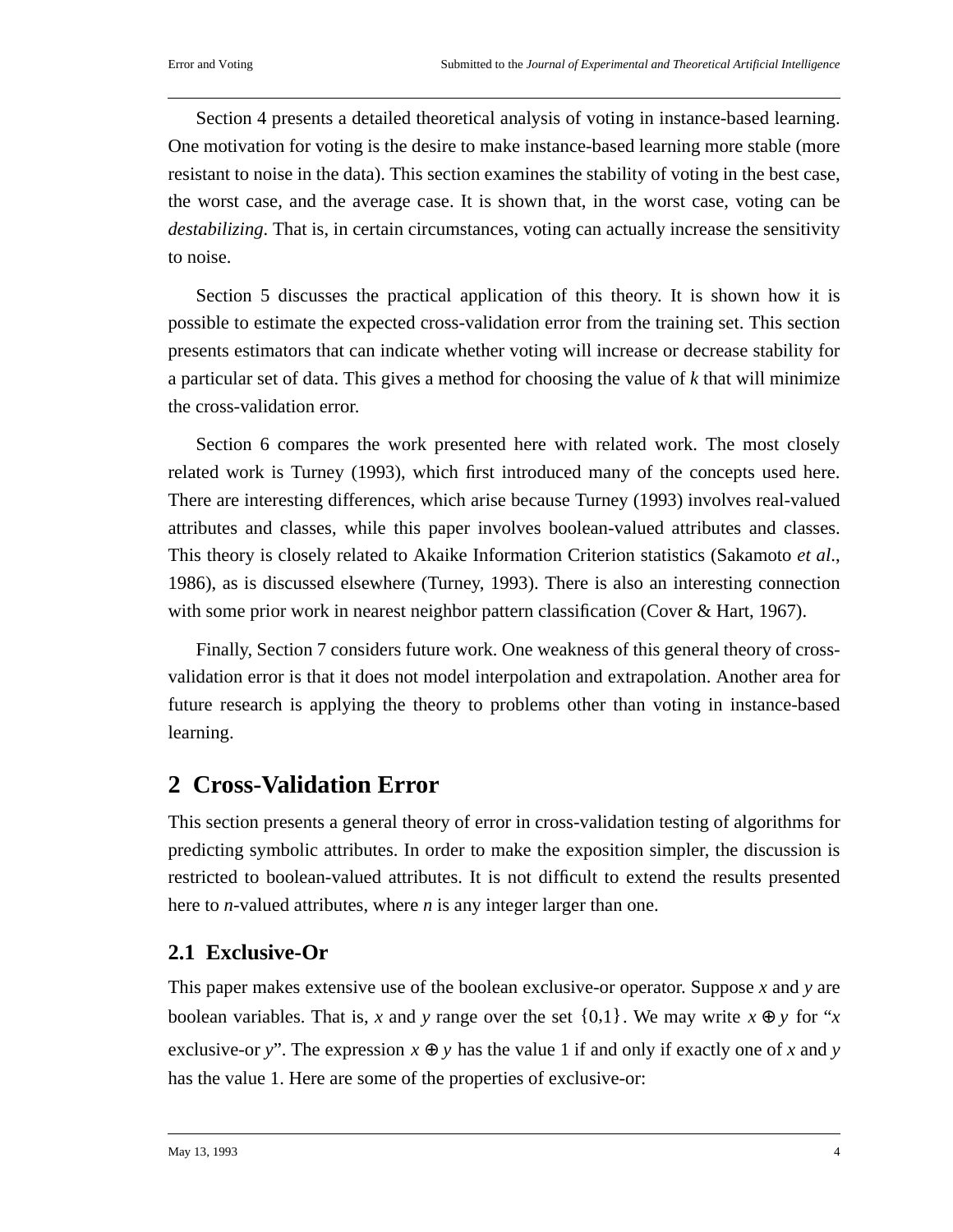$$
x \oplus 0 = x \tag{1}
$$

$$
x \oplus 1 = -x \tag{2}
$$

$$
x \oplus y = y \oplus x \tag{3}
$$

$$
x \oplus x = 0 \tag{4}
$$

$$
x \oplus \neg x = 1 \tag{5}
$$

$$
x \oplus (y \oplus z) = (x \oplus y) \oplus z \tag{6}
$$

These properties can easily be verified with a truth-table.

The following results use exclusive-or with boolean vectors. Suppose  $\dot{x}$  and  $\dot{y}$  are boolean vectors in the space  ${0,1}^n$ . The expression  $\vec{x} \oplus \vec{y}$  represents the vector that results from applying exclusive-or to corresponding elements of  $\hat{x}$  and  $\hat{y}$ :

$$
\dot{\vec{z}} = \vec{x} \oplus \vec{y} \tag{7}
$$

$$
\tilde{x} = \begin{bmatrix} x_1 & \dots & x_n \end{bmatrix} \tag{8}
$$

$$
\tilde{y} = \begin{bmatrix} y_1 & \dots & y_n \end{bmatrix} \tag{9}
$$

$$
\dot{\bar{z}} = \left[ x_1 \oplus y_1 \dots x_n \oplus y_n \right] \tag{10}
$$

### **2.2 Accuracy and Stability**

Suppose we have a black box with *r* inputs and one output, where the inputs and the output can be represented by boolean values. Let the boolean vector  $\vec{v}$  represent the inputs to the black box:

$$
\vec{v} = \begin{bmatrix} x_1 & \dots & x_r \end{bmatrix} \tag{11}
$$

Let y represent the output of the black box. Suppose that the black box has a deterministic component *f* and a random component *z*. The deterministic component *f* is a function that maps from  ${0,1}^r$  to  ${0,1}$ . The random component *z* is a random boolean variable. The probability that *z* is 1 is *p*. The probability that *z* is 0 is  $1 - p$ . The black box is represented by the equation:

$$
y = f(\vec{v}) \oplus z \tag{12}
$$

The variable  $p$  is a probability in the range  $[0,1]$ .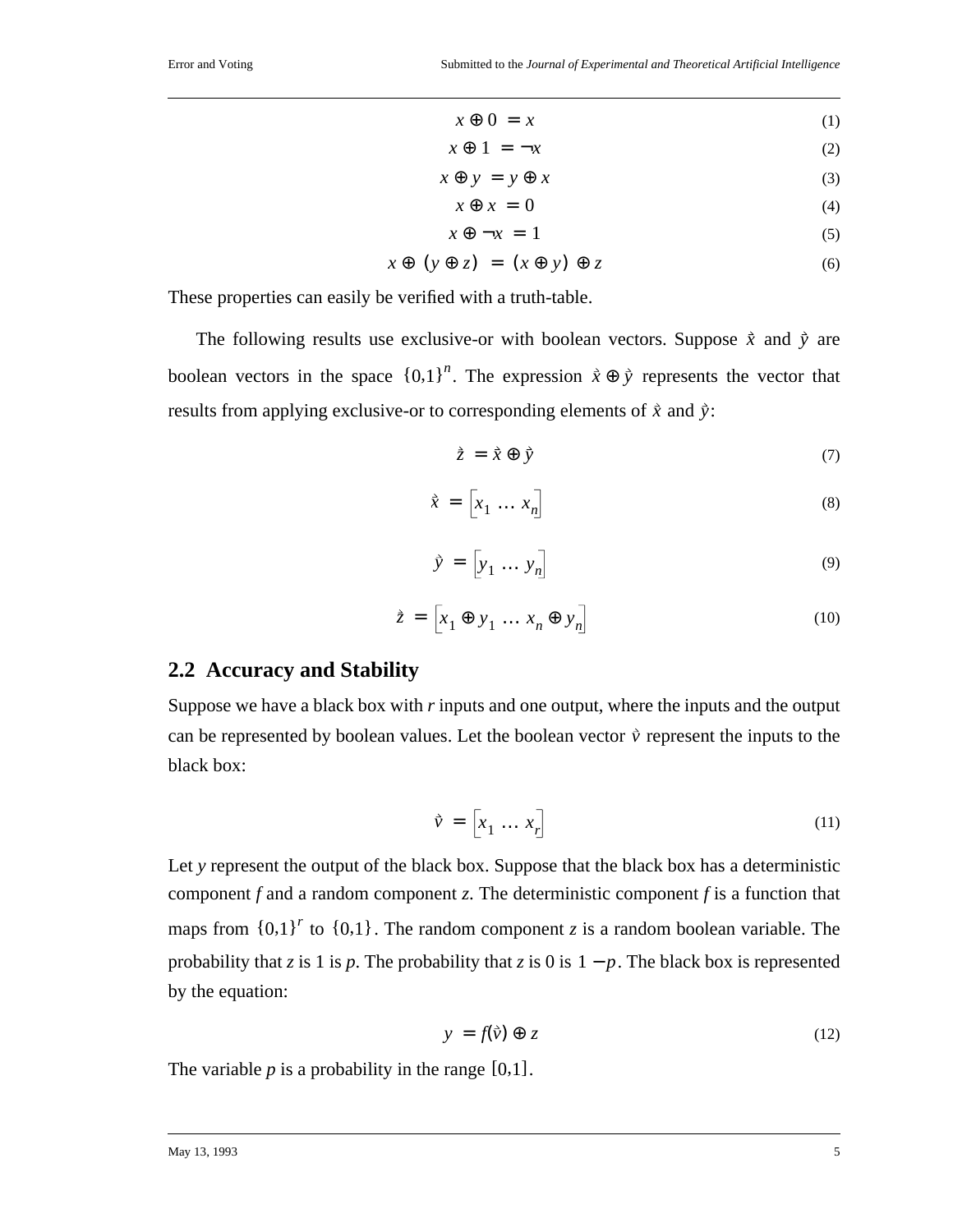If *p* is close to 0, then *z* is usually 0, so the deterministic component dominates and the output *y* is usually  $f(\vec{v})$  (see equation (1) above). If *p* is close to 1, then *z* is usually 1, so the output is usually  $\neg f(\vec{v})$  (see (2)). We may think of *p* as the probability that  $f(\vec{v})$  will be randomly negated. If  $p$  is 0.5, then the random component  $\zeta$  completely hides the deterministic component *f*. When *p* is between 0.5 and 1.0,  $f(\vec{v})$  will be negated more often than not. When we know that *p* is greater than 0.5, we can negate the output of the black box:

$$
y = \neg(f(\tilde{v}) \oplus z) \tag{13}
$$

This counteracts the expected negation of  $f(\vec{v})$  by the random component *z*. In (12) the output *y* is  $f(\vec{v})$  with probability  $1 - p$ . In (13) the output *y* is  $f(\vec{v})$  with probability *p*.

Suppose we perform a series of *n* experiments with the black box. We may represent the inputs in the *n* experiments with a matrix *X*:

$$
X = \begin{bmatrix} x_{1,1} & \dots & x_{1,r} \\ \dots & x_{i,j} & \dots \\ x_{n,1} & \dots & x_{n,r} \end{bmatrix}
$$
 (14)

Let the *i*-th row of the matrix *X* be represented by the vector  $\vec{v}_i$ , where:

$$
\vec{v}_i = [x_{i,1} \dots x_{i,r}] \qquad i = 1,...,n \tag{15}
$$

The vector  $\vec{v}_i$  contains the values of the *r* inputs for the *i*-th experiment. Let the *j*-th column of the matrix *X* be represented by the vector  $\vec{x}_j$ , where:

$$
\hat{x}_j = \begin{bmatrix} x_{1,j} \\ \dots \\ x_{n,j} \end{bmatrix} \qquad j = 1, \dots, r \tag{16}
$$

The vector  $\dot{x}_j$  contains the values of the *j*-th input for the *n* experiments. Let the *n* outputs be represented by the vector  $\dot{y}$ , where: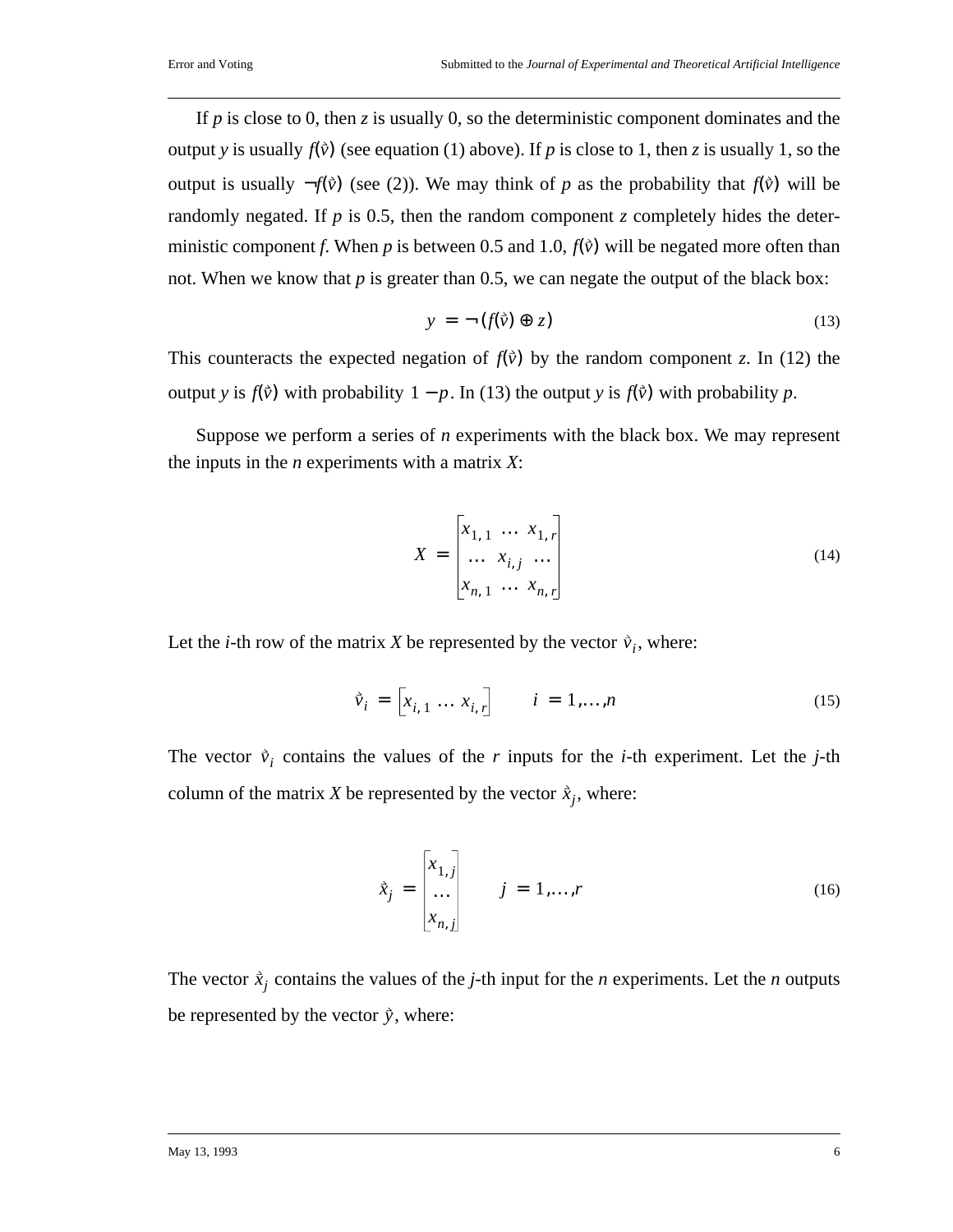$$
\tilde{y} = \begin{bmatrix} y_1 \\ \dots \\ y_n \end{bmatrix} \tag{17}
$$

The scalar  $y_i$  is the output of the black box for the *i*-th experiment.

The function *f* can be extended to a vector function  $f(X)$ , where:

$$
\tilde{f}(X) = \begin{bmatrix} f(\tilde{v}_1) \\ \dots \\ f(\tilde{v}_n) \end{bmatrix}
$$
\n(18)

Our model for the *n* experiments is:

$$
\vec{y} = \vec{f}(X) \oplus \vec{z} \tag{19}
$$

The vector  $\dot{z}$  is a sequence of *n* independent random boolean variables, each having the value 1 with probability *p*:

$$
\dot{\bar{z}} = \begin{bmatrix} z_1 \\ \dots \\ z_n \end{bmatrix} \tag{20}
$$

Let us suppose that we are trying to develop a model of f. We may write  $m(\vec{v}|X,\vec{y})$  to represent the model's prediction for  $f(\vec{v})$ , given that the model is based on the data *X* and  $\vec{y}$ . We can extend  $m(\vec{v} | X, \vec{y})$  to a vector function:

$$
\overrightarrow{m}(X|X,\overrightarrow{y}) = \begin{bmatrix} m(\overrightarrow{v}_1|X,\overrightarrow{y}) \\ \dots \\ m(\overrightarrow{v}_n|X,\overrightarrow{y}) \end{bmatrix}
$$
(21)

Thus  $\vec{m}(X|X,\hat{y})$  represents the model's prediction for  $f(X)$ , given the data *X* and  $\hat{y}$ .

Suppose we repeat the whole sequence of *n* experiments, holding the inputs *X* constant: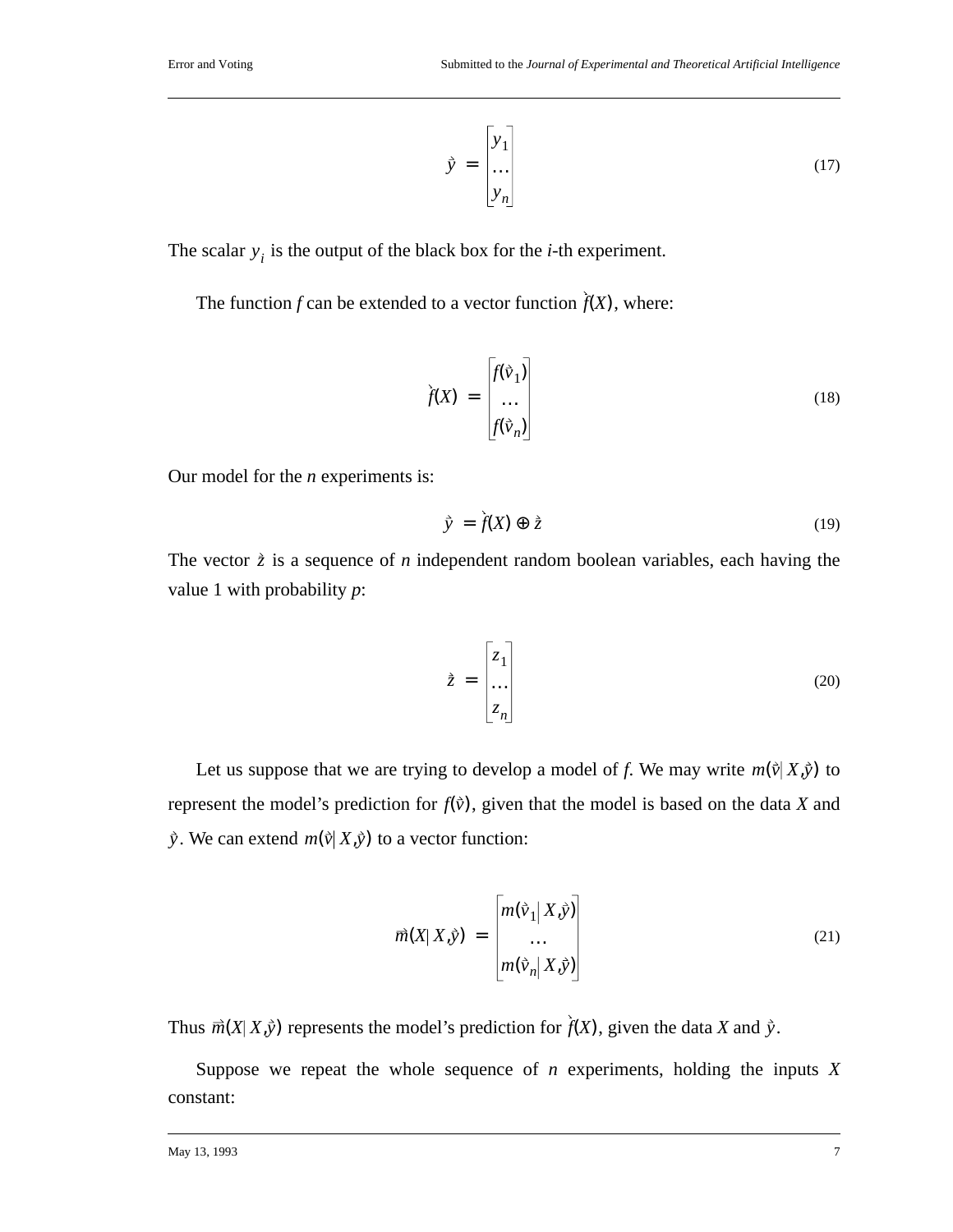$$
\dot{\tilde{y}}_1 = \dot{f}(X) \oplus \dot{z}_1 \tag{22}
$$

$$
\vec{y}_2 = \dot{f}(X) \oplus \dot{z}_2 \tag{23}
$$

The outputs of the first set of *n* experiments are represented by  $\hat{y}_1$  and the outputs of the second set of *n* experiments are represented by  $\tilde{y}_2$ :

$$
\tilde{y}_1 = \begin{bmatrix} y_{1,1} \\ \dots \\ y_{1,n} \end{bmatrix} \qquad \tilde{y}_2 = \begin{bmatrix} y_{2,1} \\ \dots \\ y_{2,n} \end{bmatrix}
$$
 (24)

Although the inputs *X* are the same, the outputs may have changed, due to the random component. That is, assuming *p* is neither 0 nor 1, it is possible that  $\dot{z}_1 \neq \dot{z}_2$ :

$$
\dot{\vec{z}}_1 = \begin{bmatrix} z_{1,1} \\ \dots \\ z_{1,n} \end{bmatrix} \qquad \dot{\vec{z}}_2 = \begin{bmatrix} z_{2,1} \\ \dots \\ z_{2,n} \end{bmatrix}
$$
 (25)

Let the data  $(X, \hat{y}_1)$  be the training set and let the data  $(X, \hat{y}_2)$  be the testing set in crossvalidation testing of the model *m*. The cross-validation error vector  $\hat{e}_c$  is:

$$
\dot{\vec{e}}_c = \vec{m}(X|X,\dot{y}_1) \oplus \dot{y}_2 \tag{26}
$$

$$
\vec{e}_c = \begin{bmatrix} e_{c,1} \\ \dots \\ e_{c,n} \end{bmatrix} = \begin{bmatrix} m(\vec{v}_1 | X, \vec{y}_1) \oplus y_{2,1} \\ \dots \\ m(\vec{v}_n | X, \vec{y}_1) \oplus y_{2,n} \end{bmatrix}
$$
(27)

 $e_{c,i}$  is 1 if and only if the prediction of the model  $m(\tilde{v}_i|X,\tilde{y}_1)$  differs from the output  $y_{2,i}$ in the testing data. We may write  $\|\tilde{e}_c\|$  for the length of the cross-validation error vector:

$$
\|\hat{e}_c\| = \sum_{i=1}^n e_{c,i}
$$
 (28)

In other words,  $\|\tilde{e}_c\|$  is the number of errors that the model  $\vec{m}(X|X,\tilde{y}_1)$  makes on the testing set.

May 13, 1993 8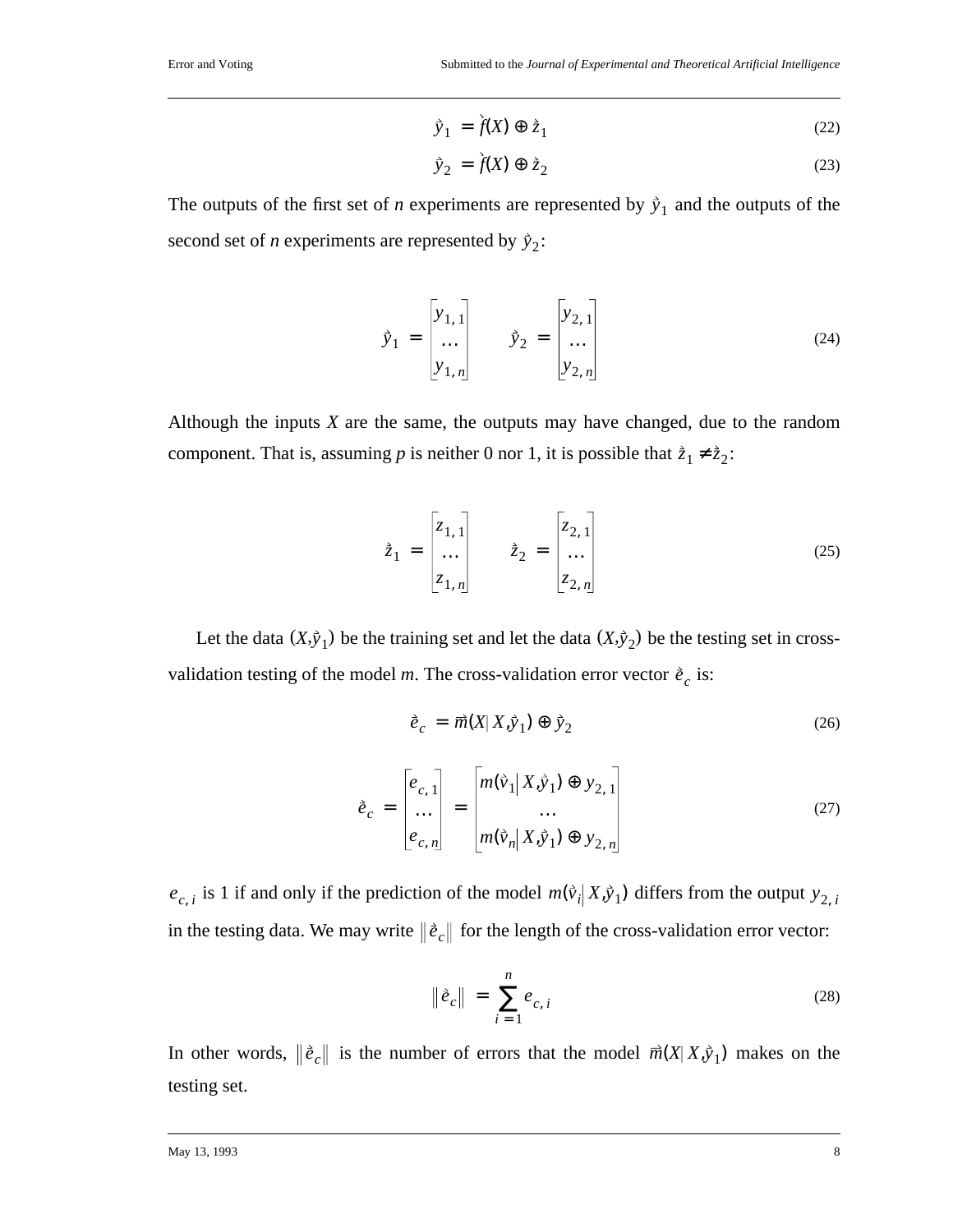The model  $m(\vec{v} | X, \vec{y}_1)$  has been tuned to perform well on the training set  $(X, \vec{y}_1)$ . Therefore the number of errors made on the training set may be deceptively low. To get a good indication of the quality of the model, we must test it on an independent set of data. Some authors call this error measure "cross-validation error", while other authors call it "train-and-test error" (Weiss and Kulikowski, 1991). In this paper, the former terminology is used. <sup>2</sup>

It is assumed that our goal is to minimize the expected number of errors  $E(\Vert \hat{e}_c \Vert)$  that the model makes on the testing set.  $E(...)$  is the expectation operator from probability theory (Fraser, 1976). If  $t(x)$  is a function of a random variable x, where  $x \in S$  (S is the set of possible values of *x*) and the probability of observing a particular value of *x* is  $p(x)$ , then  $E(t(x))$  is:

$$
E(t(x)) = \sum_{x \in S} t(x)p(x)
$$
 (29)

The expected cross-validation error  $E(\|\tilde{e}_c\|)$  depends on the random boolean vectors  $\dot{z}_1$ and  $\dot{z}_2$ .

The next theorem gives some justification for the assumption that *X* is the same in the training set  $(X, \hat{y}_1)$  and the testing set  $(X, \hat{y}_2)$ .

**Theorem 1:** Let *D* be an arbitrary probability distribution on  $\{0,1\}^r$ . Let the *n* rows  $\vec{v}_1, \ldots, \vec{v}_n$  of *X* be independently randomly selected according to the distribution *D*. Let the vector  $\vec{v}$  be randomly selected according to the distribution *D*. Let  $p^*$  be the probability that  $\vec{v}$  is not equal to any of  $\vec{v}_1, \ldots, \vec{v}_n$ . Then:

$$
E(p^*) \le (1 - 2^{-r})^n \tag{30}
$$

*Proof:* Let  $D(\vec{v})$  be the probability of randomly selecting  $\vec{v}$  with the distribution *D*. The probability that  $\vec{v}$  is not equal to any of  $\vec{v}_1, \ldots, \vec{v}_n$  is thus:

$$
p^* = (1 - D(\tilde{v}))^n
$$
 (31)

The expected value of  $p^*$  is:

#### May 13, 1993 9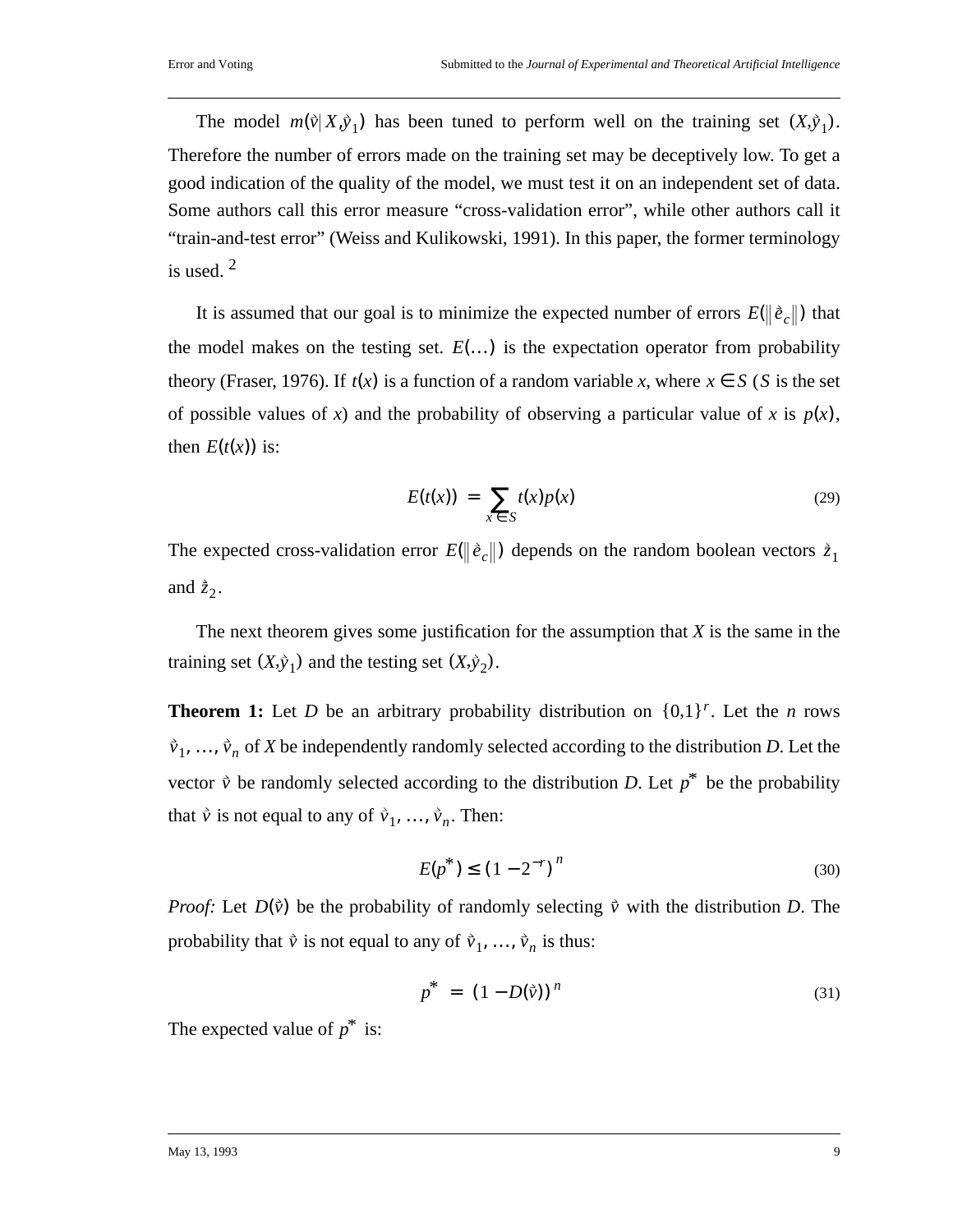$$
E(p^*) = \sum_{\vec{v} \in \{0,1\}^r} p^* D(\vec{v}) \tag{32}
$$

$$
= \sum_{\tilde{v} \in \{0,1\}^r} (1 - D(\tilde{v}))^n D(\tilde{v}) \tag{33}
$$

The expected value is at its maximum when *D* is the uniform distribution on  $\{0,1\}^r$ . For the uniform distribution,  $D(\vec{v}) = 2^{-r}$ . Therefore:

$$
E(p^*) \le \sum_{\tilde{v} \in \{0,1\}^r} (1 - 2^{-r})^n 2^{-r}
$$
 (34)

$$
=2^{r}(1-2^{-r})^{n}2^{-r}
$$
\n(35)

$$
= \left(1 - 2^{-r}\right)^n \tag{36}
$$

 $\square$ .

The implication of Theorem 1 is that, as *n* increases, the probability that the inputs in the training set and the testing set are the same approaches 1. Thus the assumption that *X* is the same in the training set and the testing set is reasonable for large values of *n*.

Although it is assumed that the inputs are boolean, only Theorem 1 uses this assumption; none of the following results depend on the assumption that the inputs are boolean. The inputs could just as well be real numbers, so that *f* maps from  $\mathfrak{R}^r$  to  $\{0,1\}$ . However, it is necessary to assume that the output is boolean. If the output is real-valued, then we may turn to the analysis in Turney (1993).

Cover and Hart (1967) prove the following Lemma (their symbols have been changed to be consistent with the notation used here):

**Lemma 1:** Let  $\vec{v}$  and  $\vec{v}_1, ..., \vec{v}_n$  be independent identically distributed random variables taking values in a separable metric space *S*, with metric *d*. Let  $\hat{v}_i$  be the nearest neighbor, according to the metric *d*, to  $\vec{v}$  in the set  $\vec{v}_1, \ldots, \vec{v}_n$ . Then, as *n* approaches infinity,  $d(\vec{v}, \vec{v}_i)$ approaches 0, with probability 1.

*Proof:* See Cover and Hart (1967) □.

Cover and Hart (1967) assume that *n* is large and the probability distribution for  $P(f(\vec{v}) \oplus z = 1)$  is a continuous function of  $\vec{v}$ . It follows from Lemma 1 that, as *n*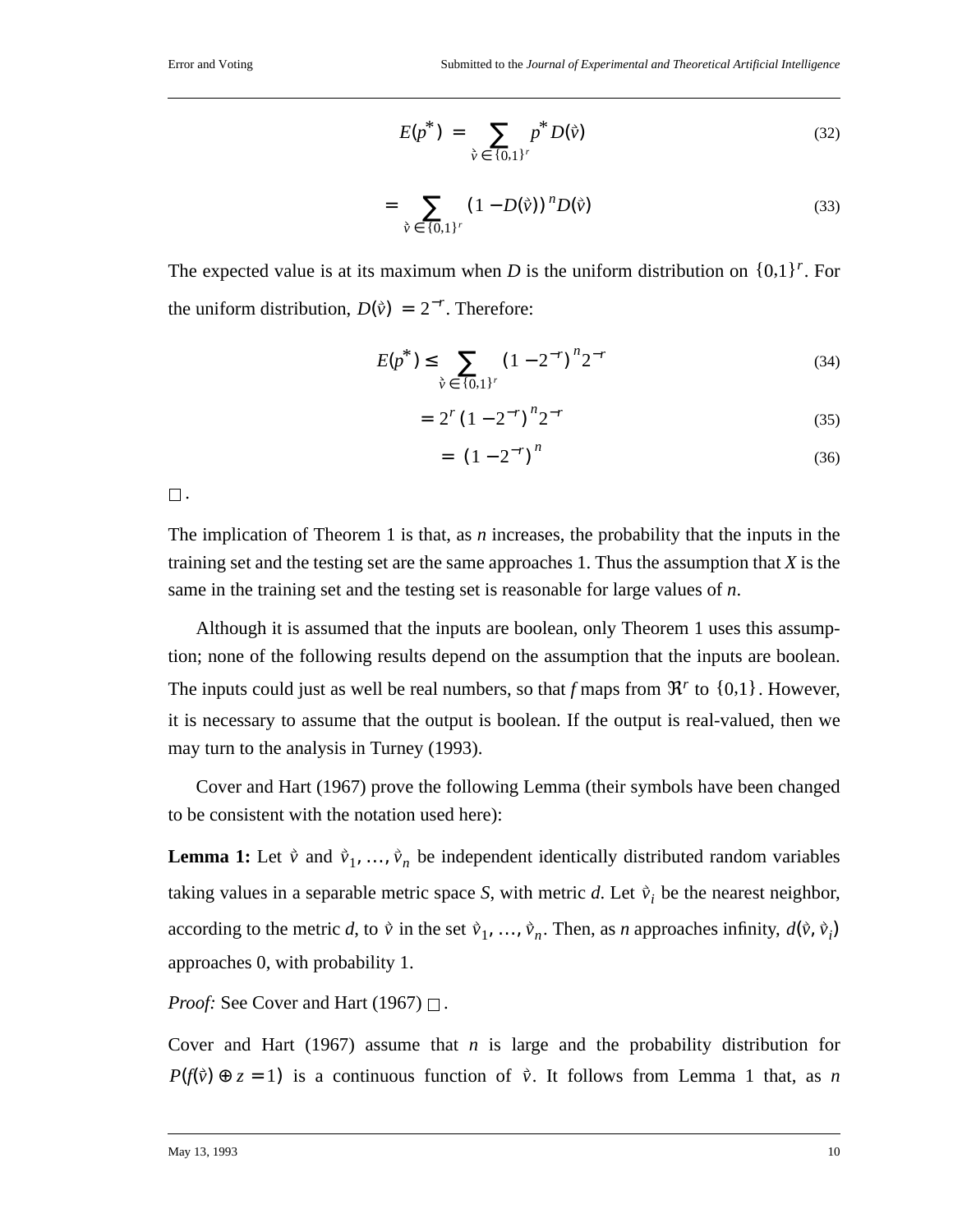approaches infinity,  $P(f(\vec{v}) \oplus z = 1)$  approaches  $P(f(\vec{v}_i) \oplus z = 1)$ . This is similar to Theorem 1 here, except that *S* is continuous. Note that, if the probability distribution for  $P(f(\vec{v}) \oplus z = 1)$  is a continuous function of  $\vec{v}$ , then *z* must be a function of  $\vec{v}$ ,  $z(\vec{v})$ , in order to compensate for the fact that  $f(\vec{v})$  is discontinuous. Thus the assumption that the distribution is continuous is relatively strong.

For the rest of this paper, let us assume that *f* maps from  $\{0,1\}^r$  to  $\{0,1\}$ . We may assume that *X* is the same in the training set and the testing set. This assumption may be justified with Theorem 1. Alternatively, we could assume that *f* maps from  $\mathfrak{R}^r$  to  $\{0,1\}$ and use Lemma 1 to justify the assumption that *X* is the same in the training set and the testing set. However, the analysis is simpler when *z* is not a function of  $\tilde{v}$ .

The error on the training set  $\hat{e}_t$  is:

$$
\dot{\vec{e}}_t = \vec{m}(X|X,\hat{y}_1) \oplus \hat{y}_1 \tag{37}
$$

$$
\tilde{e}_t = \begin{bmatrix} e_{t,1} \\ \dots \\ e_{t,n} \end{bmatrix} = \begin{bmatrix} m(\tilde{v}_1 | X, \tilde{y}_1) \oplus y_{1,1} \\ \dots \\ m(\tilde{v}_n | X, \tilde{y}_1) \oplus y_{1,n} \end{bmatrix}
$$
(38)

 $e_{t,i}$  is 1 if and only if the prediction of the model  $m(\tilde{v}_i | X, \tilde{y}_1)$  differs from the output  $y_{1,i}$ in the training data.

There is another form of error that is of interest. We may call this error *instability*:

$$
\tilde{e}_s = \vec{m}(X|X,\tilde{y}_1) \oplus \vec{m}(X|X,\tilde{y}_2)
$$
\n(39)

$$
\hat{e}_s = \begin{bmatrix} e_{s,1} \\ \dots \\ e_{s,n} \end{bmatrix} = \begin{bmatrix} m(\vec{v}_1 | X, \vec{y}_1) \oplus m(\vec{v}_1 | X, \vec{y}_2) \\ \dots \\ m(\vec{v}_n | X, \vec{y}_1) \oplus m(\vec{v}_n | X, \vec{y}_2) \end{bmatrix}
$$
(40)

Instability is a measure of the sensitivity of the model to noise in the data. If the model resists noise, then  $\vec{m}(X|X,\hat{y}_1)$  will be relatively similar to  $\vec{m}(X|X,\hat{y}_2)$ , so  $E(||\hat{e}_s||)$  will be relatively small. If the model is sensitive to noise, then  $\vec{m}(X|X,\hat{y}_1)$  will be relatively dissimilar from  $\vec{m}(X|X, \hat{y}_2)$ , so  $E(\|\hat{e}_s\|)$  will be relatively large.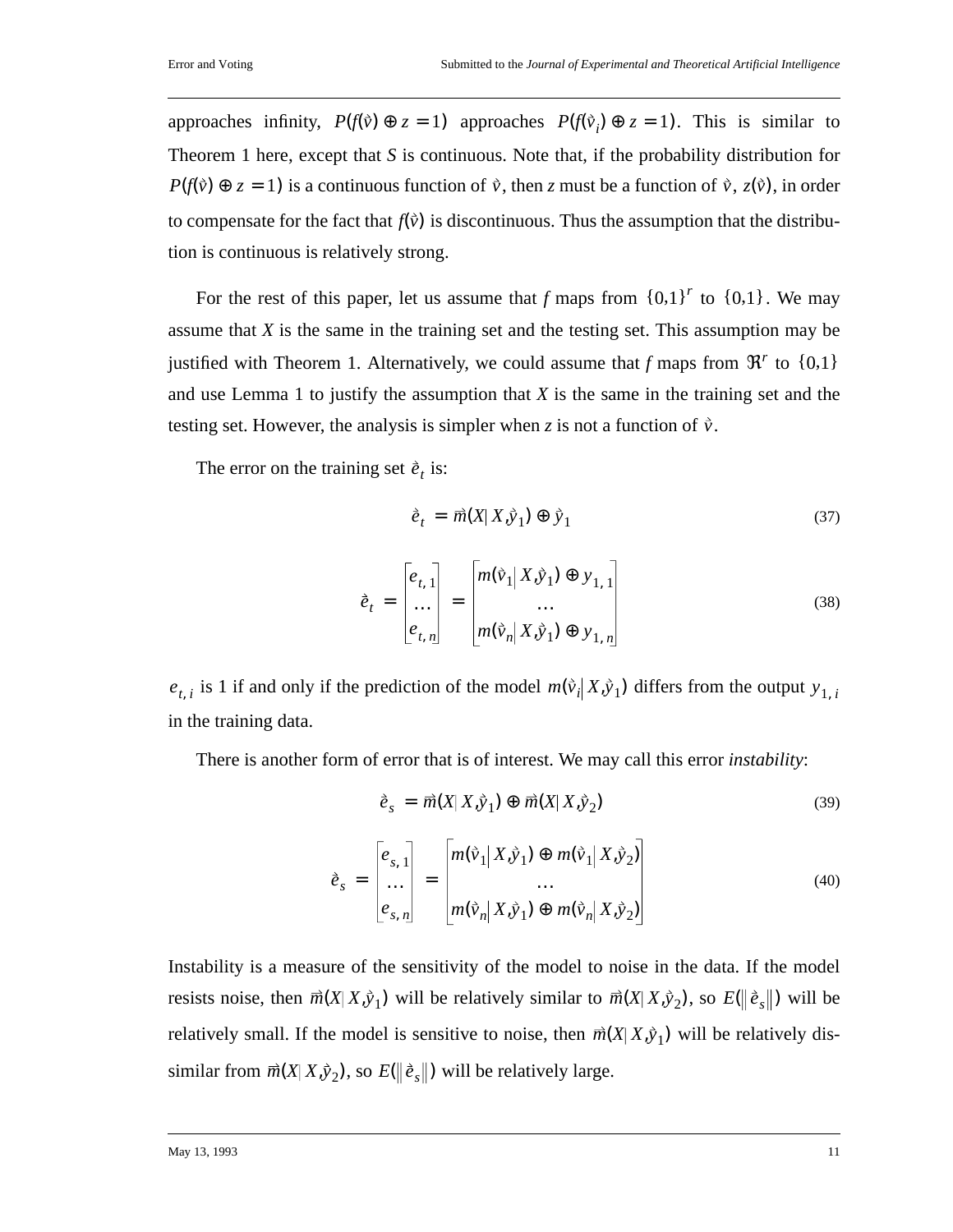The following theorem shows the relationship between cross-validation error, error on the training set, and instability.

**Theorem 2:** The expected cross-validation error is less than or equal to the sum of the expected error on the training set and the expected instability:

$$
E(||\hat{e}_c||) \le E(||\hat{e}_t||) + E(||\hat{e}_s||)
$$
\n(41)

*Proof:* Let us introduce a new term  $\dot{e}_{\omega}$ :

$$
\dot{\vec{e}}_{\omega} = \vec{m}(X|X,\dot{y}_2) \oplus \dot{y}_1 \tag{42}
$$

Due to the symmetry of the training set (22) and the testing set (23), we have (from (26) and (42)):

$$
E(\left\|\hat{e}_c\right\|) = E(\left\|\hat{e}_\omega\right\|) \tag{43}
$$

Recall the definition of  $\hat{e}_t$  (37):

$$
\dot{\vec{e}}_t = \vec{m}(X|X,\dot{y}_1) \oplus \dot{y}_1 \tag{44}
$$

It follows from this definition that  $\hat{y}_1$  differs from  $\vec{m}(X|X,\hat{y}_1)$  in  $\|\hat{e}_t\|$  locations. Recall the definition of  $\vec{e}_s$  (39):

$$
\tilde{e}_s = \overrightarrow{m}(X|X,\hat{y}_1) \oplus \overrightarrow{m}(X|X,\hat{y}_2) \tag{45}
$$

It follows from this definition that  $\vec{m}(X|X,\hat{y}_1)$  differs from  $\vec{m}(X|X,\hat{y}_2)$  in  $\|\hat{e}_s\|$  locations. Therefore  $\dot{y}_1$  differs from  $\vec{m}(X|X,\dot{y}_2)$  in at most  $\|\dot{e}_t\| + \|\dot{e}_s\|$  locations. Thus:

$$
\left\|\hat{\vec{e}}_{\omega}\right\| \le \left\|\hat{\vec{e}}_{t}\right\| + \left\|\hat{\vec{e}}_{s}\right\| \tag{46}
$$

Finally:

$$
E(||\hat{e}_c||) = E(||\hat{e}_\omega||) \le E(||\hat{e}_t|| + ||\hat{e}_s||) = E(||\hat{e}_t||) + E(||\hat{e}_s||)
$$
\n(47)

 $\square$  .

The next theorem is a variation on Theorem 2.

**Theorem 3:** If  $\hat{e}_t$  and  $\hat{e}_s$  are statistically independent, then:

$$
E(||\hat{e}_c||) = E(||\hat{e}_t||) + E(||\hat{e}_s||) - \frac{2}{n}E(||\hat{e}_t||)E(||\hat{e}_s||)
$$
\n(48)

*Proof:* Assume that  $\hat{e}_t$  and  $\hat{e}_s$  are statistically independent. Let us introduce a new term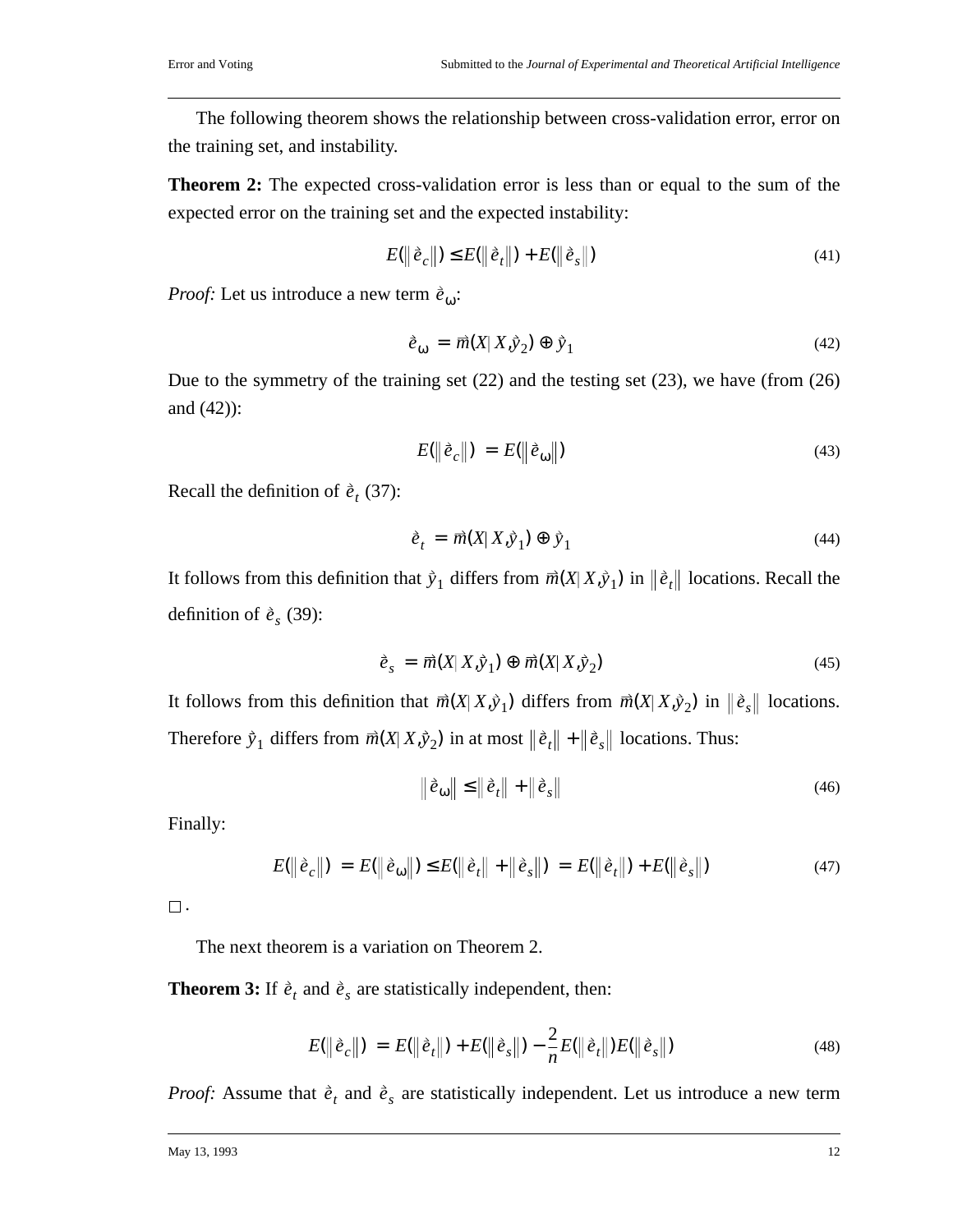: *e*ω

$$
\dot{\vec{e}}_{\omega} = \vec{m}(X|X,\dot{y}_2) \oplus \dot{y}_1 \tag{49}
$$

We see that:

$$
E(\left\|\hat{e}_c\right\|) = E(\left\|\hat{e}_{\omega}\right\|) \tag{50}
$$

Recall the definition of  $\hat{e}_t$  (37):

$$
\dot{\vec{e}}_t = \vec{m}(X|X,\hat{y}_1) \oplus \hat{y}_1 \tag{51}
$$

Recall the definition of  $\hat{e}_s$  (39):

$$
\tilde{e}_s = \vec{m}(X|X,\hat{y}_1) \oplus \vec{m}(X|X,\hat{y}_2) \tag{52}
$$

We have:

$$
\dot{\vec{e}}_t \oplus \dot{\vec{e}}_s = (\vec{m}(X | X, \dot{\vec{y}}_1) \oplus \dot{\vec{y}}_1) \oplus (\vec{m}(X | X, \dot{\vec{y}}_1) \oplus \vec{m}(X | X, \dot{\vec{y}}_2))
$$
\n(53)

$$
= \left( \overrightarrow{m}(X | X, \overrightarrow{y}_1) \oplus \overrightarrow{m}(X | X, \overrightarrow{y}_1) \right) \oplus \left( \overrightarrow{y}_1 \oplus \overrightarrow{m}(X | X, \overrightarrow{y}_2) \right) \tag{54}
$$

$$
= \tilde{y}_1 \oplus \vec{m}(X | X, \tilde{y}_2) \tag{55}
$$

$$
= \dot{\mathcal{e}}_{\omega} \tag{56}
$$

Let us introduce the following terms:

$$
p_t = E(||\hat{e}_t||)/n \tag{57}
$$

$$
p_s = E(||\hat{e}_s||)/n \tag{58}
$$

$$
p_{\omega} = E(\|\hat{e}_{\omega}\|)/n \tag{59}
$$

Since  $\hat{e}_t$  and  $\hat{e}_s$  are statistically independent and  $\hat{e}_{\omega} = \hat{e}_t \oplus \hat{e}_s$ , we have:

$$
p_{\omega} = p_t (1 - p_s) + p_s (1 - p_t) = p_t + p_s - 2p_t p_s \tag{60}
$$

Therefore:

$$
E(\left\|\tilde{e}_c\right\|) = E(\left\|\tilde{e}_{\omega}\right\|) \tag{61}
$$

$$
= np_{\omega} \tag{62}
$$

$$
= n (p_t + p_s - 2p_t p_s)
$$
\n(63)

$$
= E(||\hat{e}_t||) + E(||\hat{e}_s||) - \frac{2}{n}E(||\hat{e}_t||)E(||\hat{e}_s||)
$$
\n(64)

 $\Box$  .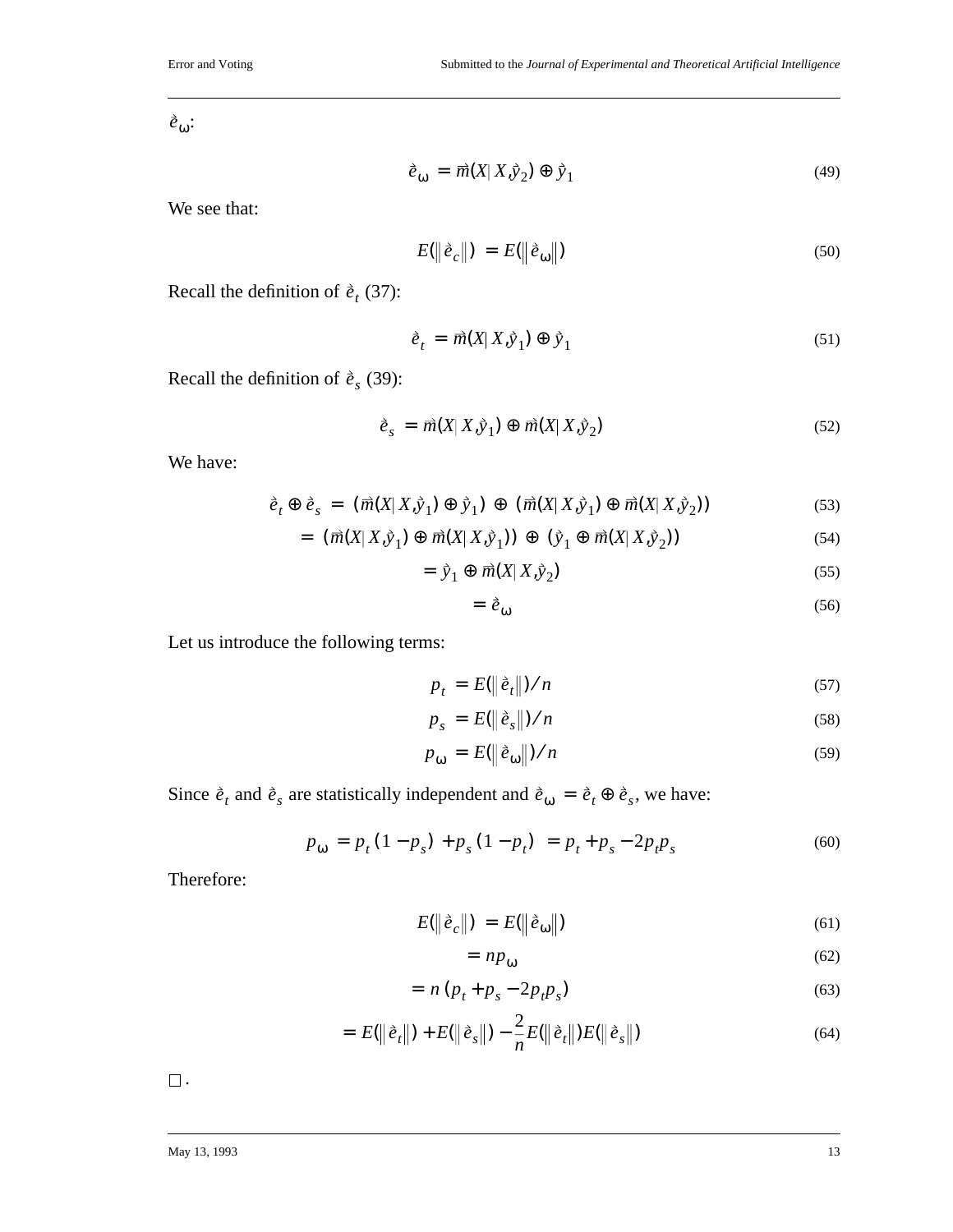The assumptions of Theorem 3 are stronger than the assumptions of Theorem 2, but Theorem 3 gives a closer relationship between  $E(\|\tilde{e}_c\|)$ ,  $E(\|\tilde{e}_t\|)$ , and  $E(\|\tilde{e}_s\|)$ .

The next theorem shows the optimal expected cross-validation error.

**Theorem 4:** Suppose that *f* and *p* are known to the modeler. To minimize the expected cross-validation error, the modeler should set the model as follows:

$$
\overrightarrow{m}(X|X,\overrightarrow{y}_i) = \begin{bmatrix} \overrightarrow{f}(X) & \text{if } p \le 0.5\\ -\overrightarrow{f}(X) & \text{if } p > 0.5 \end{bmatrix}
$$
(65)

With this model, we have:

$$
E(\left\|\hat{e}_s\right\|) = 0 \tag{66}
$$

$$
E(\|\tilde{e}_c\|) = E(\|\tilde{e}_t\|) = \begin{bmatrix} np & \text{if } p \le 0.5\\ n(1-p) & \text{if } p > 0.5 \end{bmatrix}
$$
 (67)

*Proof:* Suppose that  $p \le 0.5$ . By (4), (39), and (65):

$$
E(||\hat{e}_s||) = E(||\hat{f}(X) \oplus \hat{f}(X)||) = 0
$$
\n(68)

Thus the model is perfectly stable. This is natural, since the model is not based on the data; it is based on the *a priori* knowledge of *f*. Consider the cross-validation error:

$$
\dot{\vec{e}}_c = \dot{\vec{f}}(X) \oplus \dot{\vec{y}}_2 \tag{69}
$$

$$
= \dot{f}(X) \oplus (\dot{f}(X) \oplus \dot{z}_2) \tag{70}
$$

$$
= (\dot{f}(X) \oplus \dot{f}(X)) \oplus \dot{z}_2 \tag{71}
$$

$$
=\dot{\tilde{z}}_2\tag{72}
$$

Thus:

$$
E(\|\tilde{e}_c\|) = E(\|\tilde{z}_2\|) = E\left(\sum_{i=1}^n z_{2,i}\right) = \sum_{i=1}^n E(z_{2,i}) = \sum_{i=1}^n p = np \tag{73}
$$

Consider the error on the training set:

$$
\dot{\vec{e}}_t = \dot{\vec{f}}(X) \oplus \dot{\vec{y}}_1 = \dot{\vec{z}}_1 \tag{74}
$$

Therefore:

$$
E(\|\tilde{e}_t\|) = E(\|\tilde{z}_1\|) = E(\|\tilde{z}_2\|) = E(\|\tilde{e}_c\|) = np \tag{75}
$$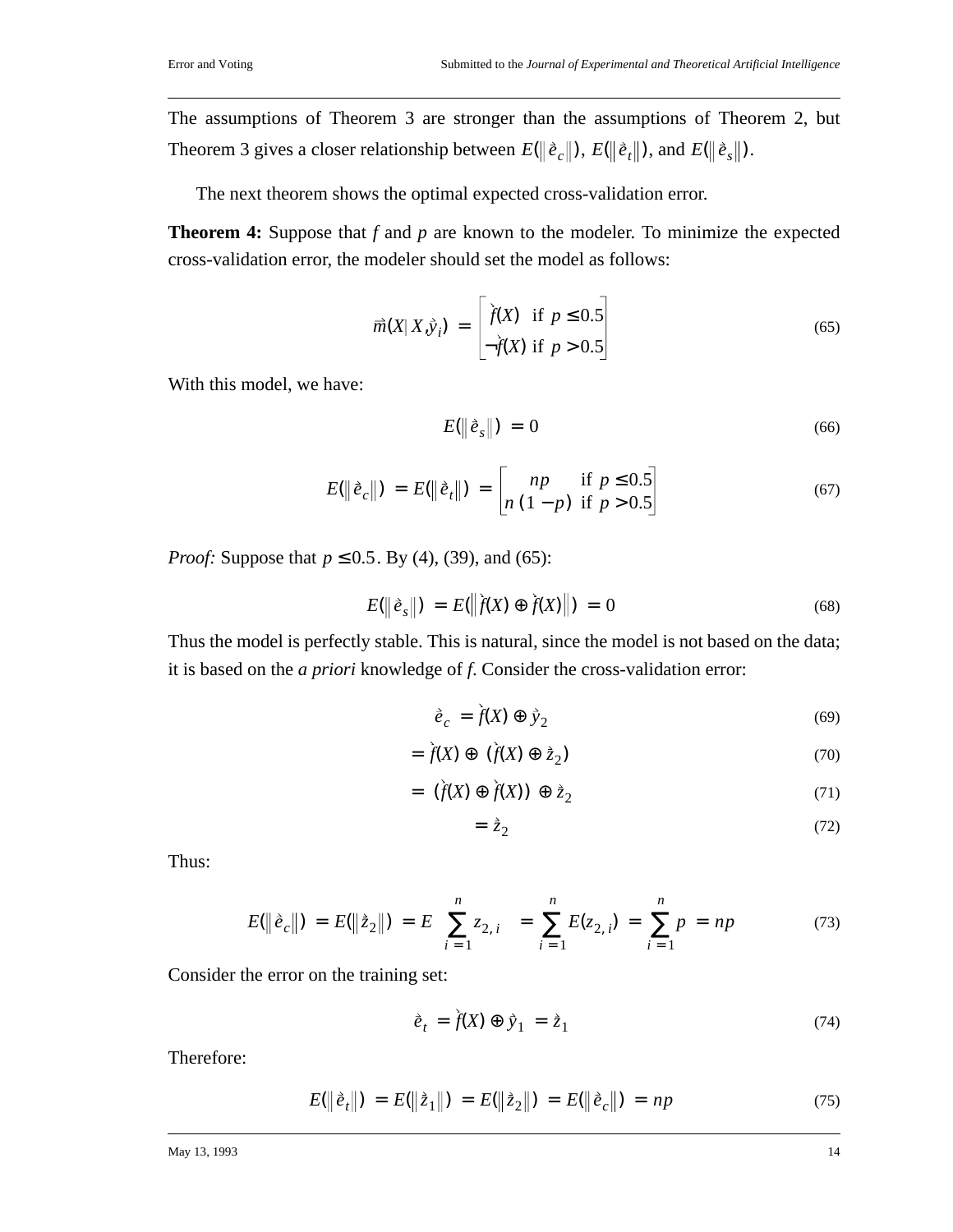Now, suppose that  $p > 0.5$ . For instability, we have:

$$
E(||\dot{e}_s||) = E(||\dot{f}(X) \oplus \dot{f}(X)||) = 0 \tag{76}
$$

Consider the cross-validation error:

$$
\dot{\vec{e}}_c = -\dot{\vec{f}}(X) \oplus \dot{\vec{y}}_2 \tag{77}
$$

$$
= \neg f(X) \oplus (\dot{f}(X) \oplus \dot{z}_2) \tag{78}
$$

$$
= (-\dot{f}(X) \oplus \dot{f}(X)) \oplus \dot{z}_2 \tag{79}
$$

$$
= \neg \dot{\vec{z}}_2 \tag{80}
$$

Thus:

$$
E(\|\tilde{e}_c\|) = E(\|\neg \tilde{z}_2\|) = E\left(\sum_{i=1}^n \neg z_{2,i}\right) = \sum_{i=1}^n E(\neg z_{2,i}) = n(1-p) \tag{81}
$$

Consider the error on the training set:

$$
\dot{\vec{e}}_t = -\dot{\vec{f}}(X) \oplus \dot{\vec{y}}_1 = -\dot{\vec{z}}_1 \tag{82}
$$

Therefore:

$$
E(\|\hat{e}_t\|) = E(\|\neg \hat{z}_1\|) = E(\|\neg \hat{z}_2\|) = E(\|\hat{e}_c\|) = n(1-p)
$$
\n(83)

It is clear that no model can have a lower  $E(\|\tilde{e}_c\|)$  than this model, since  $\dot{\tilde{z}}_2$  cannot be predicted  $\square$  .

The next theorem considers models that minimize the error on the training set.

**Theorem 5:** Let our model be as follows:

$$
\vec{m}(X|X,\vec{y}_i) = \vec{y}_i \tag{84}
$$

Then we have:

$$
E(\left\|\hat{e}_t\right\|) = 0 \tag{85}
$$

$$
E(\|\hat{e}_c\|) = E(\|\hat{e}_s\|) = 2np - 2np^2 \tag{86}
$$

*Proof:* Consider the expected error on the training set:

$$
E(||\hat{e}_t||) = E(||\vec{m}(X|X,\hat{y}_1) \oplus \hat{y}_1||) = E(||\hat{y}_1 \oplus \hat{y}_1||) = 0 \tag{87}
$$

Consider the cross-validation error: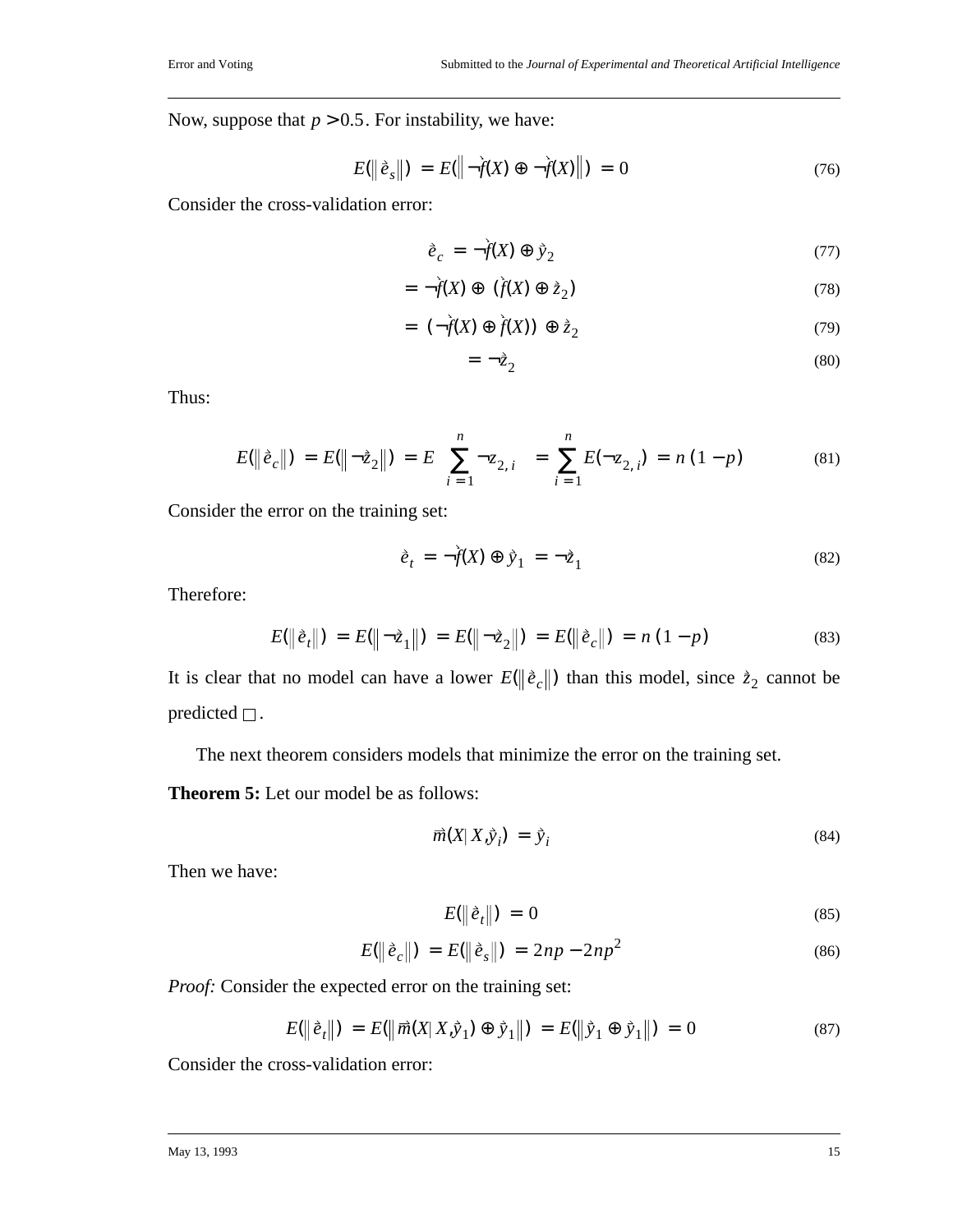$$
\dot{\vec{e}}_c = \vec{m}(X|X,\dot{y}_1) \oplus \dot{y}_2 \tag{88}
$$

$$
= \dot{y}_1 \oplus \dot{y}_2 \tag{89}
$$

$$
= (\dot{f}(X) \oplus \dot{z}_1) \oplus (\dot{f}(X) \oplus \dot{z}_2) \tag{90}
$$

$$
= (\dot{f}(X) \oplus \dot{f}(X)) \oplus (\dot{z}_1 \oplus \dot{z}_2) \tag{91}
$$

$$
= \dot{z}_1 \oplus \dot{z}_2 \tag{92}
$$

Therefore:

$$
E(\|\hat{e}_c\|) = E(\|\hat{z}_1 \oplus \hat{z}_2\|)
$$
\n(93)

$$
= E\left(\sum_{i=1}^{n} z_{1,i} \oplus z_{2,i}\right)
$$
\n(94)

$$
= \sum_{i=1}^{n} E(z_{1,i} \oplus z_{2,i}) \tag{95}
$$

$$
= 2np - 2np^2 \tag{96}
$$

Consider the expected instability:

$$
E(\|\hat{e}_s\|) = E(\|\vec{m}(X|X,\hat{y}_1) \oplus \vec{m}(X|X,\hat{y}_2)\|) = E(\|\hat{y}_1 \oplus \hat{y}_2\|) = E(\|\hat{e}_c\|)
$$
(97)

| $\sim$ |
|--------|

These theorems are variations on theorems that first appeared in Turney (1993). Theorems 2, 3, 4, and 5 in this paper correspond to Theorems 1, 12, 2, and 3 in Turney (1993). The difference is that the theorems in Turney (1993) cover real-valued variables, while the theorems here cover boolean-valued variables. A comparison will show that there are interesting contrasts between the continuous case and the discrete case.

We shall call the model of Theorem  $4 m_{\alpha}$ :

$$
\overrightarrow{m}_{\alpha}(X|X,\overrightarrow{y}_{i}) = \begin{bmatrix} \overrightarrow{f}(X) & \text{if } p \leq 0.5\\ -\overrightarrow{f}(X) & \text{if } p > 0.5 \end{bmatrix}
$$
\n(98)

We shall call the model of Theorem 5  $m_{\beta}$ :

$$
\vec{m}_{\beta}(X|X,\vec{y}_i) = \vec{y}_i \tag{99}
$$

Let us compare  $E(\|\tilde{e}_c\|)$  for  $m_\alpha$  and  $m_\beta$ . Let  $p_\alpha$  be  $E(\|\tilde{e}_c\|)/n$  for  $m_\alpha$ :

#### May 13, 1993 16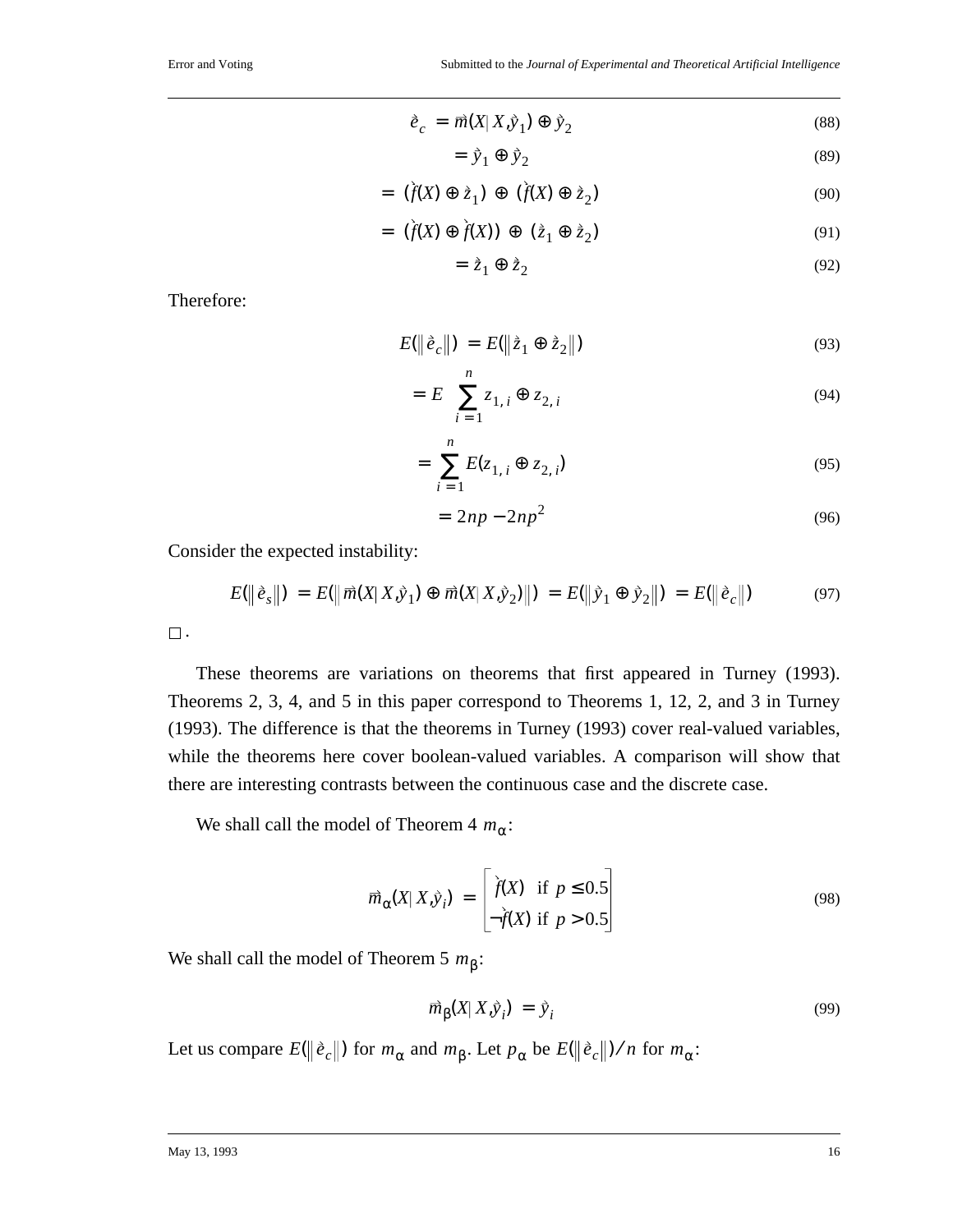$$
p_{\alpha} = \begin{bmatrix} p & \text{if } p \le 0.5\\ (1-p) & \text{if } p > 0.5 \end{bmatrix}
$$
 (100)

Let  $p_\beta$  be  $E(\|\tilde{e}_c\|)/n$  for  $m_\beta$ :

$$
p_{\beta} = 2p - 2p^2 \tag{101}
$$

Figure 1 is a plot of  $E(\|\tilde{e}_c\|)/n$  as a function of p, for  $m_\alpha$  and  $m_\beta$ .  $m_\alpha$  has lower expected cross-validation error than  $m_{\beta}$ , except at the points 0, 0.5, and 1, where  $m_{\alpha}$  has the same expected cross-validation error as  $m<sub>β</sub>$ . When *p* equals 0 or 1, there is no noise in the black box, so  $m_\alpha$  and  $m_\beta$  have the same expected cross-validation error. When *p* equals 0.5, the noise completely hides the deterministic component *f*, so again  $m_\alpha$  and  $m_\beta$  have the same expected cross-validation error. In general, when  $p$  is neither 0, 0.5, nor 1, models that minimize error on the training set (such as  $m<sub>β</sub>$ ) will give sub-optimal cross-validation error.



Figure 1. Plot of  $E(\|\tilde{e}_c\|)/n$  as a function of p.

The next theorem shows the relation between  $p_\alpha$  and  $p_\beta$ .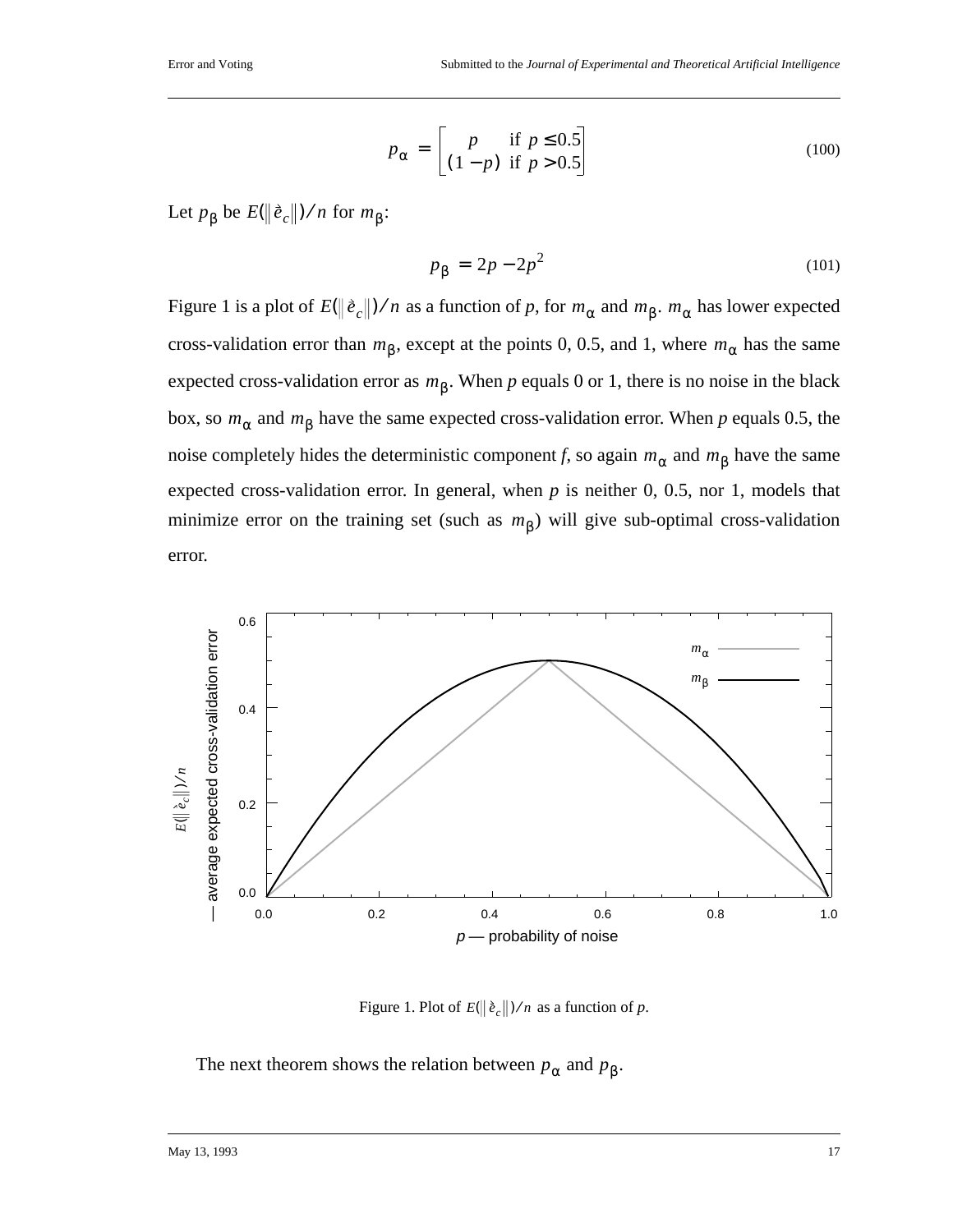**Theorem 6:** For  $0 \leq p \leq 1$ :

$$
p_{\beta} = 2p_{\alpha} - 2p_{\alpha}^2 \tag{102}
$$

*Proof:* When  $0 \le p \le 0.5$ ,  $p_{\alpha} = p$ . Therefore we have:

$$
p_{\beta} = 2p_{\alpha} - 2p_{\alpha}^2 \tag{103}
$$

When  $0.5 < p \le 1$ ,  $p_{\alpha} = 1 - p$ . Therefore we have:

$$
2p_{\alpha} - 2p_{\alpha}^{2} = 2(1-p) - 2(1-p)^{2}
$$
 (104)

$$
= 2 - 2p - 2 + 4p - 2p^2 \tag{105}
$$

$$
= p_{\beta} \tag{106}
$$

 $\Box$ .

Theorem 6 shows that, for small values of *p*,  $p_{\beta}$  is approximately twice the optimal  $p_{\alpha}$ .

At this point, it may be worthwhile to summarize the assumptions that are made in this theory:

- 1. It is assumed that the inputs (the features; the attributes; the matrix *X*) are the same in the training set  $(X, \hat{y}_1)$  and the testing set  $(X, \hat{y}_2)$ . This assumption is the weakest element in this theory. It is discussed in detail earlier in this section and also in Section 7. It is also discussed in more depth in Turney (1993). Note that the outputs  $\hat{y}_1$  and  $\hat{y}_2$  are *not* the same in the training and testing sets.
- 2. It is assumed that the inputs are boolean-valued. This assumption is only used in Theorem 1. The purpose of Theorem 1 is to increase the credibility of the above assumption 1. Theorem 1 can easily be adapted to the case of multi-valued symbolic attributes. Lemma 1 covers the case of real-valued attributes. Thus there is nothing essential about the assumption that the inputs are boolean-valued.
- 3. It is assumed that the noise vector  $\dot{z}$  is a sequence of *n* independent random boolean variables, each having the value 1 with probability p. That is,  $\dot{z}$  is a sequence of samples from a Bernoulli(*p*) distribution (Fraser, 1976). This is a very weak assumption, which is likely to be (approximately) satisfied in most real-world data (given assumption 6 below).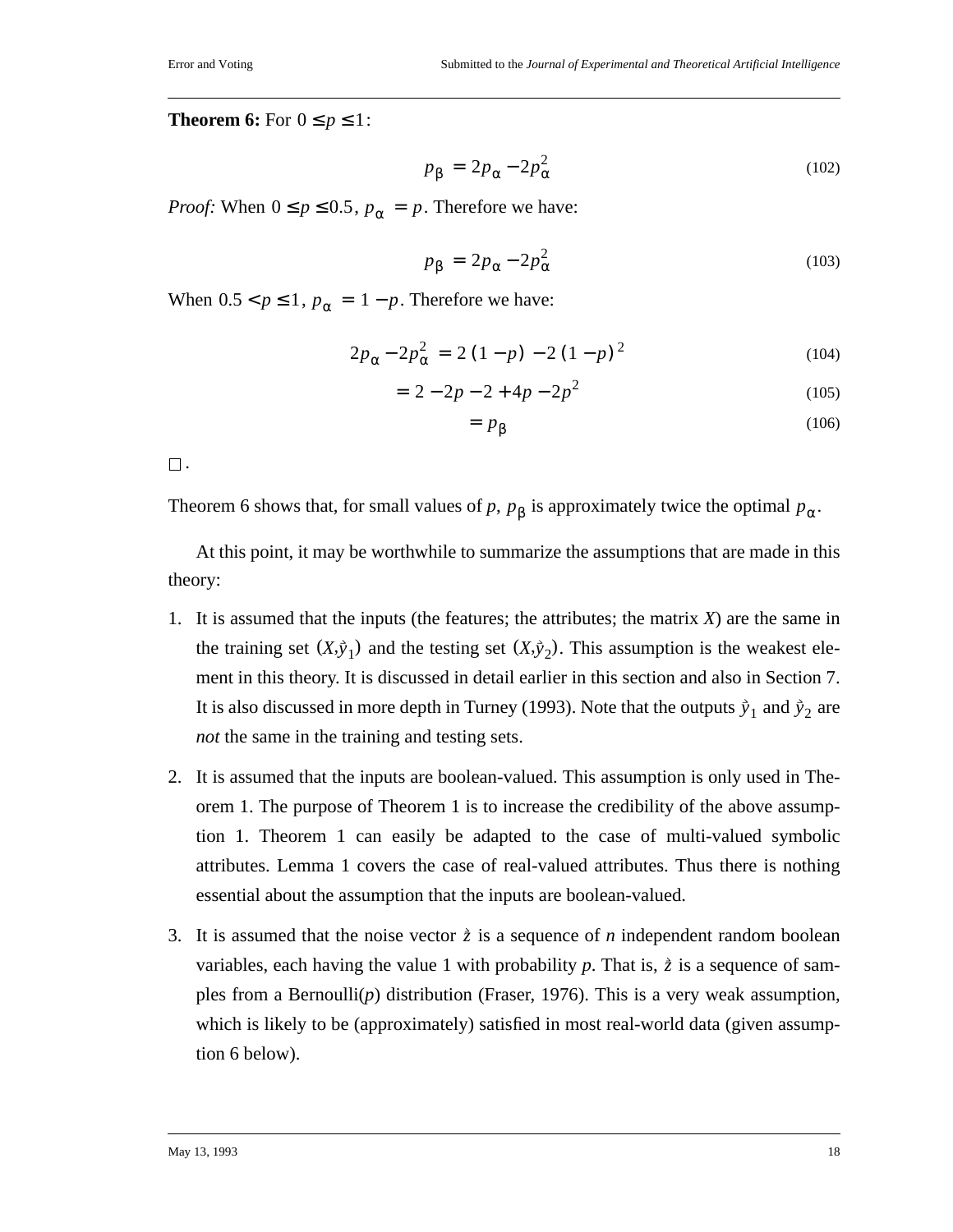- 4. It is assumed that there is noise in the class attribute (assumption 3 above), but noise in the input attributes is not addressed (due to assumption 1 above).
- 5. It is assumed that the data consist of a deterministic component *f* and a random component *z*. This assumption is expressed in the model  $y = f(\vec{v}) \oplus z$ . One implication of this assumption is that the target concept *f* does not drift with time or shift with context.
- 6. It is assumed that the output  $y$  (the class attribute) is boolean-valued. The theory can easily be extended to handle multi-valued symbolic class attributes. Turney (1993) discusses real-valued outputs (and real-valued noise vectors).

With the exception of the first assumption, these assumptions are relatively weak.<sup>3</sup>

This section has presented some general results that apply to any algorithm for predicting boolean-valued attributes. The rest of this paper focuses on a particular class of algorithms: instance-based learning algorithms. This section has presented a general theory and the remainder of the paper will demonstrate that the theory can be fruitfully applied to a real, concrete machine learning algorithm.

# **3 Single Nearest Neighbor**

Instance-based learning may be used either for predicting boolean-valued attributes (Aha *et al*., 1991) or for predicting real-valued attributes (Kibler *et al*., 1989). Instance-based learning is a paradigm for a class of learning algorithms; it is not a single algorithm. It is related to the nearest neighbor pattern recognition paradigm (Dasarathy, 1991).

With instance-based learning, the model  $m(\vec{v} | X, \vec{y})$  is constructed by simply storing the data  $(X, \hat{y})$ . These stored data are the *instances*. In order to make a prediction for the input  $\vec{v}$ , we examine the row vectors  $\vec{v}_1, \ldots, \vec{v}_n$  of the matrix *X*. In the simplest version of instance-based learning, we look for the row vector  $\vec{v}_i$  that is most similar to the input  $\vec{v}$ . The prediction for the output is  $m(\vec{v} | X, \vec{y}) = y_i$ , the element of  $\vec{y}$  that corresponds to the row vector  $\vec{v}_i$ .

There are many ways that one might choose to measure the similarity between two vectors. It is assumed only that we are using a reasonable measure of similarity. Let us say that a similarity measure  $\sin(\vec{u}_1, \vec{u}_2)$  is *reasonable* if: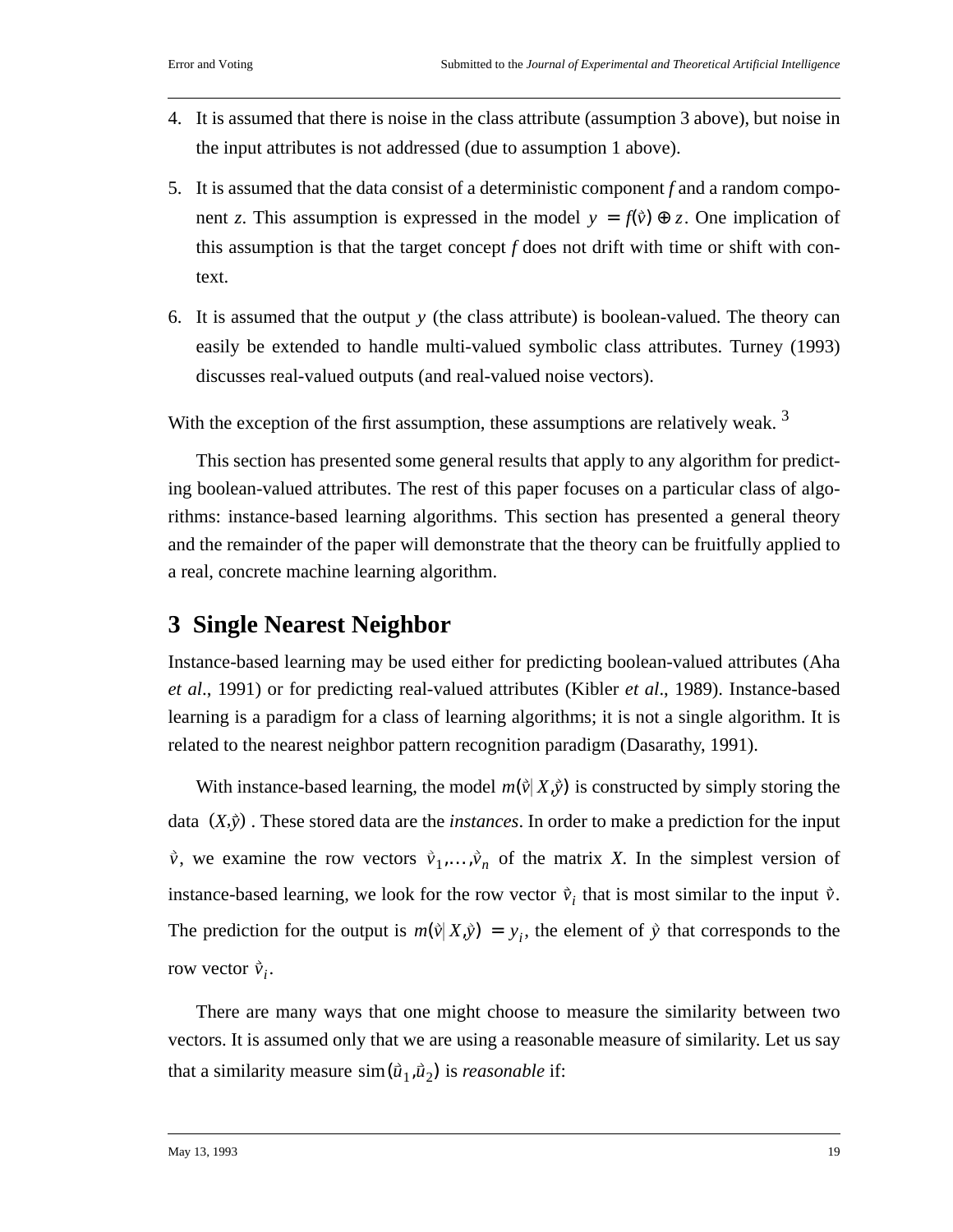$$
\vec{u}_1 \neq \vec{u}_2 \to \text{sim}(\vec{u}_1, \vec{u}_2) < \text{sim}(\vec{u}_1, \vec{u}_1) \tag{107}
$$

That is, the similarity between distinct vectors is always less than the similarity between identical vectors.

The *k* row vectors in *X* that are most similar to the input  $\dot{v}$  are called the *k* nearest *neighbors* of  $\hat{v}$  (Dasarathy, 1991). We may use  $m_k$  to represent instance-based learning with *k* nearest neighbors. This section focuses on  $k = 1$ .

The next theorem shows that instance-based learning  $m_1$  using the single nearest neighbor gives sub-optimal cross-validation error.

**Theorem 7:** Let the model  $m_1$  use instance-based learning with the single nearest neighbor. That is, if the row vector  $\vec{v}_i$  is the most similar to the input  $\vec{v}$  of all the row vectors  $\vec{v}_1, \ldots, \vec{v}_n$  of the matrix *X*, then  $m_1(\vec{v} | X, \vec{y}) = y_i$ . If  $m_1$  uses a reasonable measure of similarity and no two rows in *X* are identical, then  $\vec{m}_1(X|X,\hat{y}) = \hat{y}$ .

*Proof:* Since  $m_1$  is based on a reasonable measure of similarity and no two rows in *X* are identical, no vector is more similar to  $\vec{v}_i$  than  $\vec{v}_i$  itself, so  $m_1(\vec{v}_i|X,\hat{y}) = y_i$ . Thus it follows from (21) that  $\vec{m}(X|X,\hat{y}) = \hat{y}$   $\Box$ .

Theorem 7 shows that  $m_1$  satisfies the assumptions of Theorem 5. Therefore  $m_1$  has the following properties:

$$
E(\left\|\hat{e}_t\right\|) = 0 \tag{108}
$$

$$
E(\|\hat{e}_c\|) = E(\|\hat{e}_s\|) = 2np - 2np^2 \tag{109}
$$

In other words,  $m_1$  is equivalent to  $m_\beta$ . We know from Section 2 that  $m_1$  gives suboptimal cross-validation error.

If there are two (or more) identical rows in *X*, then (109) still holds, but (108) is not necessarily true. *m*<sub>1</sub> will, in general, no longer be equivalent to *m*<sub>β</sub>. The proof is a small variation on Theorem 5.

The problem with  $m_1$  is that it is unstable. It is natural to consider increasing the stability of instance-based learning by considering  $k > 1$ .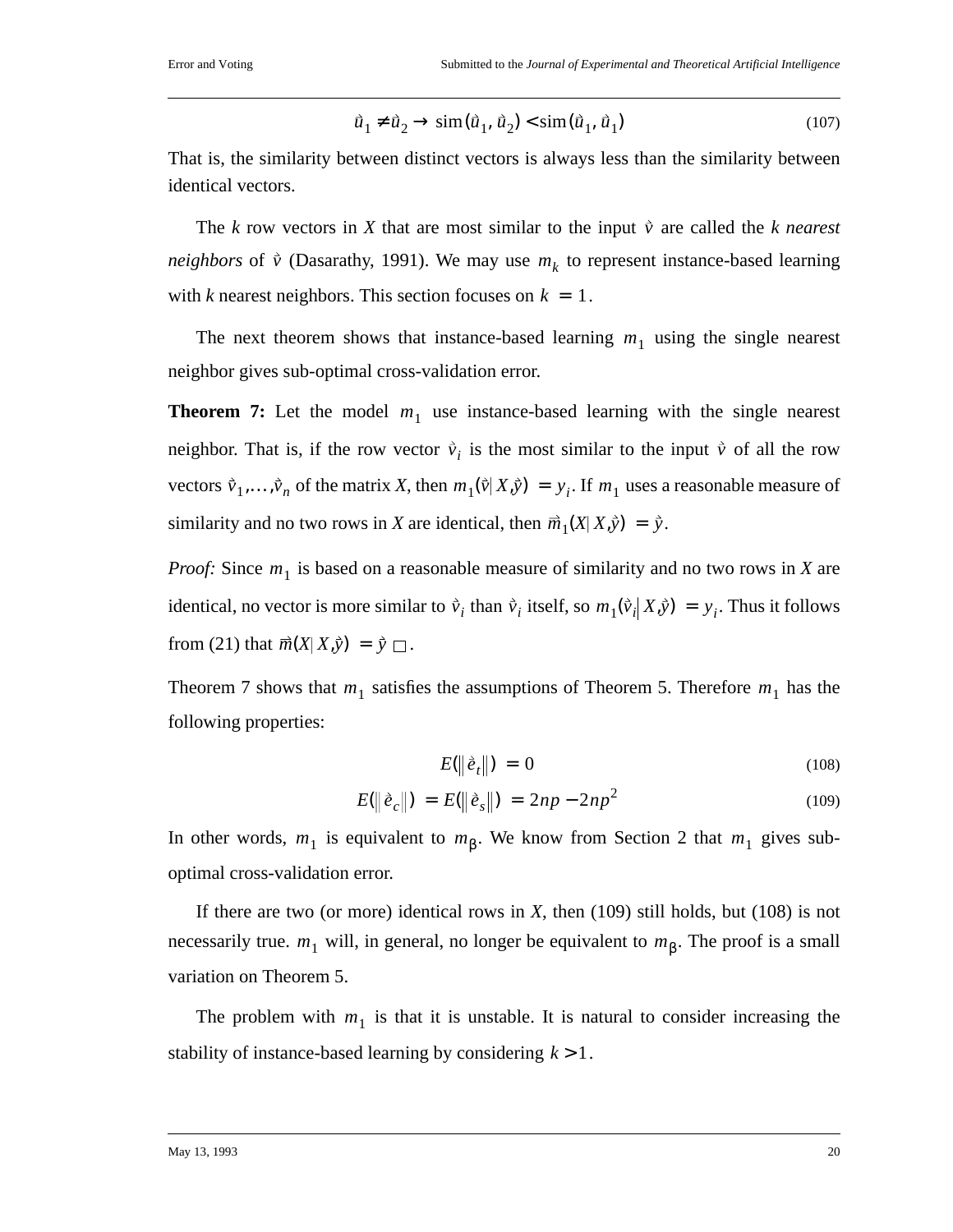### **4 Voting**

This section examines  $k \ge 1$ . Suppose the model  $m_k$  is given the input vector  $\vec{v}$ . Let  $\vec{v}_1, \ldots, \vec{v}_k$  be the *k* nearest neighbors to  $\vec{v}$ . That is, let  $\vec{v}_1, \ldots, \vec{v}_k$  be the *k* row vectors in *X* that are most similar to the input vector  $\vec{v}$ . Let us assume a reasonable measure of similarity. Let  $y_1, ..., y_k$  be the outputs corresponding to the rows  $\vec{v}_1, ..., \vec{v}_k$ . The model  $m_k$ predicts the output for the input  $\vec{v}$  to be the value of the majority of  $y_1, \ldots, y_k$  (Fix & Hodges, 1951):

$$
m_{k}(\vec{v}|X,\vec{y}) = \begin{bmatrix} 0 & \text{if } \sum_{i=1}^{k} y_{i} < k/2\\ 0 & \text{if } \sum_{i=1}^{k} y_{i} > k/2\\ 1 & \text{if } \sum_{i=1}^{k} y_{i} > k/2 \end{bmatrix} \tag{110}
$$

Let us assume that *k* is an odd number,  $k = 3, 5, 7, \dots$ , so there will never be a tie in majority voting with  $y_1, ..., y_k$ . Of course, we require that  $k \le n$ . In general,  $k \le n$ .

More generally, let us consider the following model (Tomek, 1976):

$$
m_k(\vec{v}|X,\vec{y}) = \begin{bmatrix} 0 & \text{if } \sum_{i=1}^k y_i < tk \\ 1 & \text{if } \sum_{i=1}^k y_i > tk \\ 1 & \text{if } \sum_{i=1}^k y_i > tk \end{bmatrix} \tag{111}
$$

In this model, *t* is a threshold, such that  $0 < t < 1$ . With majority voting,  $t = 0.5$ . When  $t \neq 0.5$ , it may be appropriate to consider values of *k* other than the odd numbers.

The motivation for voting is the belief that it will increase stability; that it will make the model more resistant to noise in the data. The following sections give a formal analysis of the stability of instance-based learning with voting. They examine the best case, the worst case, and the average case.

### **4.1 Best Case**

The next theorem concerns the best case, when stability is maximal.

**Theorem 8:** Let  $N_k(\vec{v}_i)$  be the set of the *k* nearest neighbors  $\vec{v}_1, \ldots, \vec{v}_k$  to  $\vec{v}_i$ . Let  $\rho_i$  be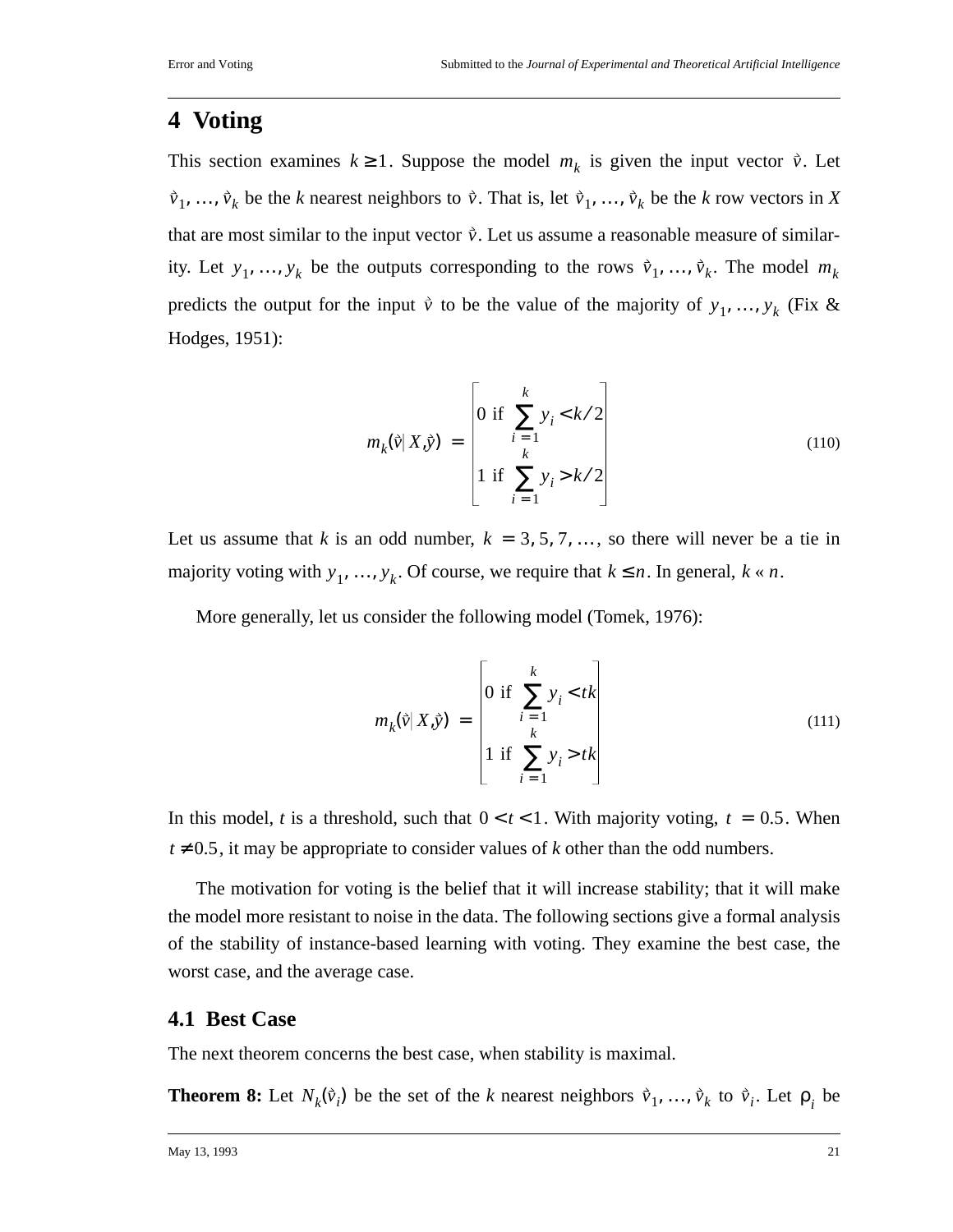defined as follows:

$$
\rho_i = \frac{1}{k} \left( \sum_{\hat{v}_j \in N_k(\hat{v}_i)} f(\hat{v}_j) \right) \qquad i = 1, ..., n \qquad (112)
$$

That is,  $\rho_i$  is the frequency with which *f* takes the value 1, in the neighborhood  $N_k(\vec{v}_i)$  of  $\hat{v}_i$ . Assume that we are using majority voting,  $t = 0.5$ , and that  $k = 3, 5, 7, \dots$ . Suppose that:

$$
(\forall i) \ ((\rho_i = 0) \lor (\rho_i = 1)) \tag{113}
$$

This is the most stable situation; other values of  $\rho_i$  are less stable.  $E(\|\tilde{e}_s\|)$  for  $m_k$  is determined by the following formula:

$$
E(||\hat{e}_s||) = 2nP_k - 2nP_k^2 \tag{114}
$$

In this formula,  $P_k$  depends on  $m_k$ .  $P_k$  has the following values for  $m_1$ ,  $m_3$ ,  $m_5$ , and  $m_{\infty}$ :

$$
P_1 = p \tag{115}
$$

$$
P_3 = 3p^2 - 2p^3 \tag{116}
$$

$$
P_5 = 6p^5 - 15p^4 + 10p^3 \tag{117}
$$

$$
P_{\infty} = \begin{bmatrix} 0 & \text{if } p < 0.5 \\ 0.5 & \text{if } p = 0.5 \\ 1 & \text{if } p > 0.5 \end{bmatrix}
$$
 (118)

*Proof:* Let  $\vec{v}_1, \ldots, \vec{v}_k$  be the *k* nearest neighbors to  $\vec{v}$ . Let  $y_{1,1}, \ldots, y_{1,k}$  be the corresponding elements in  $\tilde{y}_1$ . Let  $y_{2,1}, ..., y_{2,k}$  be the corresponding elements in  $\tilde{y}_2$ . The stability of  $m_k$  is determined by the probability that:

$$
\sum_{i=1}^{k} y_{1,i} < k/2 \qquad \text{and} \qquad \sum_{i=1}^{k} y_{2,i} > k/2 \tag{119}
$$

If we can find this probability for each row vector in *X*, then we can find the stability of  $m_k$ . Suppose that  $p_i$  is the probability of (119) when the input to  $m_k$  is  $v_i$ . Then  $2p_i$  is the probability that:

$$
m_k(\vec{v}_i | X, \vec{y}_1) \oplus m_k(\vec{v}_i | X, \vec{y}_2) = 1
$$
\n(120)

May 13, 1993 22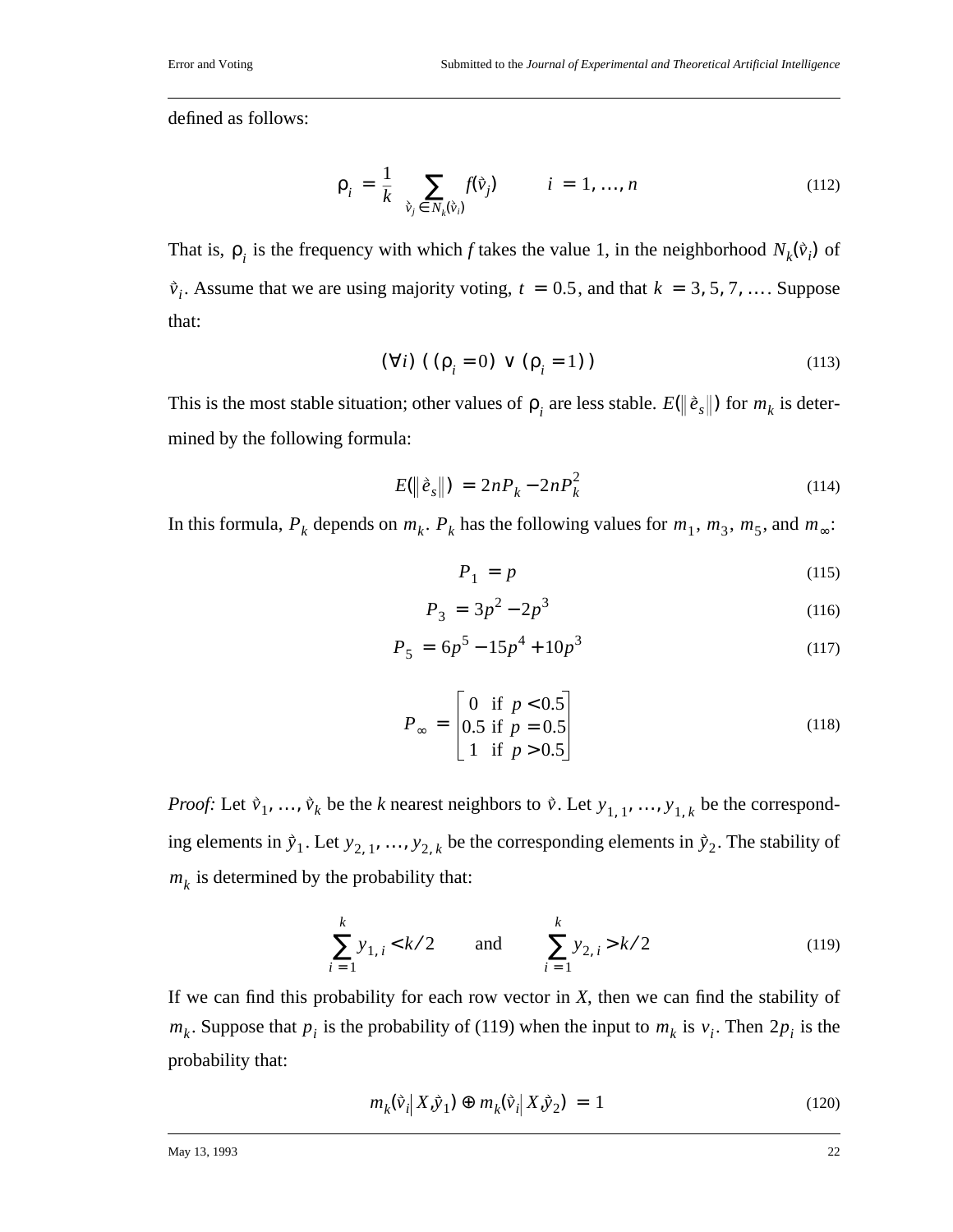Therefore:

$$
E(\|\tilde{e}_s\|) = \sum_{i=1}^n E(m_k(\tilde{v}_i|X,\tilde{y}_1) \oplus m_k(\tilde{v}_i|X,\tilde{y}_2)) = \sum_{i=1}^n 2p_i
$$
 (121)

The best case — the case with minimal expected instability  $E(\|\hat{e}_s\|)$  — arises when  $\rho_i = 0$  or  $\rho_i = 1$ . Without loss of generality, we may assume that  $\rho_i = 0$ . In this case, we have:

$$
y_{i,j} = f(\tilde{v}_j) \oplus z_{i,j} = 0 \oplus z_{i,j} = z_{i,j} \qquad i = 1, 2 \qquad j = 1, ..., k \tag{122}
$$

Therefore (119) becomes:

$$
\sum_{i=1}^{k} z_{1,i} < k/2 \qquad \text{and} \qquad \sum_{i=1}^{k} z_{2,i} > k/2 \tag{123}
$$

Let us introduce the term  $P_k$ :

$$
P_k = P\left(\sum_{i=1}^k z_{1,i} > k/2\right)
$$
 (124)

That is,  $P_k$  is the probability that the majority of  $y_{1,1},..., y_{1,k}$  are 1, given that  $f(\vec{v}_1),..., f(\vec{v}_k)$  are all 0. The probability of (119) is:

$$
P_k(1 - P_k) \tag{125}
$$

If the best case holds for every row vector in  $X$  — that is, if (113) is true — then we have:

$$
E(\|\tilde{e}_s\|) = \sum_{i=1}^{n} 2P_k (1 - P_k) = 2nP_k (1 - P_k)
$$
 (126)

Let us consider the case  $k = 3$ . We have:

$$
P_3 = p^3 + 3p^2(1-p) = p^3 + 3p^2 - 3p^3 = 3p^2 - 2p^3 \tag{127}
$$

Recall that for  $k = 1$  we have (109):

$$
E(\|\hat{e}_s\|) = 2np - 2np^2 \tag{128}
$$

Thus  $P_1 = p$ . For  $k = 5$ , we have:

$$
P_5 = 6p^5 - 15p^4 + 10p^3 \tag{129}
$$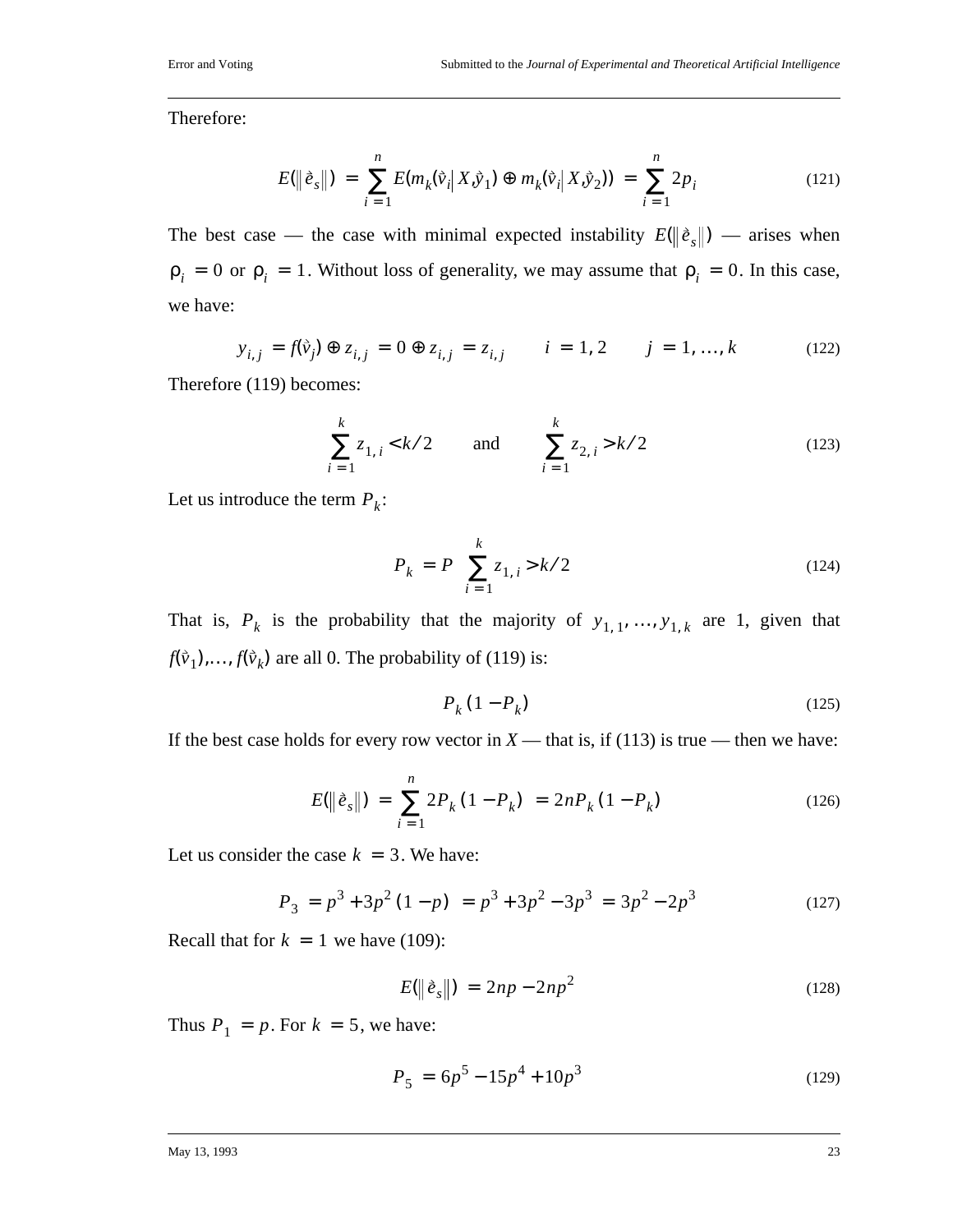To find the behavior of the model in the limit,  $m_{\infty}$ , we can use the Central Limit Theorem (Fraser, 1976). Consider the following sum:

$$
\sum_{i=1}^{k} z_{1,i} \tag{130}
$$

The mean and variance of this sum are:

$$
E\left(\sum_{i=1}^{k} z_{1,i}\right) = kp \tag{131}
$$

$$
\operatorname{var}\left(\sum_{i=1}^{k} z_{1,i}\right) = k p (1-p) \tag{132}
$$

Consider the following expression:

$$
\frac{\sum_{i=1}^{k} z_{1,i} - kp}{\sqrt{kp(1-p)}}
$$
\n(133)

By the Central Limit Theorem, the distribution of (133) approaches a standard normal distribution as *k* approaches infinity. Recall the definition of  $P_k$ :

$$
P_k = P\left(\sum_{i=1}^k z_{1,i} > k/2\right)
$$
 (134)

Let  $z_\alpha$  be a random variable with a standard normal distribution. As *k* approaches infinity,  $P_k$  approaches:

$$
P\left(z_{\alpha} > \frac{(k/2) - kp}{\sqrt{kp(1-p)}}\right)
$$
\n(135)

We see that:

$$
\lim_{k \to \infty} \left( \frac{(k/2) - kp}{\sqrt{kp(1-p)}} \right) = \begin{bmatrix} \infty & \text{if } p < 0.5 \\ 0 & \text{if } p = 0.5 \\ -\infty & \text{if } p > 0.5 \end{bmatrix}
$$
 (136)

Therefore: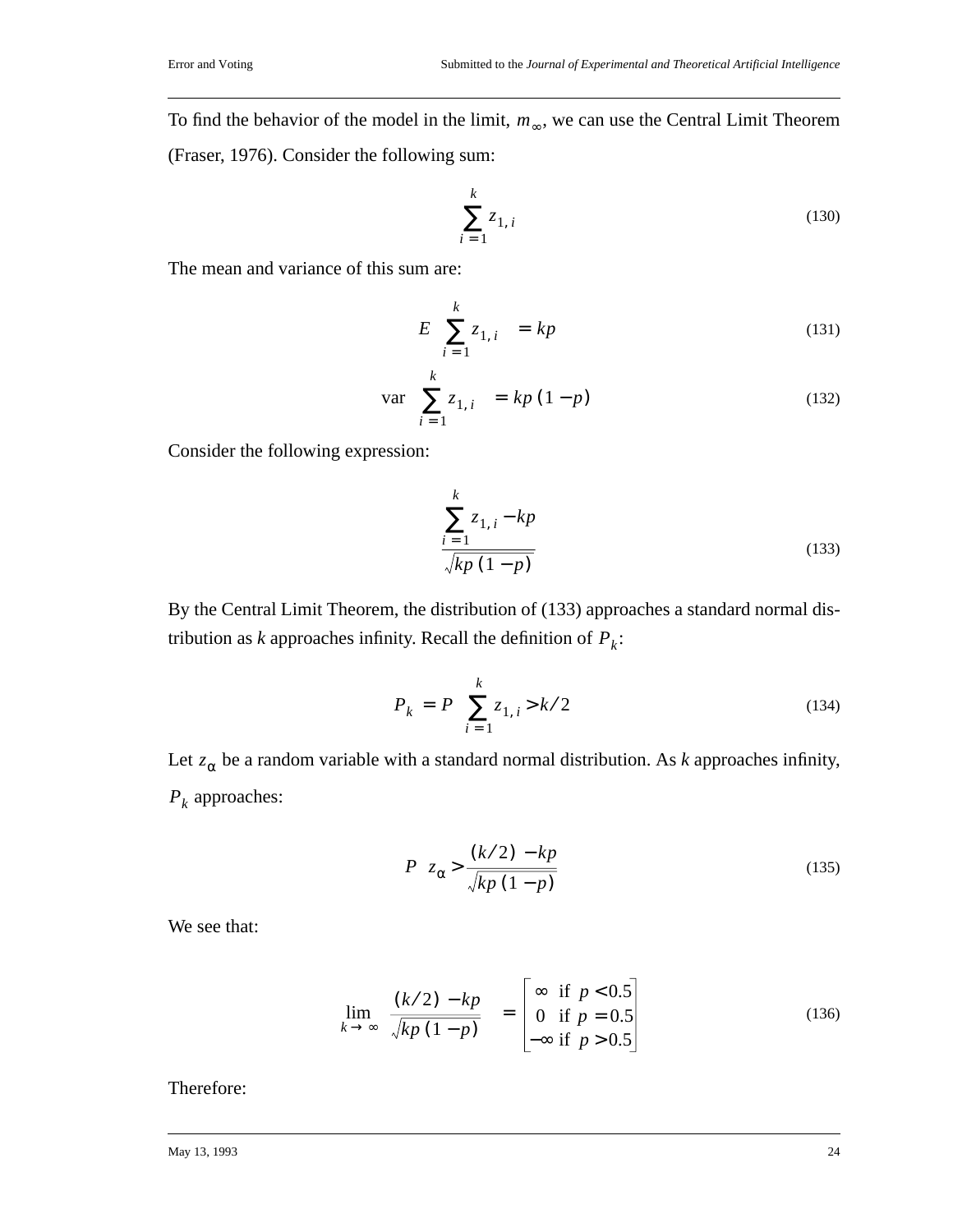$$
P_{\infty} = \begin{vmatrix} 0 & \text{if } p < 0.5 \\ 0.5 & \text{if } p = 0.5 \\ 1 & \text{if } p > 0.5 \end{vmatrix}
$$
 (137)

$$
\frac{E(\|\tilde{e}_s\|)}{n} = 2P_{\infty}(1 - P_{\infty}) = \begin{bmatrix} 0 & \text{if } p \neq 0.5\\ 0.5 & \text{if } p = 0.5 \end{bmatrix}
$$
(138)

 $\square$  .

Theorem 8 implies that, in the best case,  $m_k$  grows increasingly stable as  $k$  increases, unless  $p = 0.5$ . Figure 2 is a plot of  $E(\|\tilde{e}_s\|)/n$  as a function of p, for the models  $m_1, m_3$ ,  $m_5$ , and  $m_\infty$ .



Figure 2. A plot of  $E(\|\tilde{e}_s\|)/n$  as a function of p.

When comparing Figure 1 with Figure 2, note that Figure 1 is a plot of  $E(\|\tilde{e}_c\|)/n$ , while Figure 2 is a plot of  $E(\|\hat{e}_s\|)/n$ . In general, we cannot plot  $E(\|\hat{e}_c\|)/n$  for  $m_k$ , because  $E(\|\dot{e}_t\|)$  will depend on the data. Theorems 2 and 3 show that  $E(\|\dot{e}_c\|)$  depends on both  $E(\|\tilde{e}_s\|)$  and  $E(\|\tilde{e}_t\|)$ . The exception is  $m_1$ , where we know that  $E(\|\tilde{e}_t\|) = 0$ .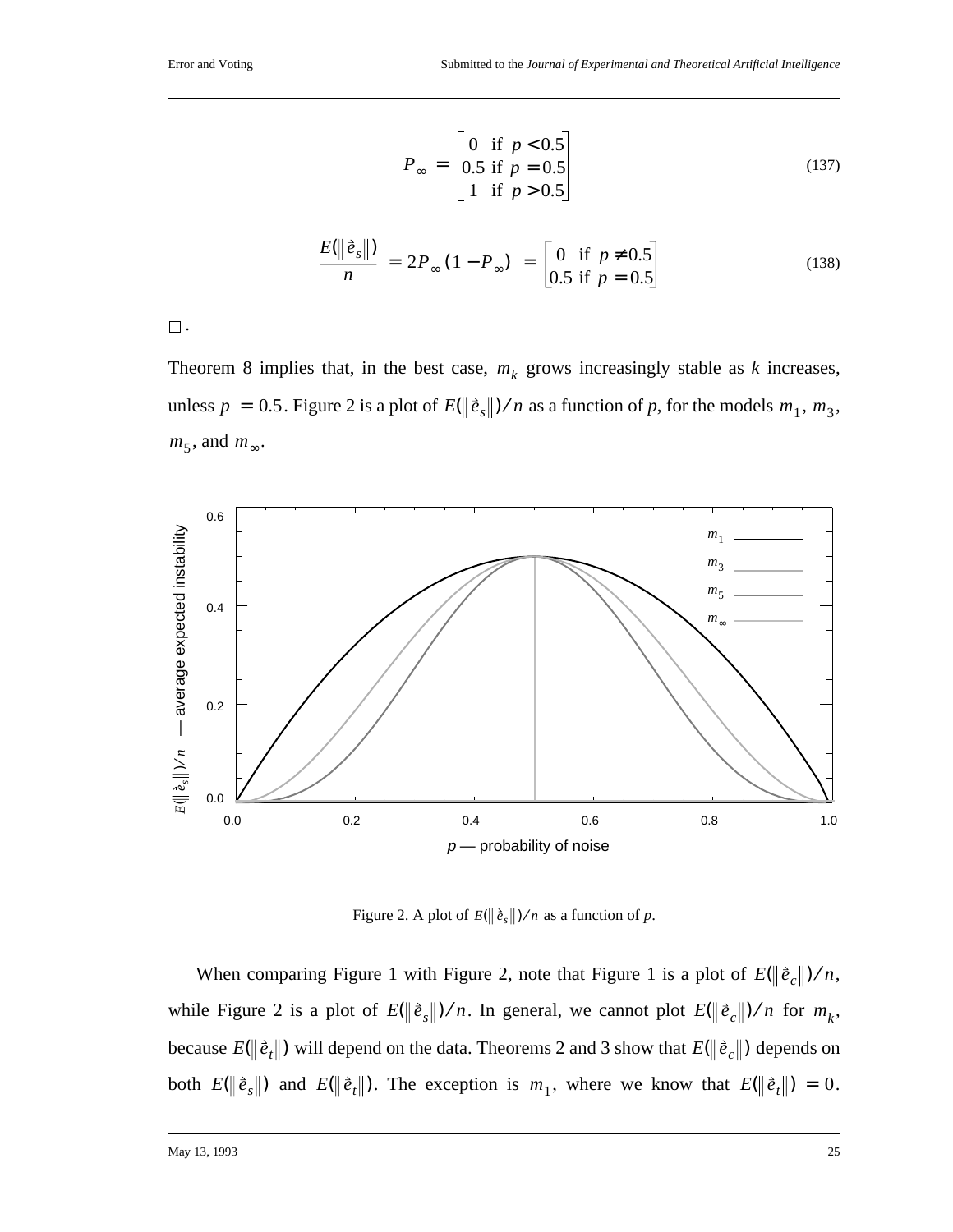(Recall that  $m_1 = m_\beta$ .)

Theorem 8 does not necessarily mean that we should make *k* as large as possible, even if we assume that the best case (113) holds. It is assumed that our goal is to minimize the expected cross-validation error. Theorems 2 and 3 show that the expected cross-validation error has two components, the error on the training set and the instability. In the best case, increasing *k* will increase stability, but increasing *k* is also likely to increase the error on the training set. We must find the value of *k* that best balances the conflicting demands of accuracy (low error on the training set) and stability (resistance to noise). This value will, of course, depend on *f* and *p*.

### **4.2 Worst Case**

The next theorem concerns the worst case, when stability is minimal.

**Theorem 9:** Assume that we are using majority voting,  $t = 0.5$ , and that  $k = 3, 5, 7, \ldots$ . Suppose that:

$$
(\forall i) \left[ \left[ \rho_i = \frac{1}{2} + \frac{1}{2k} \right] \vee \left[ \rho_i = \frac{1}{2} - \frac{1}{2k} \right] \right]
$$
 (139)

This is the least stable situation; other values of  $p_i$  are more stable.  $E(\|\hat{e}_s\|)$  for  $m_k$  is determined by the following formula:

$$
E(\|\hat{e}_s\|) = 2nP_k - 2nP_k^2 \tag{140}
$$

In this formula,  $P_k$  depends on  $m_k$ .  $P_k$  has the following values for  $m_1$ ,  $m_3$ ,  $m_5$ , and  $m_{\infty}$ :

$$
P_1 = p \tag{141}
$$

$$
P_3 = 2p - 3p^2 + 2p^3 \tag{142}
$$

$$
P_5 = 3p - 9p^2 + 16p^3 - 15p^4 + 6p^5 \tag{143}
$$

$$
P_{\infty} = \begin{bmatrix} 0 & \text{if} & p = 0 \\ 0.5 & \text{if} & 0 < p < 1 \\ 1 & \text{if} & p = 1 \end{bmatrix}
$$
 (144)

*Proof:* Let  $\vec{v}_1, \ldots, \vec{v}_k$  be the *k* nearest neighbors to  $\vec{v}$ . Let  $y_{1,1}, \ldots, y_{1,k}$  be the corresponding elements in  $\hat{y}_1$ . Let  $y_{2,1}, ..., y_{2,k}$  be the corresponding elements in  $\hat{y}_2$ . The stability of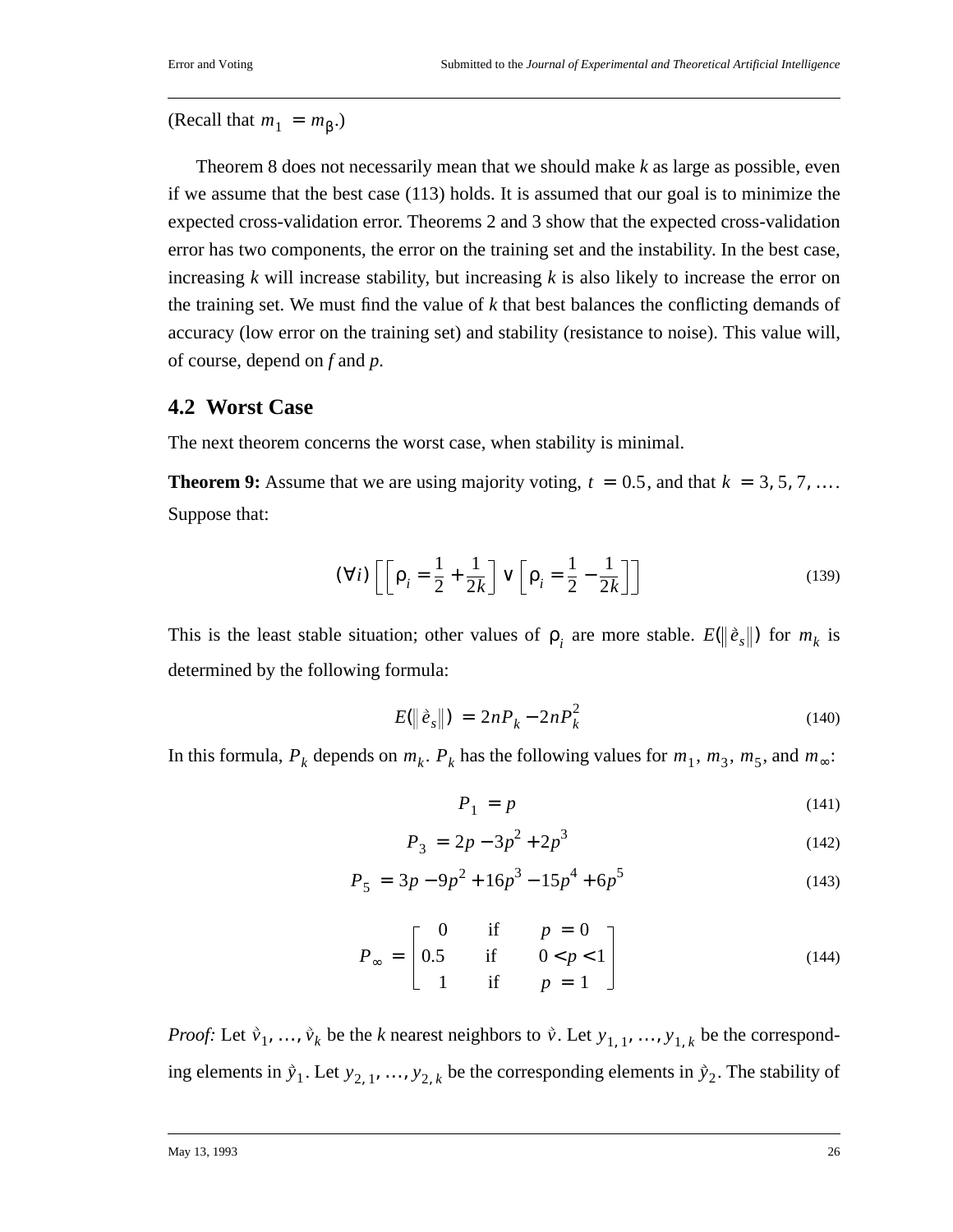$m_k$  is determined by the probability that:

$$
\sum_{i=1}^{k} y_{1,i} < k/2 \qquad \text{and} \qquad \sum_{i=1}^{k} y_{2,i} > k/2 \tag{145}
$$

The worst case — the case with maximal expected instability  $E(\|\hat{e}_s\|)$  — arises when:

$$
\sum_{i=1}^{k} f(\vec{v}_i) = \frac{k+1}{2} \quad \text{or} \quad \sum_{i=1}^{k} f(\vec{v}_i) = \frac{k-1}{2} \quad (146)
$$

Without loss of generality, we may assume that:

$$
s = \frac{k+1}{2} \tag{147}
$$

$$
f(\vec{v}_1) = \dots = f(\vec{v}_s) = 1 \tag{148}
$$

$$
f(\vec{v}_{s+1}) = \dots = f(\vec{v}_k) = 0 \tag{149}
$$

We see that:

$$
y_{i,j} = -z_{i,j} \qquad i = 1, 2 \qquad j = 1, ..., s \tag{150}
$$

$$
y_{i,j} = z_{i,j} \qquad i = 1,2 \qquad j = s+1, ..., k \tag{151}
$$

Therefore:

$$
P\left(\sum_{i=1}^{k} y_{1,i} > k/2\right) = P\left(\sum_{i=1}^{s} z_{1,i} \le \sum_{i=s+1}^{k} z_{1,i}\right)
$$
(152)

We may use the term  $P_k$  to indicate the probability of (152). That is,  $P_k$  is the probability that the majority of  $y_{1, 1}, \ldots, y_{1, k}$  are 1, given (148) and (149). If the worst case holds for every row vector in  $X$ — that is, (139) is true — then we have:

$$
E(\|\tilde{e}_s\|) = \sum_{i=1}^{n} 2P_k (1 - P_k) = 2nP_k (1 - P_k)
$$
 (153)

Let us consider the case  $k = 3$ . We have:

$$
P_3 = 2p - 3p^2 + 2p^3 \tag{154}
$$

For  $k = 5$ , we have:

$$
P_5 = 3p - 9p^2 + 16p^3 - 15p^4 + 6p^5 \tag{155}
$$

#### May 13, 1993 27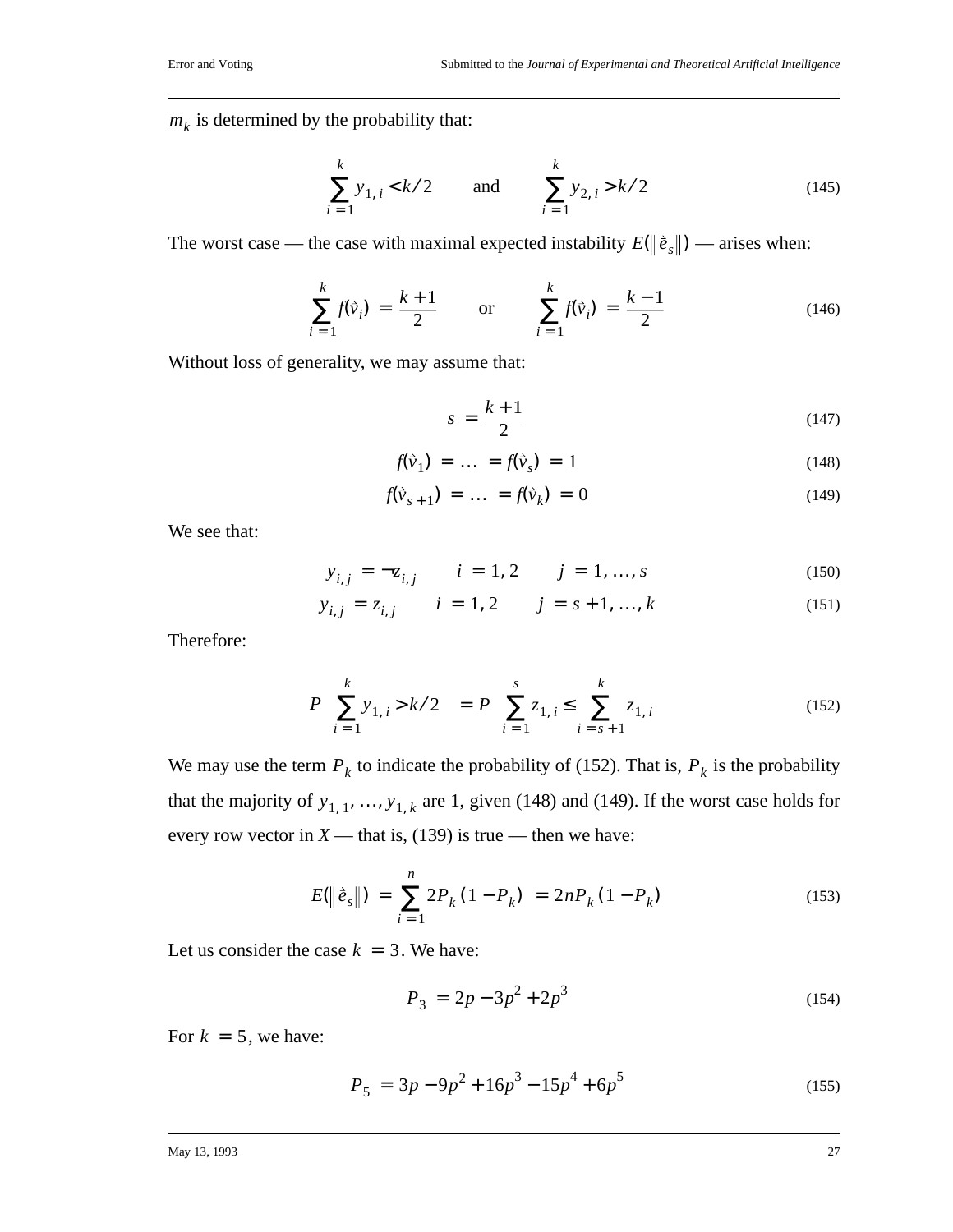Again, to find the behavior  $m_{\infty}$  of the model in the limit, we can use the Central Limit Theorem. Let  $z_\alpha$  and  $z_\beta$  be independent random variables with a standard normal distribution. As  $k$  approaches infinity,  $P_k$  approaches:

$$
P\left(z_{\alpha} \leq z_{\beta}\right) \tag{156}
$$

Therefore:

$$
P_{\infty} = \begin{bmatrix} 0 & \text{if} & p = 0 \\ 0.5 & \text{if} & 0 < p < 1 \\ 1 & \text{if} & p = 1 \end{bmatrix}
$$
 (157)

$$
\frac{E(\|\tilde{e}_s\|)}{n} = 2P_{\infty}(1 - P_{\infty}) = \begin{bmatrix} 0 & \text{if } (p = 0) \text{ or } (p = 1) \\ 0.5 & \text{if } 0 < p < 1 \end{bmatrix}
$$
(158)

 $\square$  .

Theorem 9 implies that, in the worst case,  $m_k$  grows increasingly unstable as  $k$  increases, unless  $p = 0$  or  $p = 1$ . Figure 3 is a plot of  $E(\|\tilde{e}_s\|)/n$  as a function of p, for the models  $m_1, m_3, m_5, \text{ and } m_\infty.$ 



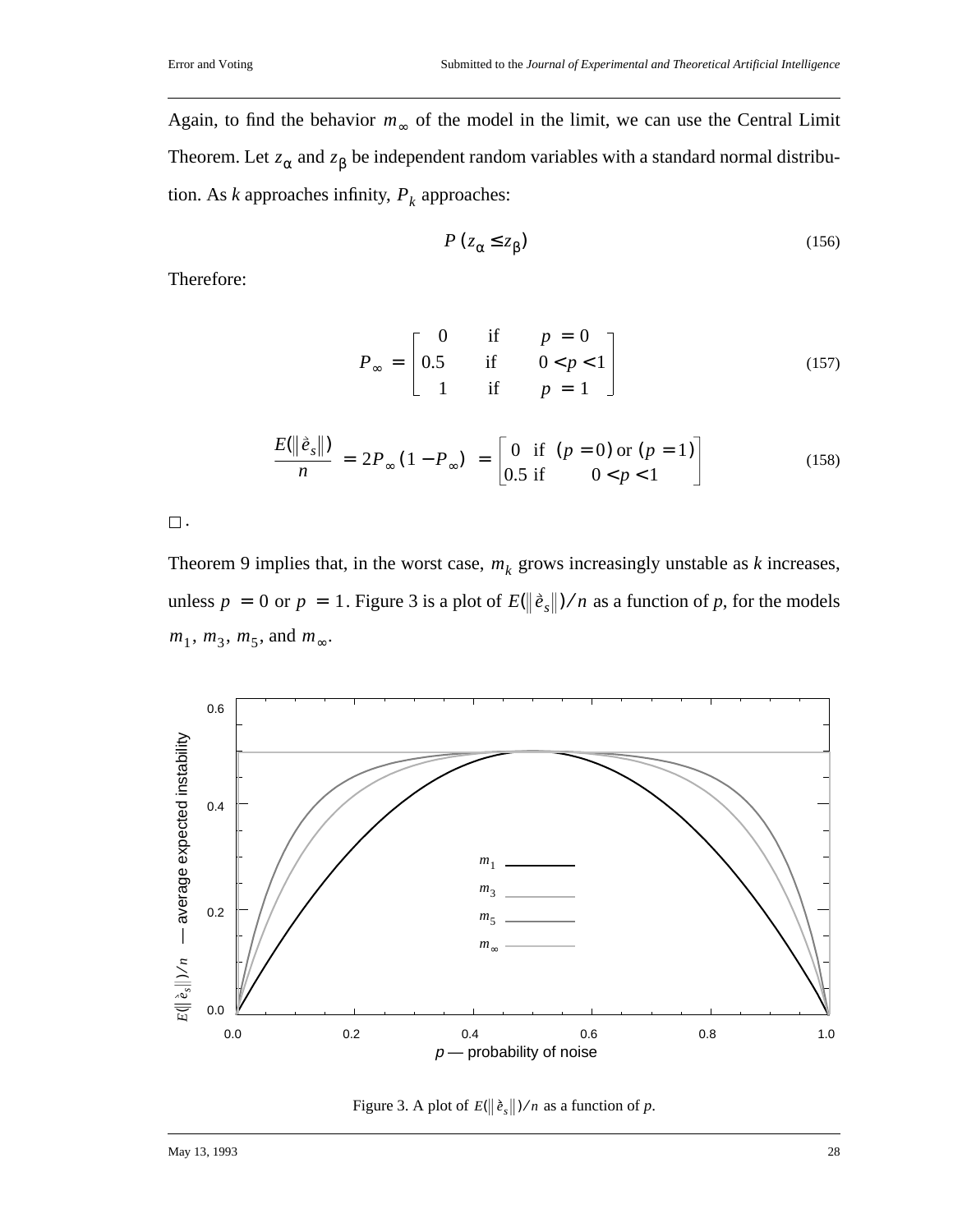### **4.3 Average Case**

Sections 4.1 and 4.2 show that voting can be either very beneficial or very detrimental, depending on the relationship between the function *f* and the voting threshold *t*. The function *f* determines  $\rho_i$ , the frequency with which *f* takes the value 1, in the neighborhood  $N_k(\vec{v}_i)$  of  $\vec{v}_i$ . In the previous sections, we assumed majority voting,  $t = 0.5$ . When  $\rho_i$  is near 0.5, majority voting is detrimental. When  $\rho_i$  is far from 0.5, majority voting is beneficial. These results generalize to voting with other values of *t*. When  $\rho_i$  is near *t*, voting is detrimental. When  $\rho_i$  is far from *t*, voting is beneficial.

We would like to know how majority voting performs with an average *f*. For the average function *f*, is  $\rho_i$  dangerously close to 0.5, or is it usually safely far away? This is a difficult question: What exactly is an average *f*?

The next theorem uses a simple model of an average *f*.

**Theorem 10:** Assume that we are using majority voting,  $t = 0.5$ . Let us suppose that we can treat  $f(\vec{v}_i)$  as a random boolean variable, with probability  $p'$  that  $f(\vec{v}_i)$  is 1, and probability  $1 - p'$  that  $f(\vec{v}_i)$  is 0. In the limit, as *k* approaches infinity,  $m_k$  tends to be stable, unless either  $p = 0.5$  or  $p' = 0.5$ .

*Proof:* We see that:

$$
E\left(\sum_{i=1}^{k} f(\vec{v}_i)\right) = kp'
$$
\n(159)

Recall that:

$$
y_{i,j} = f(\vec{v}_j) \oplus z_{i,j} \qquad i = 1, 2 \qquad j = 1, ..., k \tag{160}
$$

Therefore:

$$
P(y_{i,j} = 0) = (1 - p') (1 - p) + p'p
$$
 (161)

$$
P(y_{i,j} = 1) = p(1 - p') + p'(1 - p)
$$
\n(162)

Thus:

$$
E\left(\sum_{i=1}^{k} y_{1,i}\right) = k \left[p\left(1-p'\right) + p'\left(1-p\right)\right] = \mu \tag{163}
$$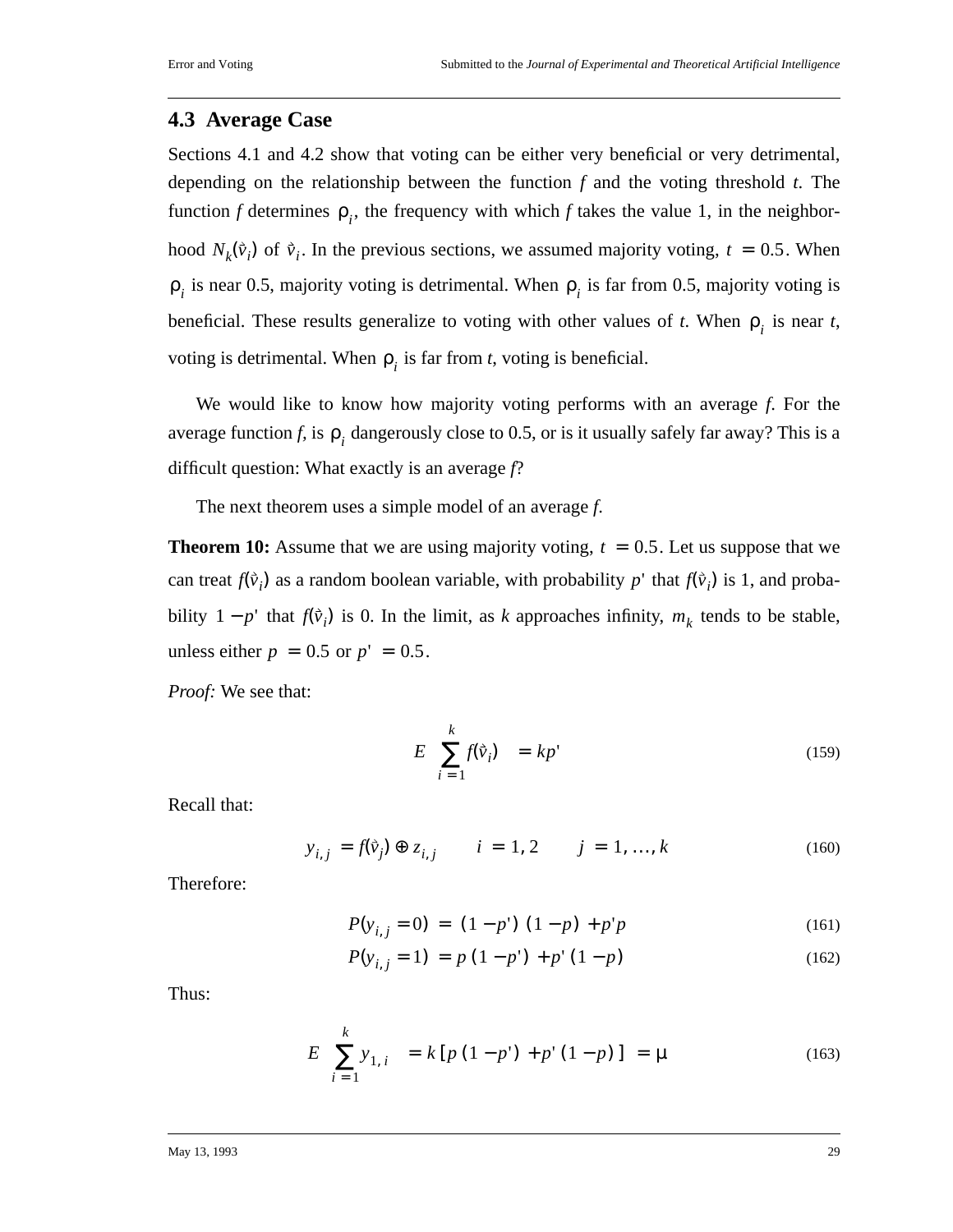$$
\text{var}\left(\sum_{i=1}^{k} y_{1,i}\right) = k \left[ p \left(1 - p^{\prime}\right) + p^{\prime} \left(1 - p\right) \right] \left[ \left(1 - p^{\prime}\right) \left(1 - p\right) + p^{\prime} p \right] = \sigma^{2} \qquad (164)
$$

Consider:

$$
\sum_{i=1}^{k} y_{1,i} - \mu
$$
\n
$$
\sigma
$$
\n(165)

By the Central Limit Theorem, as *k* approaches infinity, (165) approaches a standard normal distribution. As before, we define  $P_k$  as the probability:

$$
P\left(\sum_{i=1}^{k} y_{1,i} > k/2\right) \tag{166}
$$

Let  $z_\alpha$  be a random variable with a standard normal distribution. As *k* approaches infinity,  $P_k$  approaches:

$$
P(z_{\alpha} > ((k/2) - \mu) / \sigma) \tag{167}
$$

We see that:

$$
\lim_{k \to \infty} (( (k/2) - \mu) / \sigma) = \begin{bmatrix} \infty & \text{if } [p(1-p') + p'(1-p)] < 0.5 \\ 0 & \text{if } [p(1-p') + p'(1-p)] = 0.5 \\ -\infty & \text{if } [p(1-p') + p'(1-p)] > 0.5 \end{bmatrix}
$$
(168)

Therefore:

$$
P_{\infty} = \begin{bmatrix} 0 & \text{if } [p(1-p') + p'(1-p)] < 0.5 \\ 0.5 & \text{if } [p(1-p') + p'(1-p)] = 0.5 \\ 1 & \text{if } [p(1-p') + p'(1-p)] > 0.5 \end{bmatrix}
$$
(169)

$$
\frac{E(||\hat{e}_s||)}{n} = 2P_{\infty}(1 - P_{\infty}) = \begin{bmatrix} 0 & \text{if } [p(1-p') + p'(1-p)] \neq 0.5\\ 0.5 & \text{if } [p(1-p') + p'(1-p)] = 0.5 \end{bmatrix}
$$
(170)

Thus  $m_k$  tends to be stable, unless:

$$
p(1-p') + p'(1-p) = 0.5 \tag{171}
$$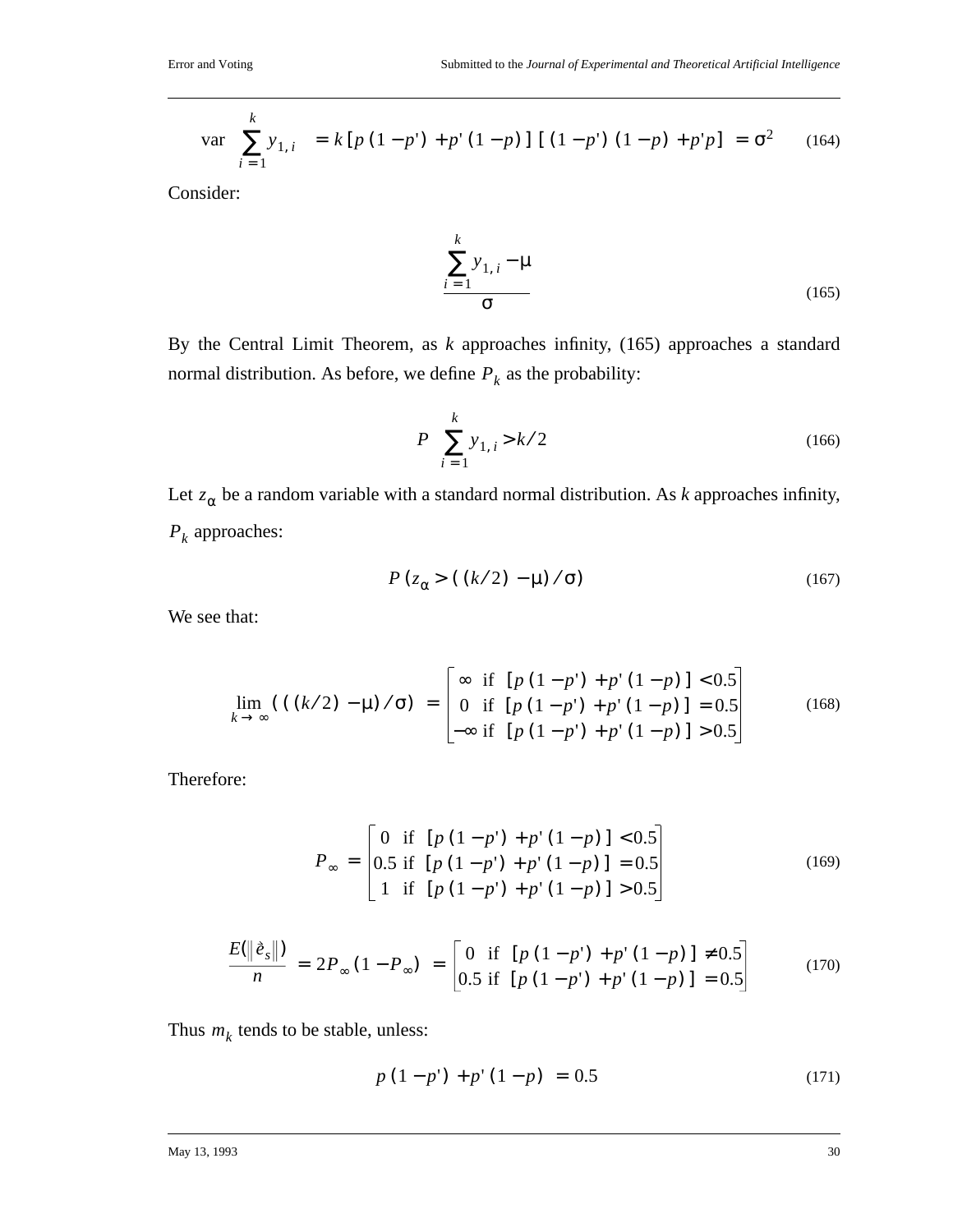Some algebraic manipulation converts (171) to:

$$
(2p-1)(1-2p') = 0 \tag{172}
$$

Therefore  $m_k$  tends to be stable, unless either  $p = 0.5$  or  $p' = 0.5 \square$ .

Let us now consider the general case (111), when the threshold for voting *t* is not necessarily equal to 0.5.

**Theorem 11:** Let *t* be any value, such that  $0 < t < 1$ . Let us suppose that we can treat  $f(\vec{v}_i)$ as a random boolean variable, with probability  $p'$  that  $f(\vec{v}_i)$  is 1, and probability  $1 - p'$  that  $f(\vec{v}_i)$  is 0. Let us introduce the term  $\tau$ :

$$
\tau = p(1-p') + p'(1-p) = p + p' - 2pp'
$$
\n(173)

In the limit, as *k* approaches infinity,  $m_k$  tends to be stable, unless  $t = \tau$ .

*Proof:* This is a straightforward extension of the reasoning in Theorem  $10 \Box$ .

Presumably p (the probability that *z* is 1) and p' (the probability that f is 1) are not under the control of the modeler. However, *t* can be adjusted by the modeler. If the modeler can estimate p and p', then  $\tau$  can be estimated. Theorem 11 implies that the modeler should make sure that  $t$  is relatively far from  $\tau$ .

The assumption that we can treat  $f(\vec{v}_i)$  as a random boolean variable is somewhat unrealistic. Let us consider a more sophisticated analysis.

**Theorem 12:** Let us define  $\tau_i$  as follows:

$$
\tau_i = p + \rho_i - 2p\rho_i \qquad i = 1, ..., n \tag{174}
$$

In the limit, as *k* approaches infinity,  $m_k$  tends to be stable for  $\vec{v}_i$ , unless *t* is close to  $\tau_i$ .

*Proof:* This is a straightforward extension of the reasoning in Theorem  $10 \Box$ .

Let us define  $p'$  as the average of the  $p_i$ :

$$
p' = \frac{1}{n} \sum_{i=1}^{n} \rho_i
$$
\n(175)

Note that: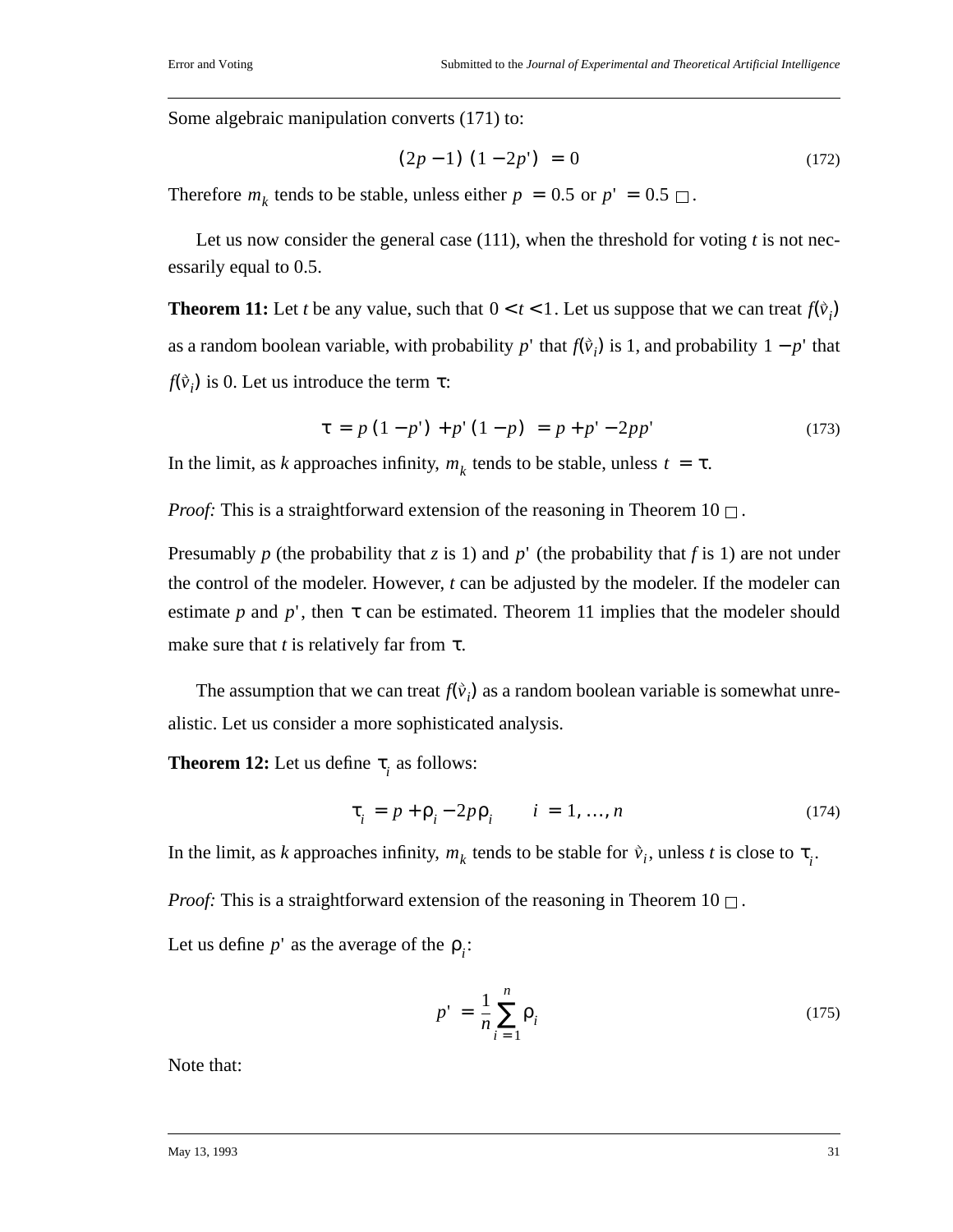$$
p' \neq \frac{1}{n} \sum_{i=1}^{n} f(\vec{v}_i)
$$
 (176)

We can use (173) and (175) to calculate  $\tau$ . Theorem 12 implies that it is possible for  $m_k$  to be stable even when  $t = \tau$ , if *t* is far from each  $\tau_i$ .

**Theorem 13:** We can estimate  $\tau_i$  from the data  $(X, \hat{y}_1)$  as follows:

$$
t_i = \frac{1}{k} \left( \sum_{\tilde{v}_j \in N_k(\tilde{v}_i)} y_{1,j} \right) \qquad i = 1, ..., n \tag{177}
$$

 $t_i$  is an unbiased estimator for  $\tau_i$ .

*Proof:* We have:

$$
E(t_i) = \frac{1}{k} \left( \sum_{\tilde{v}_j \in N_k(\tilde{v}_i)} E(y_{1,j}) \right)
$$
 (178)

$$
= \frac{1}{k} \left( \sum_{\hat{\mathbf{v}}_j \in N_k(\hat{\mathbf{v}}_j)} E(f(\hat{\mathbf{v}}_j) \oplus z_{1,j}) \right) \tag{179}
$$

$$
= p + \rho_i - 2p\rho_i \tag{180}
$$

$$
= \tau_i \tag{181}
$$

 $\Box$  .

Using (177), we can estimate  $\tau$ <sub>*i*</sub> for any *k* and any *i*.  $t$ <sup>*i*</sup> is the frequency of the output 1, in the neighborhood  $N_k(\vec{v}_i)$  of  $\vec{v}_i$ .

**Theorem 14:** If we know the value of  $p$ , then we can also estimate  $p_i$  from the data  $(X, \hat{y}_1)$ :

$$
r_i = \frac{t_i - p}{1 - 2p} \tag{182}
$$

 $r_i$  is an unbiased estimator for  $\rho_i$ .

*Proof:* We have: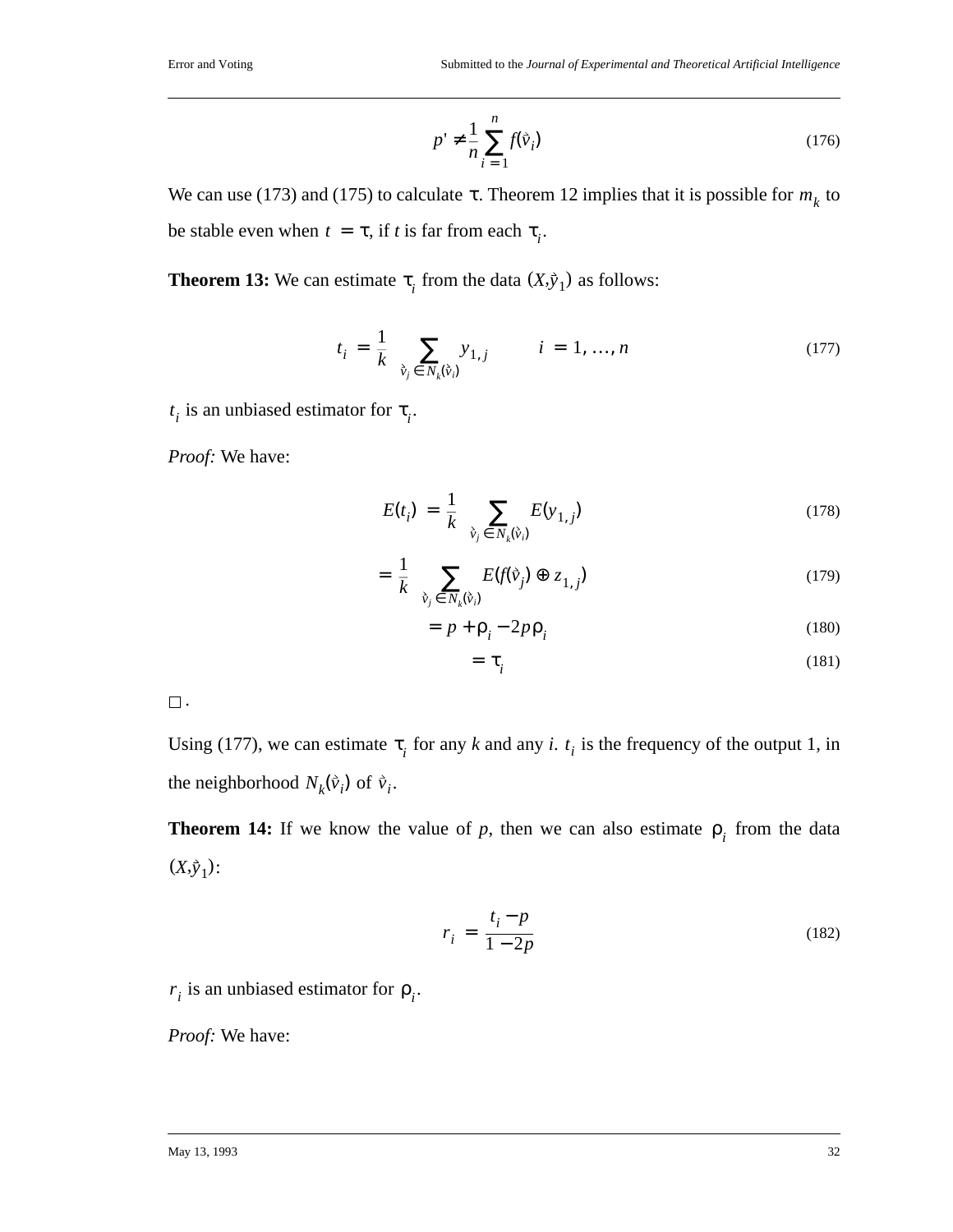$$
E(r_i) = \frac{E(t_i) - p}{1 - 2p}
$$
 (183)

$$
= \left(\tau_i - p\right) / \left(1 - 2p\right) \tag{184}
$$

$$
= (p + \rho_i - 2p\rho_i - p) / (1 - 2p)
$$
 (185)

$$
= \rho_i \tag{186}
$$

 $\Box$ 

Using (177) and (182), we can estimate  $\rho_i$  for any *k* and any *i*. Once we have an estimate of  $\rho_i$ , we can establish whether we are closer to the best case (Section 4.1) or the worst case (Section 4.2).

We now have some understanding of the average behavior of  $m_k$  in the limit. Let us consider the average behavior of  $m_k$  for  $k = 3$  and  $t = 0.5$ .

**Theorem 15:** Suppose that *n* is even. Let  $k = 3$  and  $t = 0.5$ . Suppose that:

$$
\rho_i = 1/3
$$
 or  $\rho_i = 2/3$   $i = 1, ..., n/2$  (187)

$$
\rho_i = 0/3
$$
 or  $\rho_i = 3/3$   $i = n/2 + 1, ..., n$  (188)

Then:

$$
E(\|\tilde{e}_s\|) = n(2p - 4p^2 + 12p^3 - 26p^4 + 24p^5 - 8p^6)
$$
\n(189)

*Proof:* We know from Section 4.2 that  $m_3$  is unstable when:

$$
\rho_i = 1/3
$$
 or  $\rho_i = 2/3$   $i = 1, ..., n$  (190)

We know from Section 4.1 that  $m<sub>3</sub>$  is stable when:

$$
\rho_i = 0/3
$$
 or  $\rho_i = 3/3$   $i = 1, ..., n$  (191)

For the unstable case,  $i = 1, ..., n/2$ , we have (154):

$$
P_{u,3} = 2p - 3p^2 + 2p^3 \tag{192}
$$

For the stable case,  $i = n/2 + 1, ..., n$ , we have (127):

$$
P_{s,3} = 3p^2 - 2p^3 \tag{193}
$$

Therefore (126):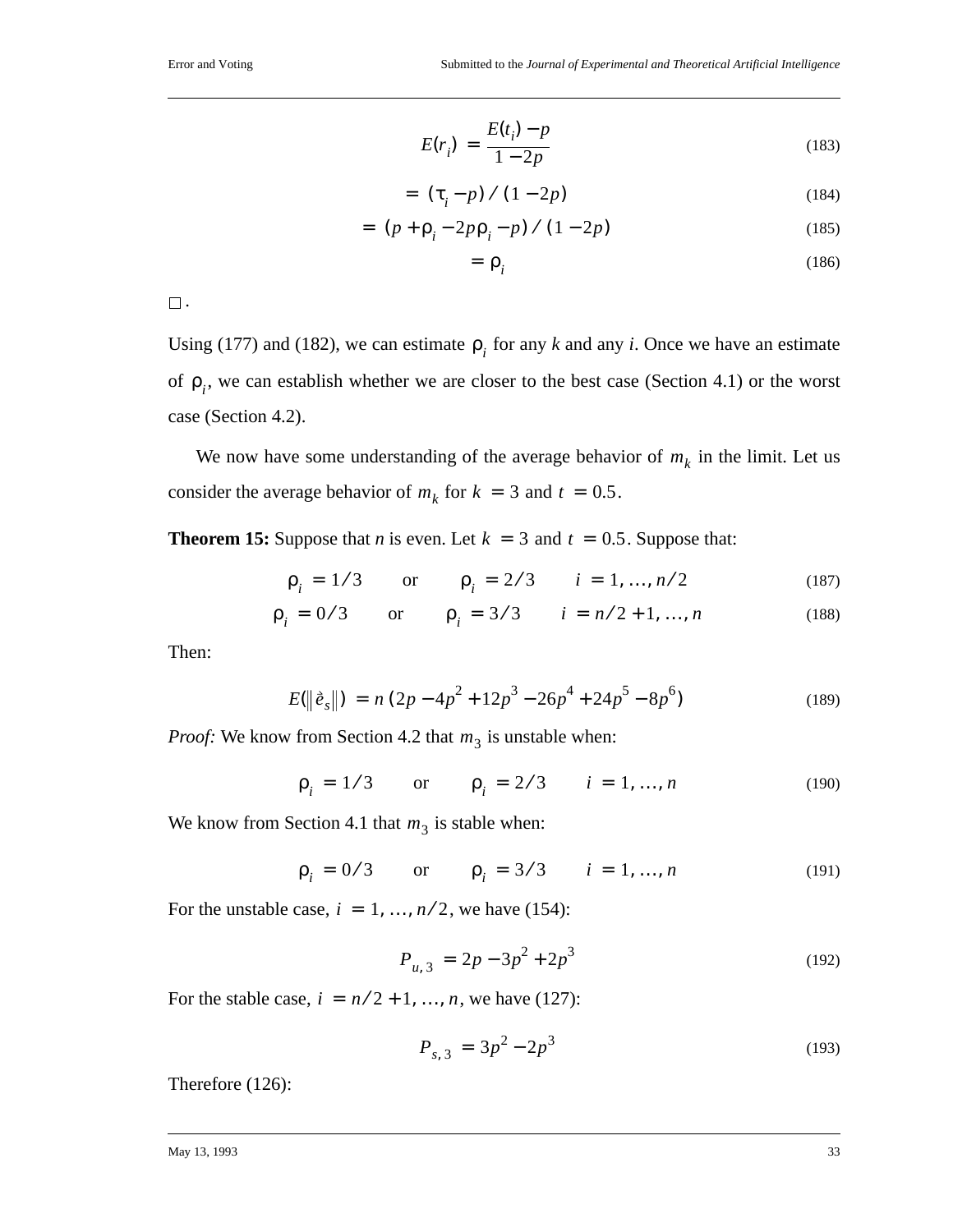$$
E(\left\|\tilde{e}_s\right\|) = \sum_{i=1}^{n/2} 2P_{u,3} (1 - P_{u,3}) + \sum_{i=n/2+1}^{n} 2P_{s,3} (1 - P_{s,3})
$$
(194)

$$
= \frac{n}{2} 2P_{u,3} (1 - P_{u,3}) + \frac{n}{2} 2P_{s,3} (1 - P_{s,3})
$$
\n(195)

$$
= n [P_{u,3} - P_{u,3}^2 + P_{s,3} - P_{s,3}^2]
$$
\n(196)

$$
= n (2p - 4p2 + 12p3 - 26p4 + 24p5 - 8p6)
$$
\n(197)

 $\square$  .

Figure 4 is a plot of  $E(\Vert \hat{e}_s \Vert)$ /*n* for  $m_3$ , using the average case analysis of Theorem 15. For comparison,  $E(\|\tilde{e}_s\|)/n$  is also plotted for  $m_1$ .  $m_3$  is slightly more stable than  $m_1$ , except at 0, 0.5, and 1, where they are equal.



Figure 4. A plot of  $E(\|\tilde{e}_s\|)/n$  as a function of p.

# **5 Application**

Let us assume that *n*, *p*, *X*, and  $\hat{y}$  are fixed, while *k* and *t* are under our control. Our goal is to minimize the expected cross-validation error. The data  $X$  and  $\hat{y}$  are the training set, and the testing set is not yet available to us. How do we determine the best values for *k* and *t*?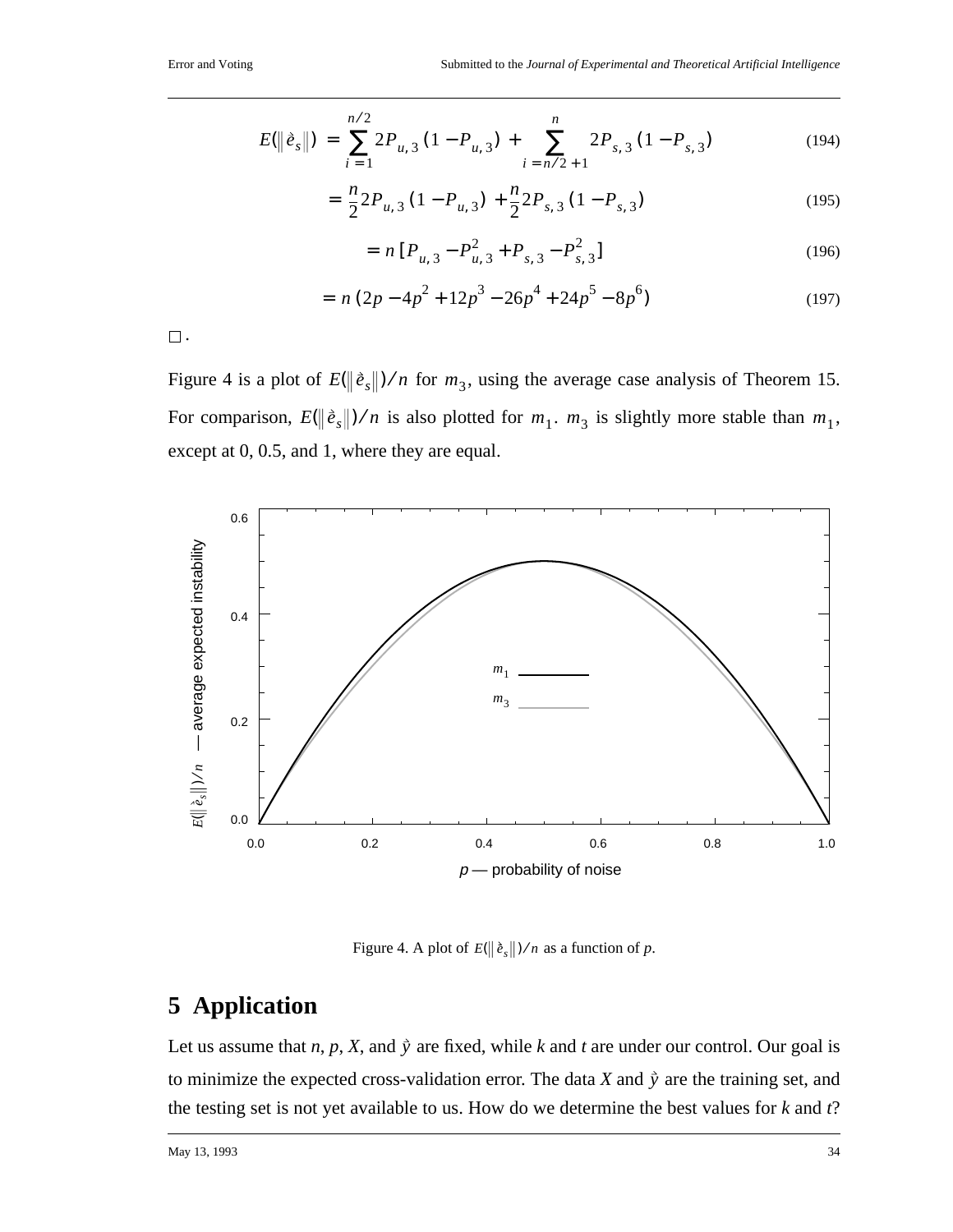Using Theorems 2 or 3, we can estimate  $E(||\hat{e}_c||)$  if we can estimate  $E(||\hat{e}_t||)$  and  $E(||\hat{e}_s||)$ .

Obtaining an estimate of  $E(\|\hat{e}_t\|)$  is relatively simple. We can use the actual error on the training set  $\|\hat{e}_t\|$  as an estimator for the expected error on the training set  $E(\|\hat{e}_t\|)$ . By the Law of Large Numbers (Fraser, 1976), as *n* increases,  $\|\hat{e}_t\|/n$  becomes increasingly close to  $E(\|\tilde{e}_t\|)/n$ .

Obtaining an estimate of  $E(\|\hat{e}_s\|)$  is more difficult. Suppose  $k = 3$ ,  $t = 0.5$ , and the value of *p* is known by the modeler. We can use Theorem 14 to estimate  $\rho_i$  for  $i = 1, ..., n$ . We can then use the method of Theorem 15 to obtain an estimate of  $E(\|\tilde{e}_s\|)$ .

To estimate  $\rho_i$ , we need to know *p*, the level of noise in the black box. We can estimate *p* empirically from the data (by assuming that *f* is usually constant within a small neighborhood, for example), or we can theoretically analyze the internal mechanism of the black box. A mixed approach, combining theoretical and empirical analysis, may be fruitful.

This approach to estimating  $E(\|\hat{e}_s\|)$  is feasible for  $k = 3$  or  $k = 5$ , but the algebra becomes exponentially messy for larger values of *k*. For large values of *k*, we can use Theorem 13 to estimate  $\tau_i$ . Theorem 12 suggests that  $E(\|\tilde{e}_s\|)$  will tend toward 0, as long as  $\tau$ <sub>*i*</sub> is far enough from *t*, for all *i*.

Once we have an estimate of  $E(\|\hat{e}_t\|)$  and  $E(\|\hat{e}_s\|)$ , we can use Theorem 2 to set an upper bound on  $E(\|\tilde{e}_c\|)$ . Alternatively, we can use Theorem 3 to estimate  $E(\|\tilde{e}_c\|)$ . (It is conjectured that  $m_k$  satisfies the assumption of Theorem 3, that  $\hat{e}_t$  and  $\hat{e}_s$  are statistically independent, but there is not yet a proof for this.) We can estimate  $E(\|\hat{e}_c\|)$  for varying values of *k* and *t*. We should then choose the values of *k* and *t* that minimize our estimated expected cross-validation error.

The average-case analysis of the previous section suggests that increasing *k* will tend to increase stability. Increasing *k* will also tend to increase training set error. If we plot cross-validation error as a function of *k*, then we expect to see a curve with a single minimum at the optimal value of k, somewhere between the extremes  $k = 1$  and  $k = n$ . Empirical tests of nearest neighbor algorithms report exactly this result (Dasarathy, 1991). I have not included any empirical tests with real-world data in this paper, because it would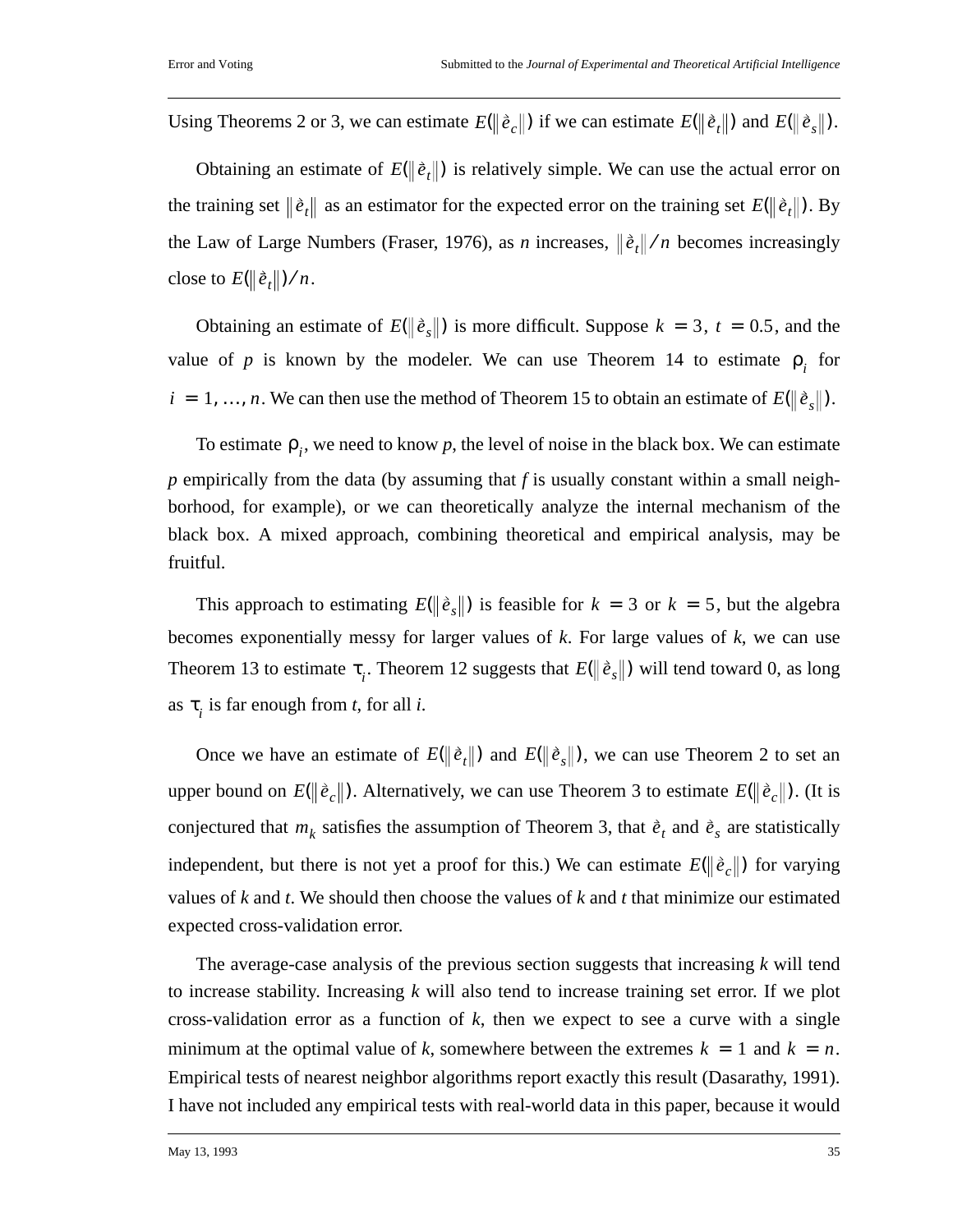merely duplicate work that has already been done. That is, the average-case analysis presented here is consistent with typical empirical experience.

The worst-case analysis, on the other hand, yields a surprising result, that increasing *k* can actually *decrease* stability. In the worst case, if we plot cross-validation error as a function of k, then we may see a curve with a minimum at  $k = 1$ , that steadily rises as k increases. It is sometimes reported that cross-validation error is minimal at  $k = 1$ , but it is usually assumed that this is due to rapid increase in training set error with increasing *k,* rather than decrease in stability with increasing *k.* It seems likely that the worst case, where stability decreases as *k* increases, is very rare in real-world data. Thus it would be difficult to find real-world data that illustrates the worst-case analysis. Simulated data could be used, but there would be no point in such an exercise, since the results would be determined by the assumptions embedded in the simulation. Therefore this paper does not include any empirical results.

# **6 Related Work**

This work is most closely related to Turney (1993), which presents a general theory of cross-validation error for algorithms that predict real-valued attributes. The theory is then applied to linear regression and instance-based learning. The theory of cross-validation error for algorithms that predict boolean-valued attributes, presented in Section 2, is similar to the theory for real-valued attributes (Turney, 1993), but there are some differences. Real-valued noise is quite different from boolean-valued noise. Boolean noise *z* is a random variable in  $\{0,1\}$ , such that the probability that *z* is 1 is *p*. Real noise *z* is a random variable in  $\Re$ , such that *z* has mean 0 and variance  $\sigma^2$ . Equivalently, the noise is  $\sigma z$ , where *z* has mean 0 and variance 1. The role of *p* in boolean noise is similar to the role of σ in real noise, except that *p* must be in the range [0,1], but the range of σ is  $\mathfrak{R}^+$ . This makes a substantial difference in the details of the two cases, real-valued and booleanvalued.

Turney (1993) also examined the cross-validation error of instance-based learning with *k* nearest neighbors. When instance-based learning is used to predict real-values, the *k* nearest neighbors are averaged together (Kibler *et al*., 1989). Averaging the *k* nearest neighbors for real-valued attributes is analogous to voting for boolean-valued attributes. There is a surprising difference, however. Turney (1993) proves that averaging, in the best case, improves stability and, in the worst case, does not affect stability (Theorem 10 in (Turney, 1993)). Voting, in the worst case, can be *destabilizing* (Section 4.2). It is surpris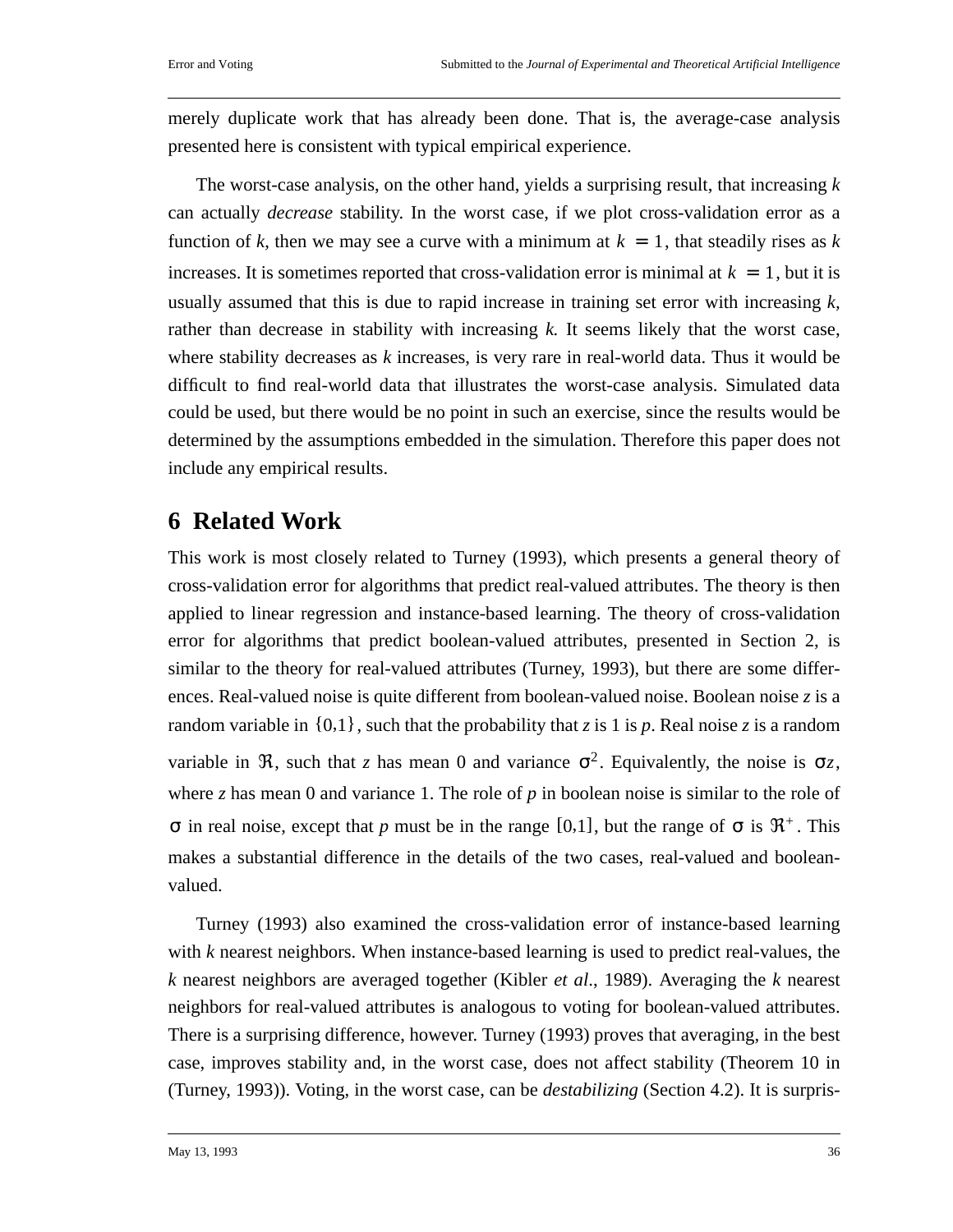ing to discover this break in the analogy between the real-valued case and the booleanvalued case.

Turney (1993) mentions that the theory of cross-validation error is similar to the work in Akaike Information Criterion (AIC) statistics (Sakamoto *et al*., 1986). The similarity stems from the idea of finding the best model  $\vec{m}(X|X,\hat{y}_1)$  for one set of outputs  $\hat{y}_1$ , then evaluating the model's performance with a second set of outputs  $\dot{y}_2$ . This is the definition of the expected cross-validation error. Akaike uses the same approach to define *mean expected log likelihood* (Sakamoto *et al*., 1986). For a more thorough comparison of the approach described here with AIC, see Turney (1993).

There is an interesting connection between the work here and previous work in nearest neighbor pattern classification. Cover and Hart (1967) assume that *n* is large and the probability distribution for  $P(f(\vec{v}) \oplus z = 1)$  is a continuous function of  $\vec{v}$ . Using Lemma 1, they prove the following Theorem:

$$
R^* \le R \le R^* (2 - MR^* / (M - 1))
$$
\n(198)

Here, *R* is the probability of error of  $m_1$ ,  $R^*$  is the Bayes probability of error, and *M* is the number of categories. The Bayes probability of error is the minimum probability of error over all decision rules taking underlying probability structure into account (Cover & Hart, 1967). This paper assumes boolean-valued attributes, so  $M = 2$ :

$$
R^* \le R \le 2R - 2(R^*)^2 \tag{199}
$$

Compare this with Theorem 6:

$$
p_{\beta} = 2p_{\alpha} - 2p_{\alpha}^2 \tag{200}
$$

There are clearly some similarities between (199) and (200). However, there are also some differences. (200) is an exact equality, while (199) is an inequality. The reason for this difference is that Cover and Hart's (1967) noise,  $z(\vec{v})$ , is a function of  $\vec{v}$ , while the noise z discussed here is not a function of  $\vec{v}$ . To remove the dependence on  $\vec{v}$ , Cover and Hart (1967) define *R* and  $R^*$  as the expected probabilities, where the expectation is taken over  $\dot{v}$ . This makes their proof more complex than mine.

Cover and Hart's (1967) Lemma is similar to Theorem 1 here. Their Theorem is similar to Theorem 6 here. They do not have any results comparable to Theorems 2 and 3. That is, they do not separate cross-validation error into two components, accuracy and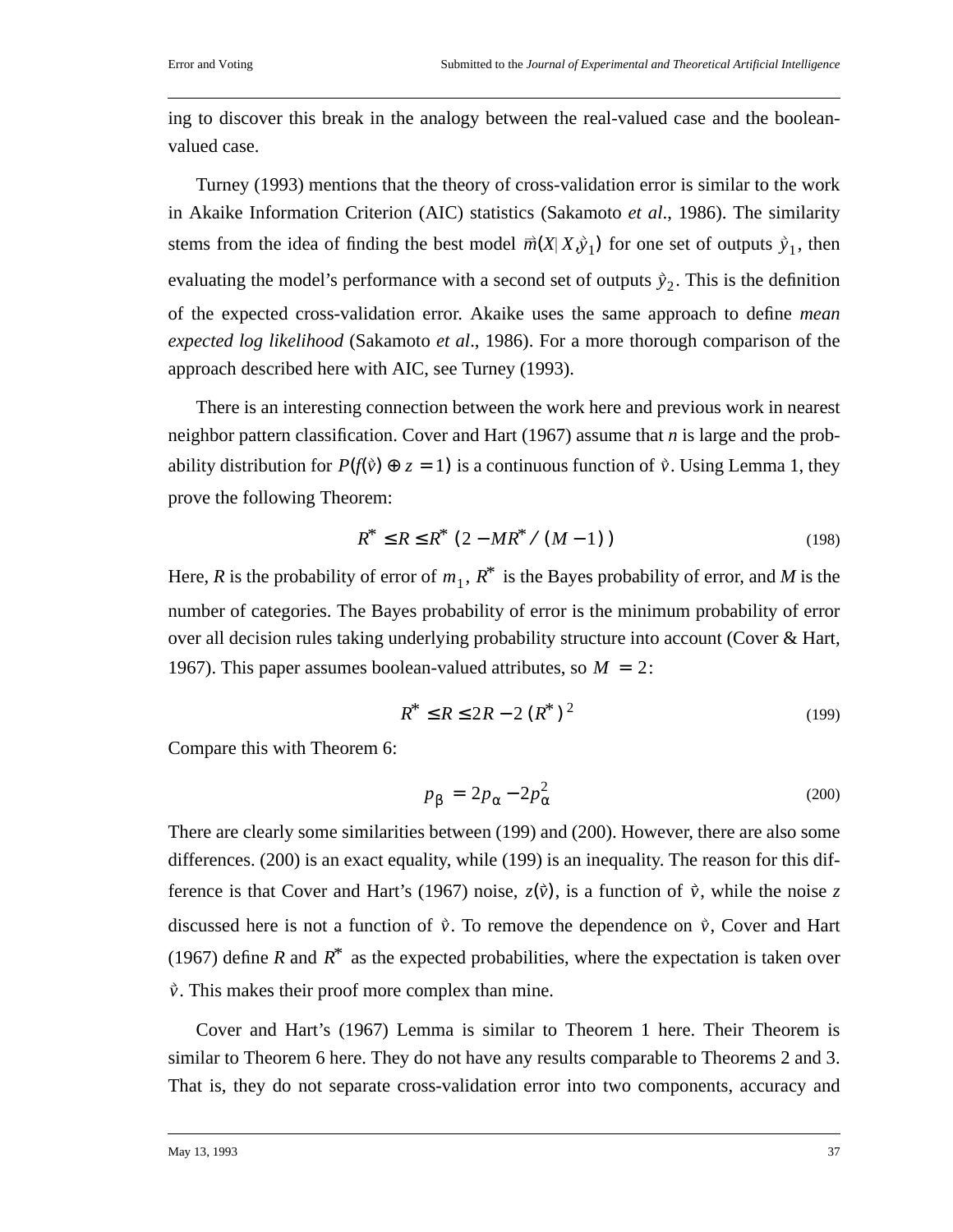stability. It is this separation which enables me to achieve the results of Section 4. Section 4 does not correspond to any previous work with nearest neighbor pattern classification. Section 4 is evidence in favor of the two-component view of cross-validation error.

We know from Section 3 that  $m_1$  has maximal accuracy, since  $E(\|\hat{e}_t\|) = 0$ . In general,  $m_k$  will be less accurate than  $m_1$ , but  $m_k$  will also be more stable than  $m_1$ . As k increases, we expect that accuracy decreases (error on the training set increases) and stability increases. At some point, as *k* increases, further increase in stability will not sufficiently compensate for the decrease in accuracy. Section 5 shows how we can find the value of *k* that gives the best balance between accuracy and stability. It is certainly possible, for a certain set of data, that the best balance is  $k = 1$ . This is not a new insight. Cover and Hart (1967) prove that there are situations in which  $m_1$  has a lower probability of error than  $m_k$ , where  $k > 1$ . What is new is the observation that there are situations in which, as *k* increases, stability may *decrease* (see Section 4.2). Thus both accuracy and stability decrease. Section 5 shows how we may detect such situations, using the estimators  $r_i$  for  $\rho_i$  and  $t_i$  for  $\tau_i$ .

Aha *et al.* (1991) also examine *k* nearest neighbor algorithms, but their analysis is a worst-case analysis, assuming certain probability distributions. They also assume numeric-valued attributes.

Langley (1993) also presents an average-case analysis of a nearest neighbor algorithm. Langley's (1993) analysis assumes a conjunctive target concept, noise-free boolean attributes, and a uniform distribution over the instance space. These assumptions do not overlap with the assumptions made here, which makes the two analyses highly complementary. A worthwhile project for the future would be to integrate the two analyses in a single framework.

# **7 Future Work**

The weak point of this theoretical model of cross-validation error is the assumption that the inputs *X* are the same in the training set  $(X, \hat{y}_1)$  and the testing set  $(X, \hat{y}_2)$ . The reason for making this assumption is that it simplifies the mathematics. If the inputs in the training set were different from the inputs in the testing set, then we would need to make some assumptions about *f* before we could prove any interesting results. When the inputs are the same in the training and testing sets, we can prove some interesting results about cross-validation error, without making any assumptions about the deterministic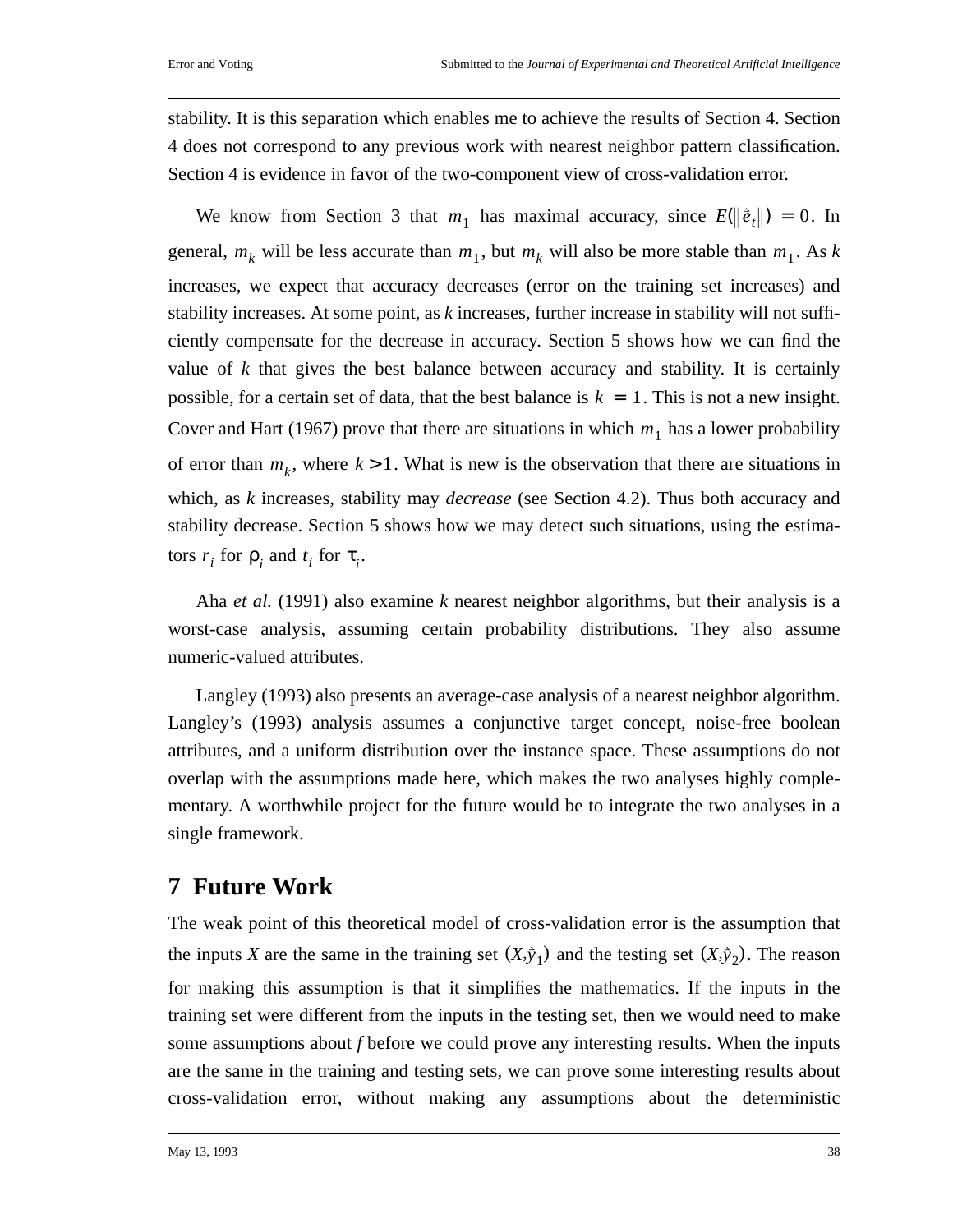component *f* of the black box.

The main implication of the assumption, that *X* is the same in the training set and the testing set, is that we may be underestimating the cross-validation error. We can expect a model to have more difficulty with prediction when the inputs in the testing set are different from the inputs in the training set. Theorem 1 shows that the assumption is reasonable for large *n*, but we would like to know what happens when *n* is small. When a learning algorithm makes predictions for inputs in the testing set that do not appear in the training set, the algorithm is performing interpolation or extrapolation. Future work should extend the theory of cross-validation error to cover interpolation and extrapolation.

Another area for future work is proving that instance-based learning satisfies the assumptions of Theorem 3. It is conjectured that Theorem 3 is true for instance-based learning, or that it is true under certain weak conditions. However, there is not yet a proof for this.

Finally, it would be interesting to apply the general theory of cross-validation error to some other learning algorithms, such as ID3. Even when analytical results are not feasible, it is possible to use Monte Carlo techniques to evaluate the stability of learning algorithms. A Monte Carlo approach may also be required to evaluate the stability of some of the more elaborate instance-based learning or memory-based reasoning algorithms. The complexity of some of these algorithms makes a formal analysis difficult.

# **8 Conclusion**

This paper introduces a general theory of cross-validation error for algorithms that predict boolean-valued attributes. It shows that cross-validation error has two components, accuracy and stability. The optimal cross-validation error is derived and it is shown that algorithms that maximize accuracy will give sub-optimal cross-validation error.

The theory was then applied to an analysis of voting in instance-based learning. It was proven that single nearest neighbor algorithms are unstable, because they maximize accuracy. The motivation for voting is to increase stability. In the best case, voting does indeed increase stability. However, in the worst case, voting can actually decrease stability. Techniques were provided for estimating the expected cross-validation error. These techniques can be used to find the best values for *k* (the size of the neighborhood) and *t* (the threshold for voting).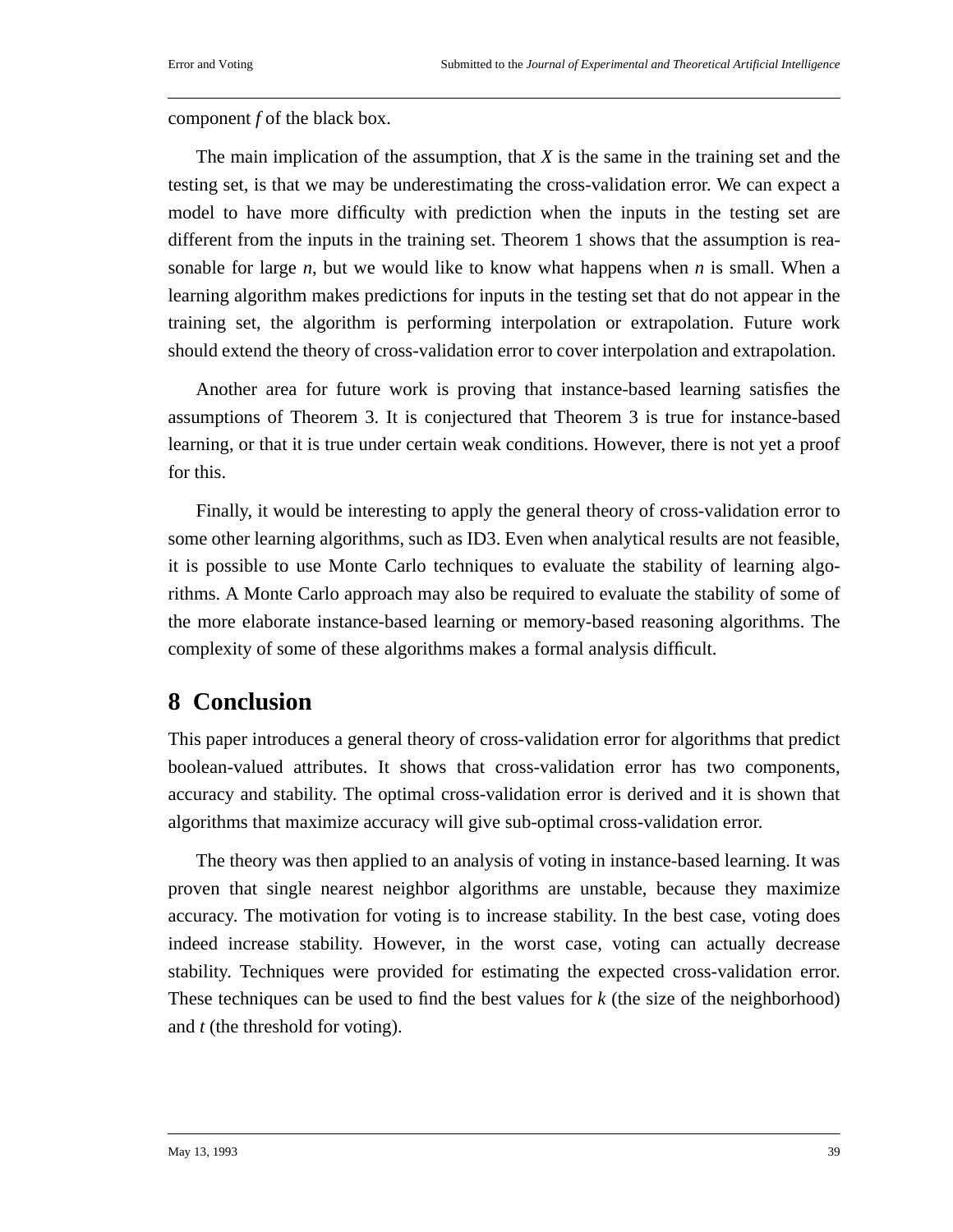# **Acknowledgments**

I would like to thank Dr. David Aha for extensive, helpful comments on this paper. I would also like to thank Professor Malcolm Forster for pointing out the relation between my work and Akaike Information Criterion statistics.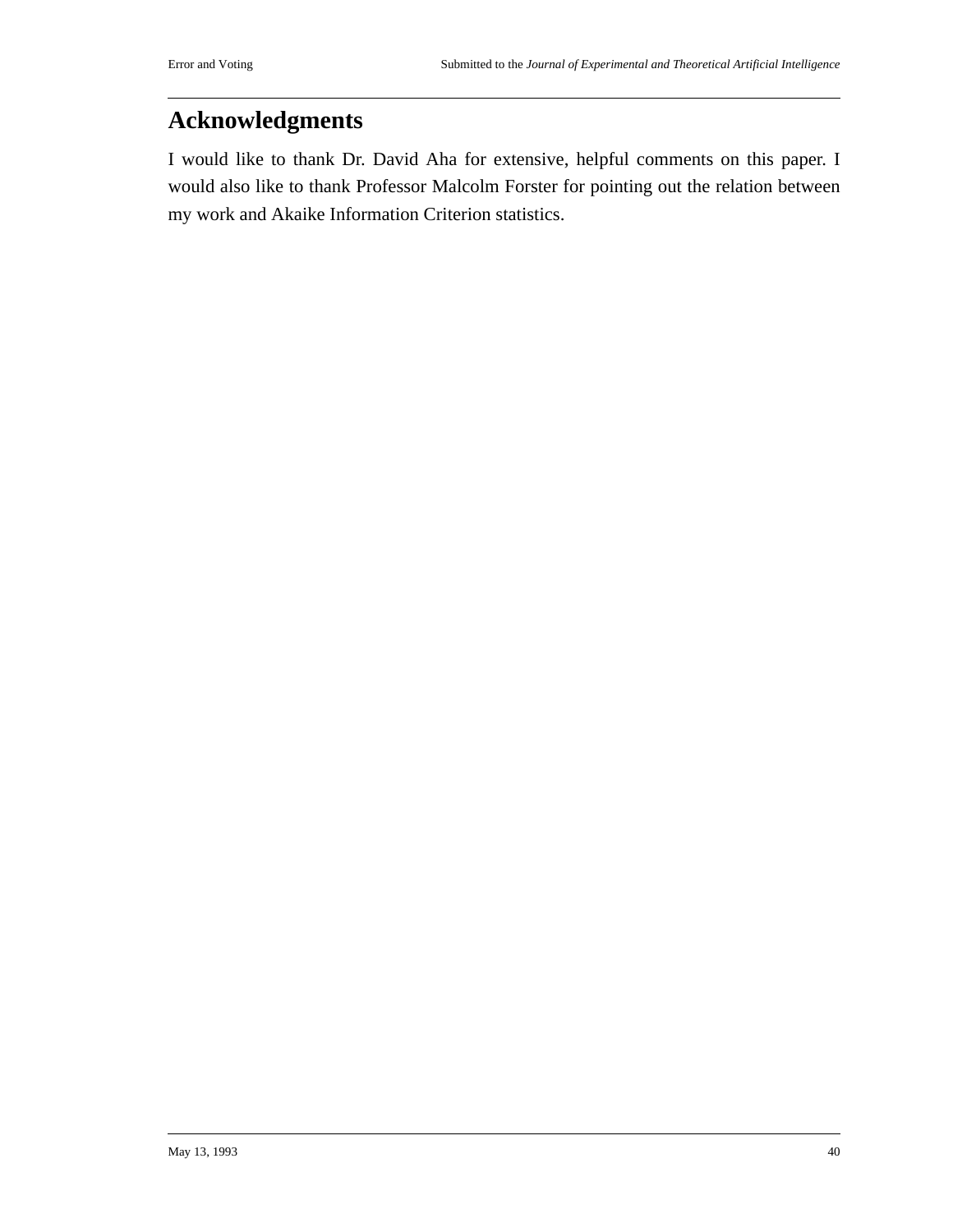### **Notes**

- 1. The work described here does not rely on any of the results in Turney (1993). However, to avoid duplication, some relevant issues that are discussed in Turney (1993) are not discussed here (and vice versa). Therefore, although the work here stands on its own, the interested reader may wish to also read Turney (1993).
- 2. Weiss and Kulikowski (1991) reserve the term "cross-validation" for *N*-fold cross-validation. In *N*-fold cross-validation, the data set is split into *N* subsets of roughly equal size. The classification algorithm is then tested  $N$  times, each time training with  $N-1$ of the subsets and testing with the remaining subset. Therefore *N*-fold cross-validation is essentially *N* applications of what is called "cross-validation" here. The essential concepts remain the same whether the process is done once or *N* times.
- 3. It is a common practice in statistics to prove theorems that hold *asymptotically*, as the size of the data set increases to infinity. For example, Cover and Hart (1967) prove asymptotic theorems. Informally, we may say that asymptotic theorems assume an infinite-sized data set. The first assumption here, that the inputs are the same in the testing and training sets, is closely related to the assumption that the data sets are infinitely large. This is the point of Theorem 1 and Lemma 1. However, assumption 1 may be satisfied by small, finite sets of data, when the data are generated by a planned, controlled series of experiments. Thus assumption 1 is weaker than the assumption of infinite data sets.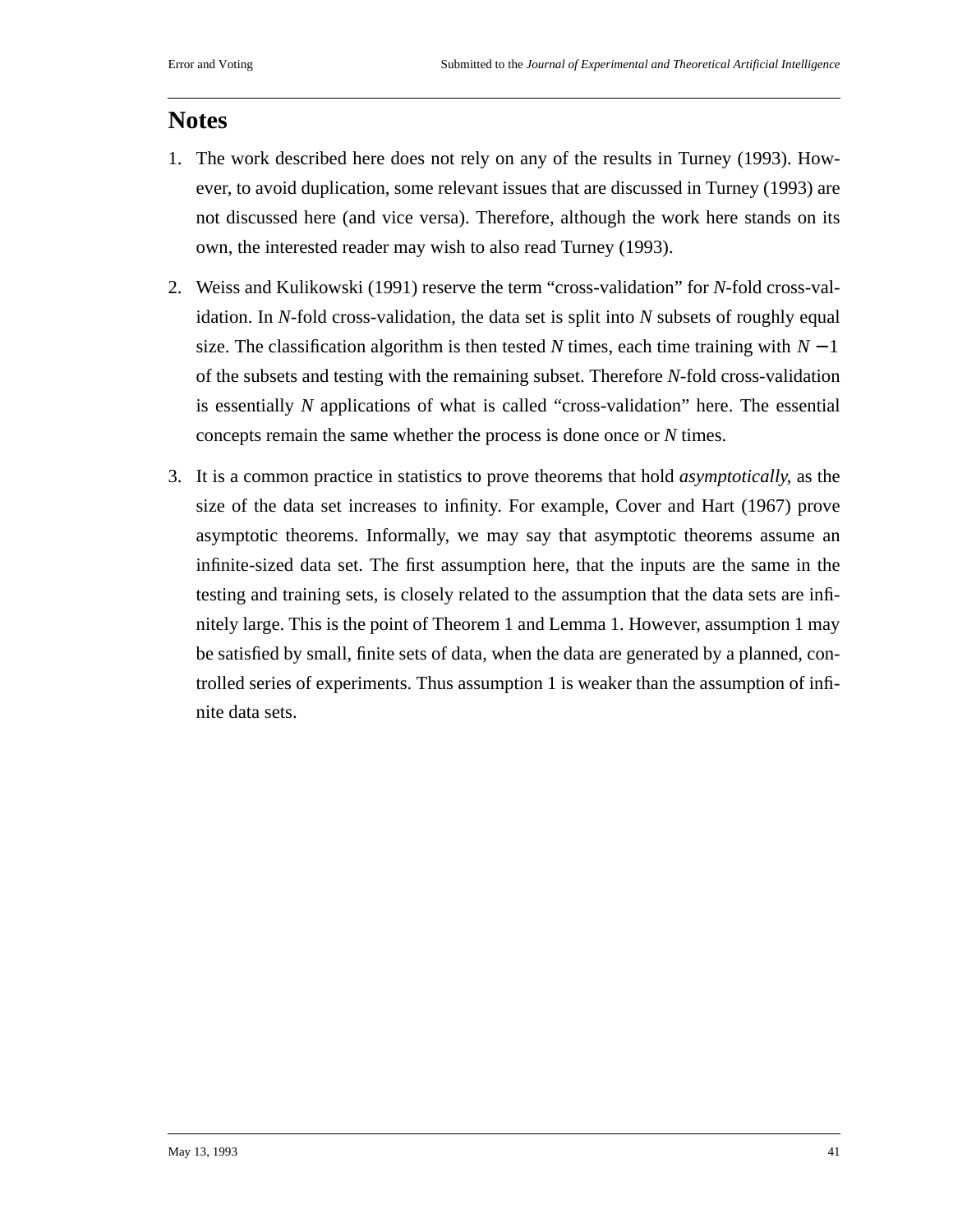## **References**

- Aha, D.W., Kibler, D., & Albert, M.K. (1991) Instance-based learning algorithms, *Machine Learning*, 6:37-66.
- Cover, T.M., & Hart, P.E. (1967) Nearest neighbor pattern classification, *IEEE Transactions on Information Theory*, IT-13:21-27. Also in (Dasarathy, 1991).
- Dasarathy, B.V. (1991) *Nearest Neighbor Pattern Classification Techniques*, Edited collection (California: IEEE Press).
- Fix, E., & Hodges, J.L. (1951) Discriminatory analysis: nonparametric discrimination: consistency properties, *Project 21-49-004, Report Number 4*, USAF School of Aviation Medicine, Randolph Field, Texas, 261-279. Also in (Dasarathy, 1991).
- Fraser, D.A.S. (1976) *Probability and Statistics: Theory and Applications* (Massachusetts: Duxbury Press).
- Kibler, D., Aha, D.W., & Albert, M.K. (1989) Instance-based prediction of real-valued attributes, *Computational Intelligence*, 5:51-57.
- Langley, P. (1993) Average-case analysis of a nearest neighbor algorithm, *Proceedings of the Thirteenth International Joint Conference on Artificial Intelligence*, Chambéry, France, in press.
- Sakamoto, Y., Ishiguro, M., & Kitagawa, G. (1986) *Akaike Information Criterion Statistics* (Dordrecht, Holland: Kluwer Academic Publishers).
- Tomek, I. (1976) A generalization of the *k-NN* rule, *IEEE Transactions on Systems, Man, and Cybernetics*, SMC-6:121-126. Also in (Dasarathy, 1991).
- Turney, P.D. (1990) The curve fitting problem: a solution, *British Journal for the Philosophy of Science*, 41:509-530.
- Turney, P.D. (1993) A theory of cross-validation error. Submitted to the *Journal of Experimental and Theoretical Artificial Intelligence*.
- Weiss, S.M., & Kulikowski, C.A. (1991) *Computer Systems that Learn: Classification and Prediction Methods from Statistics, Neural Nets, Machine Learning, and Expert Systems* (California: Morgan Kaufmann).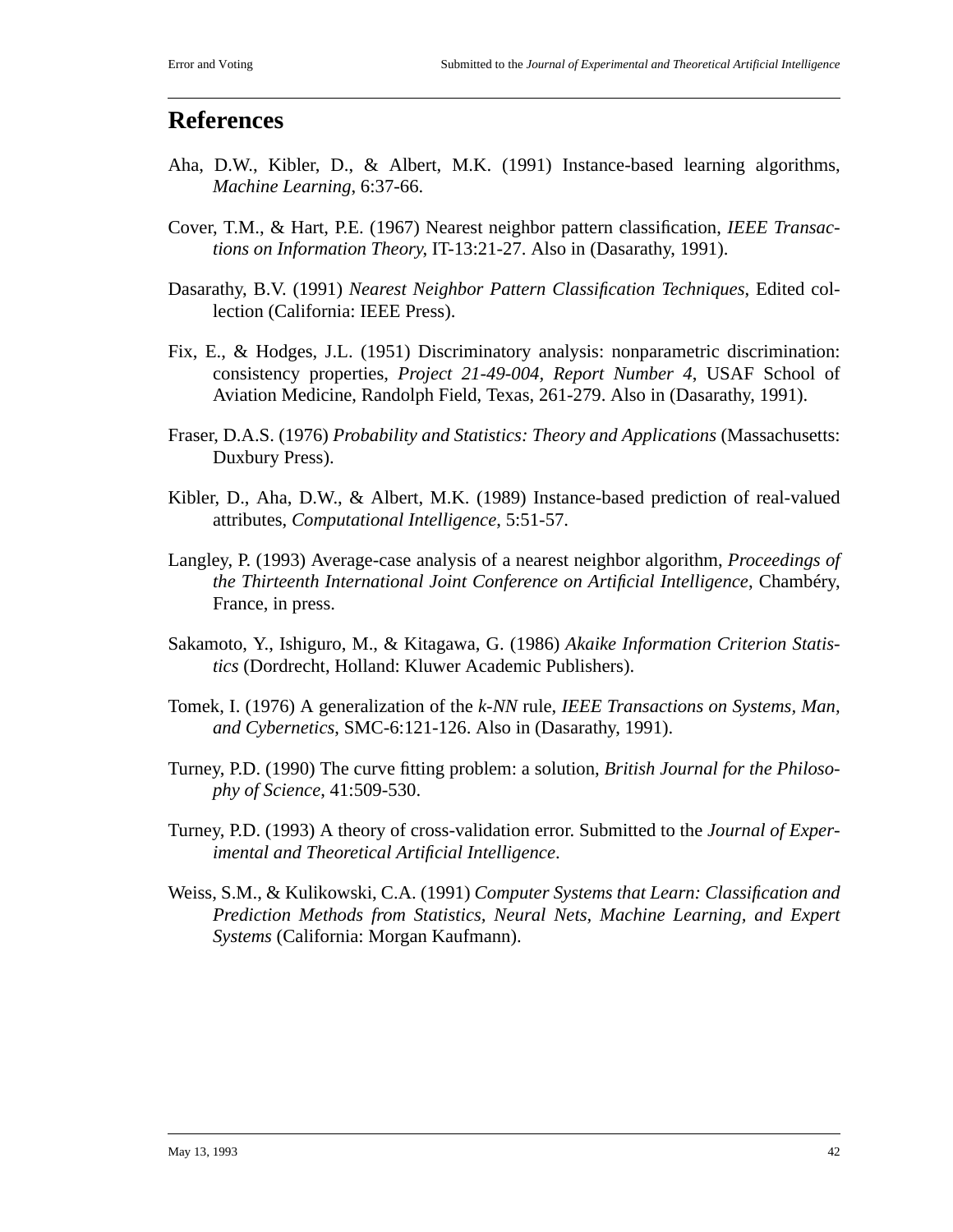# **Appendix: List of Symbols**

Note: Symbols that only occur in one theorem are omitted from this list.

| $\ldots \oplus \ldots$    | the exclusive-or operator                                                       |
|---------------------------|---------------------------------------------------------------------------------|
| $\ \ldots\ $              | the length of a vector                                                          |
| $\mu$                     | the mean of a probability distribution                                          |
| $\rho_i$                  | the frequency with which f takes the value 1 in $N_k(\vec{v}_i)$                |
| σ                         | the standard deviation of a probability distribution                            |
| $\sigma^2$                | the variance of a probability distribution                                      |
| τ                         | the value of the threshold $t$ at which voting becomes unstable                 |
| $\tau_i$                  | $\tau$ for a particular neighborhood $N_k(\vec{v}_i)$                           |
| $\vec{e}_c$               | the cross-validation error vector                                               |
| $\vec{e}_s$               | the instability vector                                                          |
| $\vec{e}_t$               | the training set error vector                                                   |
| $E(\ldots)$               | the expectation operator                                                        |
| $f(\vec{v})$              | a scalar function of the input vector $\vec{v}$ ; the target concept            |
| f(X)                      | a vector function of the input matrix $X$                                       |
| $\boldsymbol{k}$          | the size of the neighborhood                                                    |
| $m(\vec{v}   X, \vec{y})$ | the model's prediction for $f(\vec{v})$ , given data X and $\vec{y}$ ; a scalar |
| $\vec{m}(X X,\vec{y})$    | the model's prediction for $f(X)$ , given the data X and $\dot{y}$ ; a vector   |
| $m_{\alpha}$              | the optimal model, assuming that $f$ and $p$ are known to the modeler           |
| $m_{\beta}$               | the model $\vec{m}(X X,\hat{y}_i) = \hat{y}_i$                                  |
| n                         | the number of samples; the number of observations                               |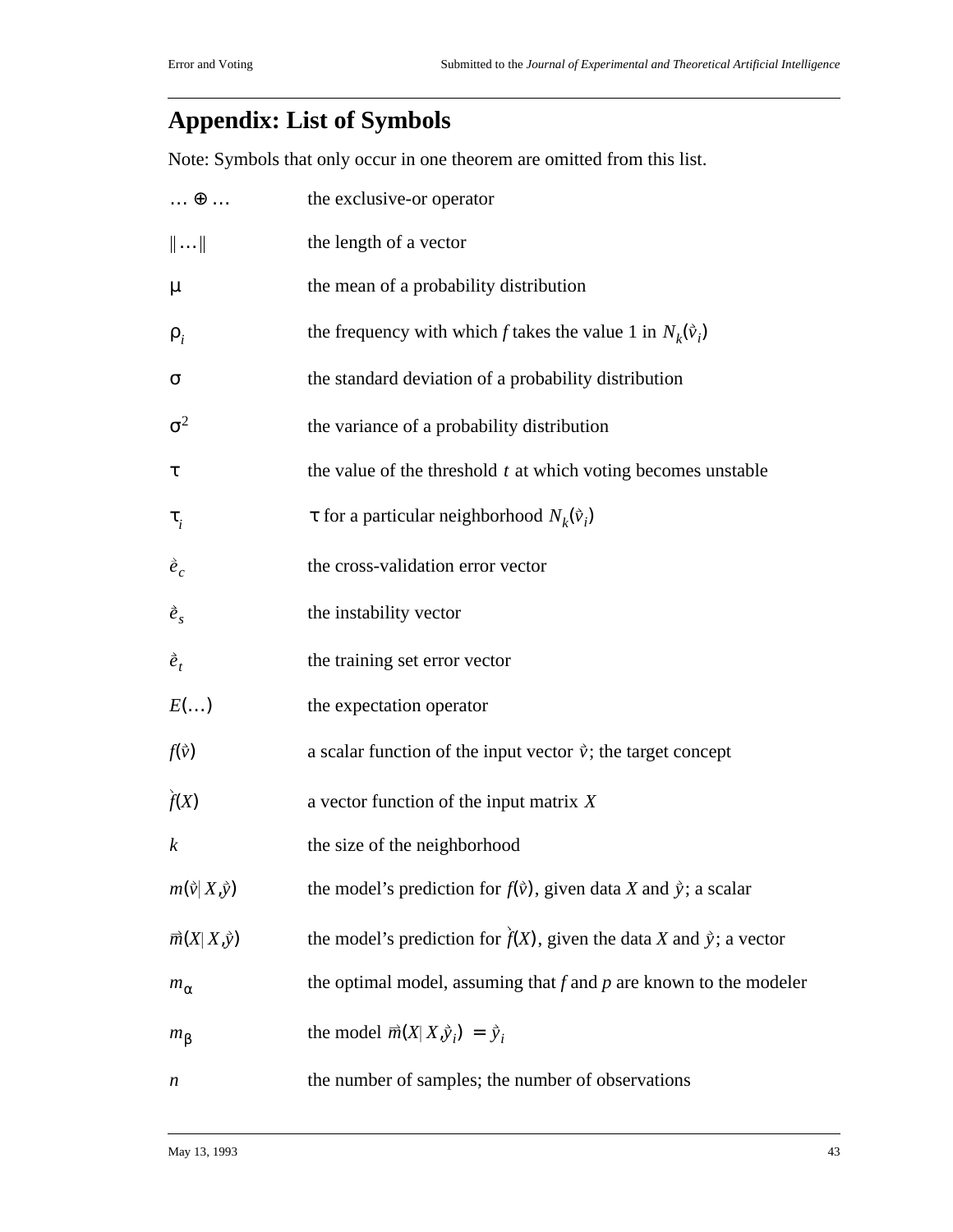| $N_k(\vec{v}_i)$            | the set of the <i>k</i> nearest neighbors $\vec{v}_1, , \vec{v}_k$ to $\vec{v}_i$         |
|-----------------------------|-------------------------------------------------------------------------------------------|
| $\boldsymbol{p}$            | the probability that a random boolean variable $\zeta$ has the value 1                    |
| p'                          | the probability that $f(\vec{v})$ is 1, when $f(\vec{v})$ is treated as a random variable |
| $p_{\alpha}$                | the probability of error $E(\ \tilde{e}_c\ )/n$ for $m_\alpha$                            |
| $p_{\beta}$                 | the probability of error $E(\ \tilde{e}_c\ )/n$ for $m_\beta$                             |
| $P_k$                       | the probability that the majority of $y_{1, 1}, , y_{1, k}$ are 1                         |
| $\boldsymbol{r}$            | the number of inputs; the number of features                                              |
| $r_i$                       | an unbiased estimator for $\rho_i$                                                        |
| $\boldsymbol{R}$            | $p_{\beta}$ in the terminology of Cover and Hart (1967)                                   |
| $R^*$                       | $p_{\alpha}$ in the terminology of Cover and Hart (1967)                                  |
| sim(,)                      | the similarity measure; a scalar measure of similarity between vectors                    |
| $\boldsymbol{t}$            | a threshold for voting, where $0 < t < 1$ ; with majority voting, $t = 0.5$               |
| $t_i$                       | an unbiased estimator for $\tau_i$                                                        |
| $\vec{v} = [x_1 \dots x_r]$ | a vector of inputs; the attributes of an observation; features                            |
| $\vec{v}_i$                 | the <i>i</i> -th row in $X$ ; the <i>i</i> -th input vector; the <i>i</i> -th observation |
| X                           | a matrix of inputs; rows are observations and columns are features                        |
| $\mathcal{Y}$               | the output; the class variable                                                            |
| Z,                          | a random boolean variable; noise in the class variable y                                  |
| $\dot{\vec{z}}$             | a vector of random boolean variables                                                      |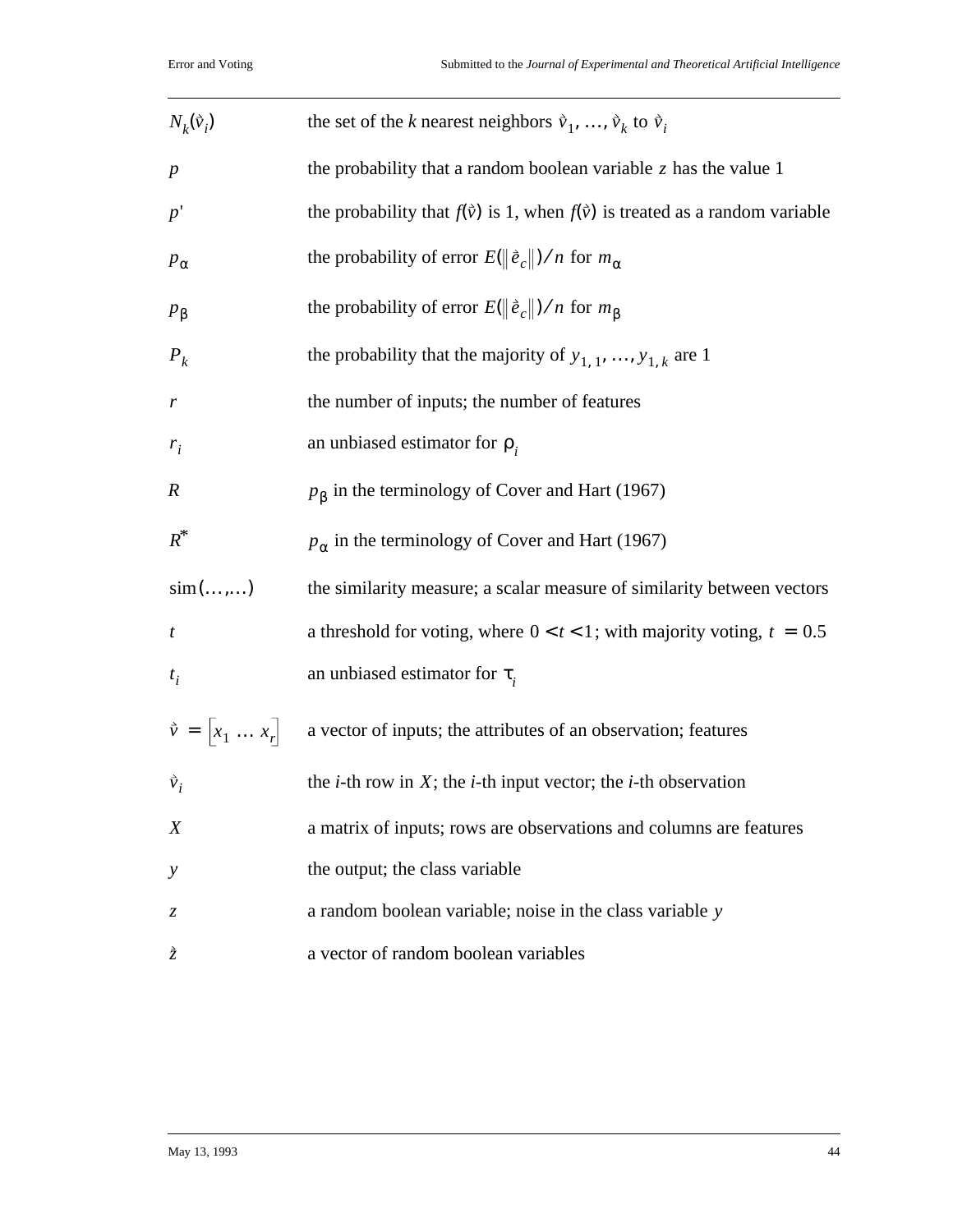# **Figures**



Figure 1. Plot of  $E(\|\tilde{e}_c\|)/n$  as a function of p.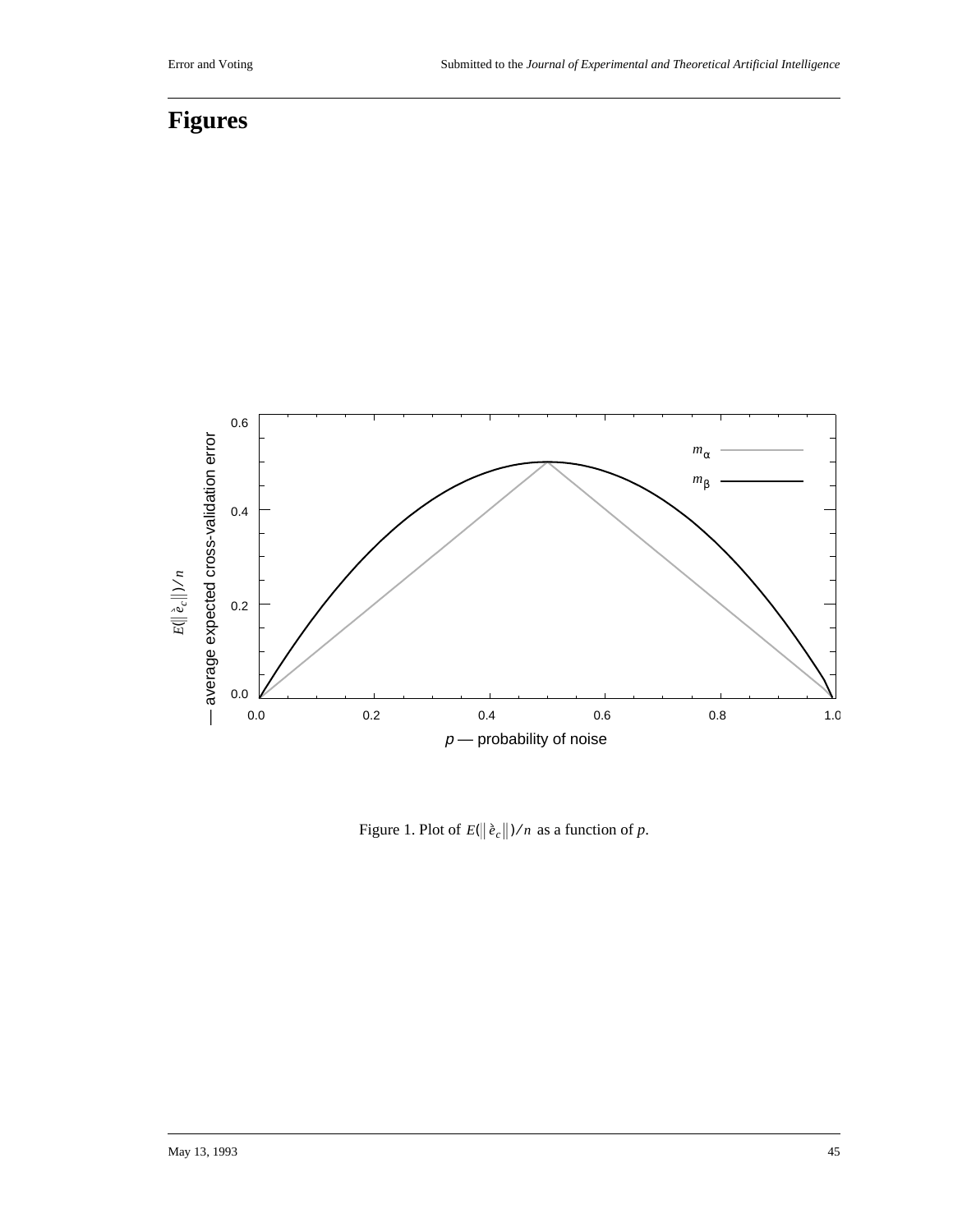

Figure 2. A plot of  $E(\|\tilde{e}_s\|)/n$  as a function of p.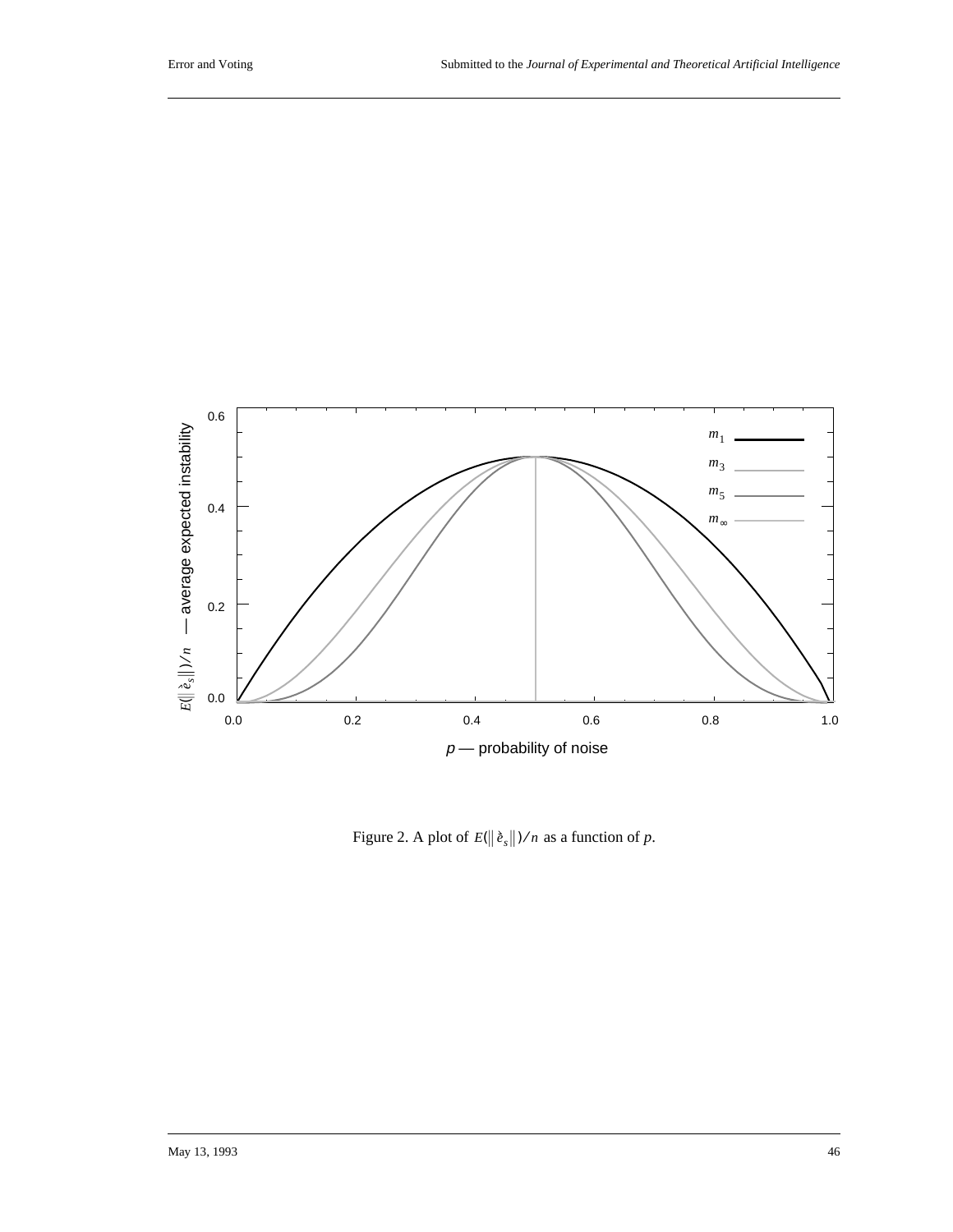

Figure 3. A plot of  $E(\|\tilde{e}_s\|)/n$  as a function of p.